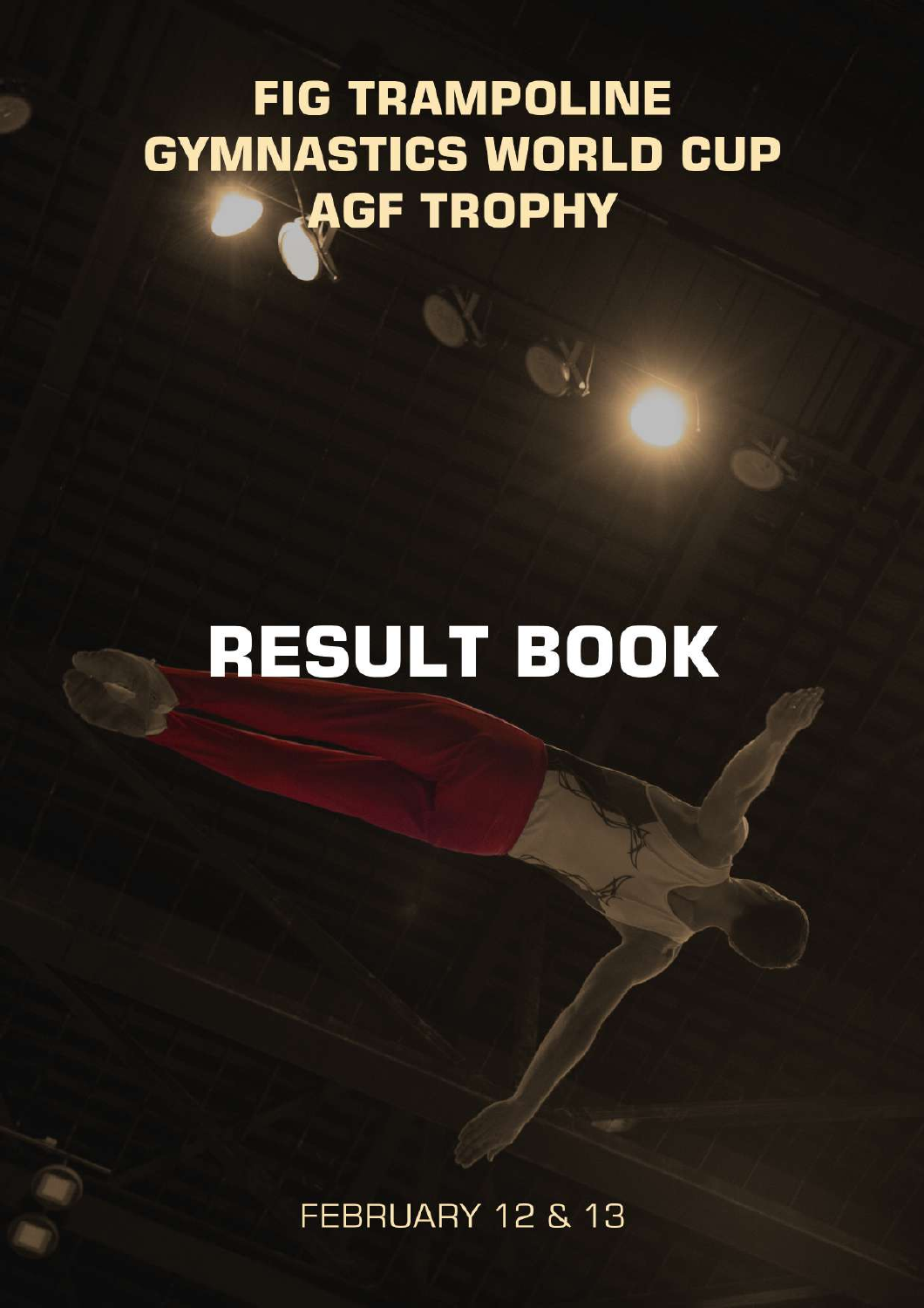

#### **Competition Schedule**

| <b>February 12 - Saturday</b> |                                              |  |  |  |
|-------------------------------|----------------------------------------------|--|--|--|
|                               | Day 1                                        |  |  |  |
| $10:00 - 10:45$               | TRA Judges' meeting                          |  |  |  |
| $11:00 - 11:15$               | <b>Opening Ceremony</b>                      |  |  |  |
| $11:15 - 12:05$               | TRA: Men's Ind. Qual - GR 1 (M10)            |  |  |  |
| $12:05 - 12:55$               | TRA: Men's Ind. Qual - GR 2 (M9)             |  |  |  |
| $12:55 - 14:00$               | <b>Break</b>                                 |  |  |  |
| $14:00 - 14:50$               | TRA: Men's Ind. Qual - GR 3 (M9)             |  |  |  |
| 14:50 - 15:40                 | TRA: Men's Ind. Qual - GR 4 (M9)             |  |  |  |
| $15:40 - 16:30$               | TRA: Women's Ind. Qual - GR 1 (W9)           |  |  |  |
| $16:30 - 17:20$               | TRA: Women's Ind. Qual - GR 2 (W9)           |  |  |  |
| $17:20 - 18:10$               | TRA: Women's Ind. Qual - GR 3 (W8)           |  |  |  |
| $18:10 - 18:30$               | <b>Break</b>                                 |  |  |  |
| 18:30 - 19:10                 | TRA: Men's Synchro Pairs' Qual - GR 1 (M7)   |  |  |  |
| 19:10 - 19:50                 | TRA: Men's Synchro Pairs' Qual - GR 2 (M7)   |  |  |  |
| 19:50 - 20:30                 | TRA: Women's Synchro Pairs' Qual - GR 1 (W8) |  |  |  |

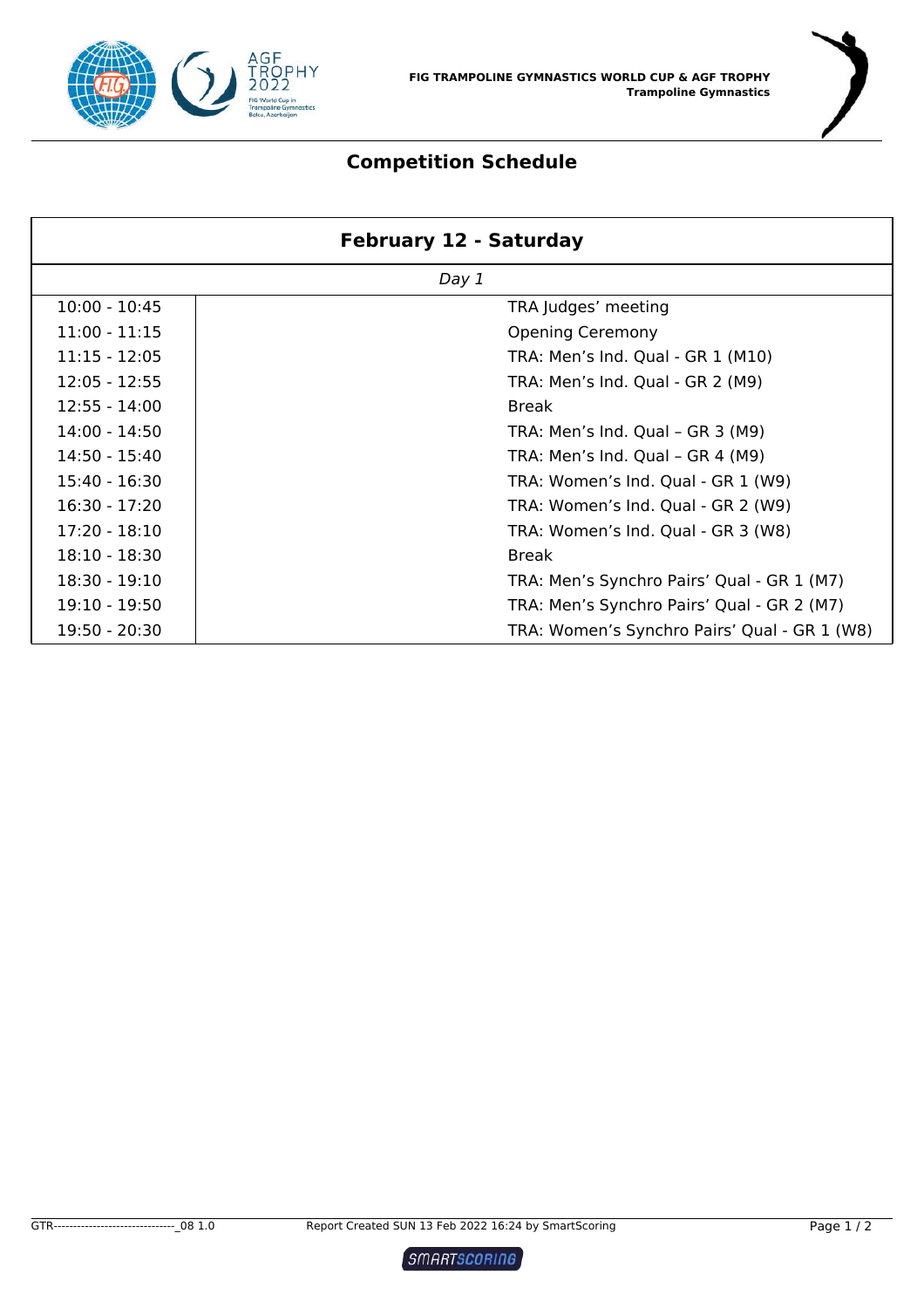

### **Competition Schedule**

| <b>February 13 - Sunday</b> |                                         |  |  |  |
|-----------------------------|-----------------------------------------|--|--|--|
|                             | Day 2                                   |  |  |  |
| $11:00 - 11:45$             | TRA Judges' meeting & draw              |  |  |  |
| $12:00 - 12:30$             | TRA: Men's Ind. Qual 2 - GR 1 (M8)      |  |  |  |
| $12:30 - 13:00$             | TRA: Men's Ind. Qual 2 - GR 2 (M8)      |  |  |  |
| $13:00 - 14:00$             | <b>Break</b>                            |  |  |  |
| $14:00 - 14:30$             | Finals - TRA Individual Gymnasts: Women |  |  |  |
| 14:30 - 15:00               | Finals - TRA Individual Gymnasts: Men   |  |  |  |
| $15:00 - 15:15$             | Award Ceremony + AGF TROPHY             |  |  |  |
| $15:00 - 15:15$             | Award Ceremony TRA Ind Gymnasts: W & M  |  |  |  |
| $15:15 - 15:45$             | Finals - TRA Synchro Pairs: Women       |  |  |  |
| 15:45 - 16:15               | Finals - TRA Synchro Pairs: Men         |  |  |  |
| $16:15 - 16:30$             | Award Ceremony TRA Syn P: W & M         |  |  |  |

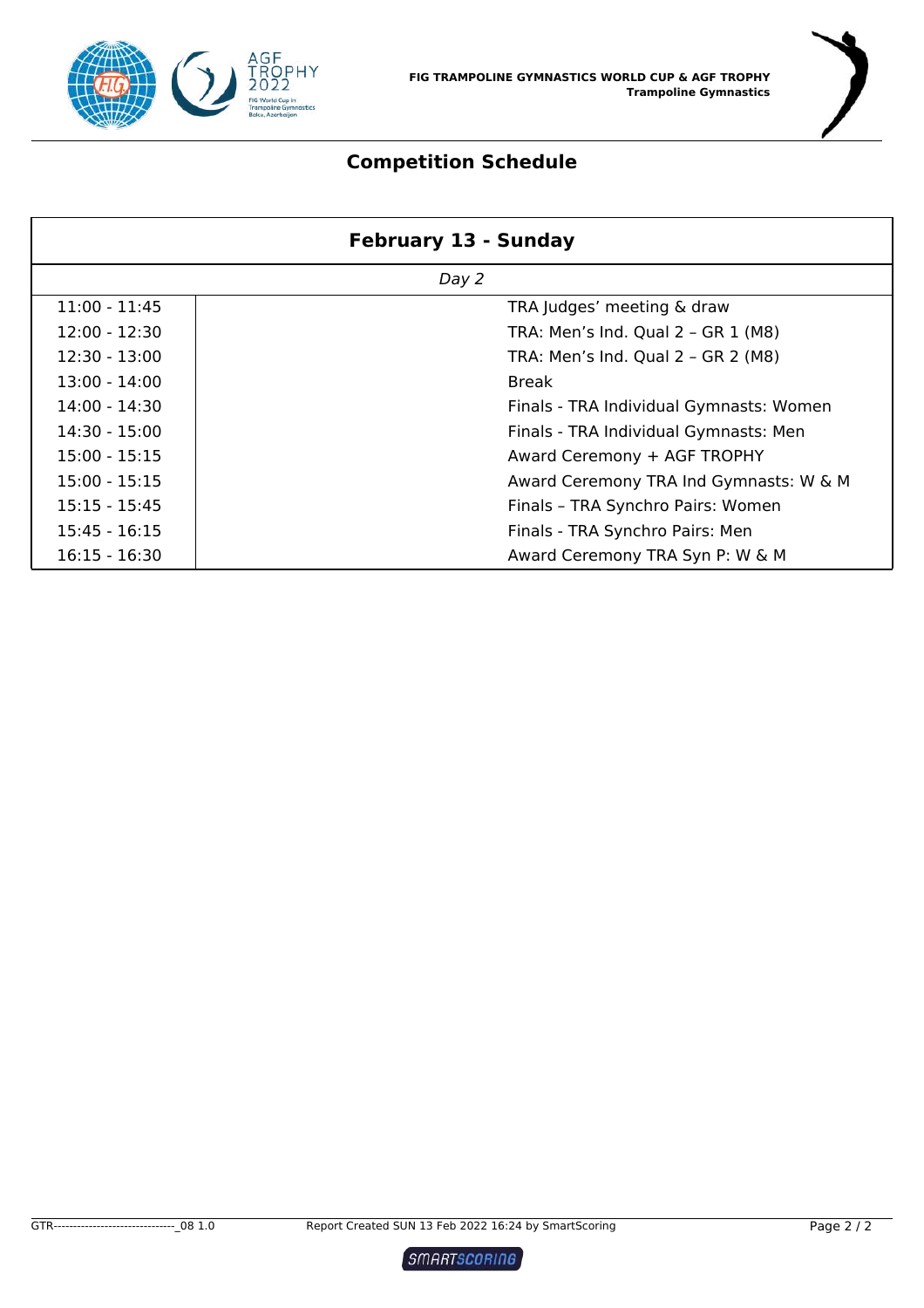



#### **Number of Entries by NOC**

| <b>NOC</b>                 | <b>Number of Gymnasts</b> |                |                |                         |  |  |
|----------------------------|---------------------------|----------------|----------------|-------------------------|--|--|
|                            |                           | Men            | Women          | <b>Total</b>            |  |  |
| AUT - Austria              |                           | $\overline{2}$ |                | $\overline{\mathbf{2}}$ |  |  |
| AZE - Azerbaijan           |                           |                | 1              | 1                       |  |  |
| <b>BLR</b> - Belarus       |                           | 3              | 3              | 6                       |  |  |
| IND - India                |                           | 4              | 4              | 8                       |  |  |
| IRI - Iran                 |                           | $\overline{2}$ |                | $\overline{2}$          |  |  |
| ITA - Italy                |                           |                | 1              | 1                       |  |  |
| KAZ - Kazakhstan           |                           | 4              |                | 4                       |  |  |
| LAT - Latvia               |                           |                | 1              | 1                       |  |  |
| POR - Portugal             |                           | 2              |                | $\overline{\mathbf{2}}$ |  |  |
| RUS - Russia               |                           | 4              | $\overline{4}$ | 8                       |  |  |
| SWE - Sweden               |                           | 3              | 4              | 7                       |  |  |
| TUR - Turkey               |                           | 3              | 3              | 6                       |  |  |
| <b>USA - United States</b> |                           | 2              | 1              | 3                       |  |  |
| <b>Total Countries: 13</b> | Total:                    | 29             | 22             | 51                      |  |  |

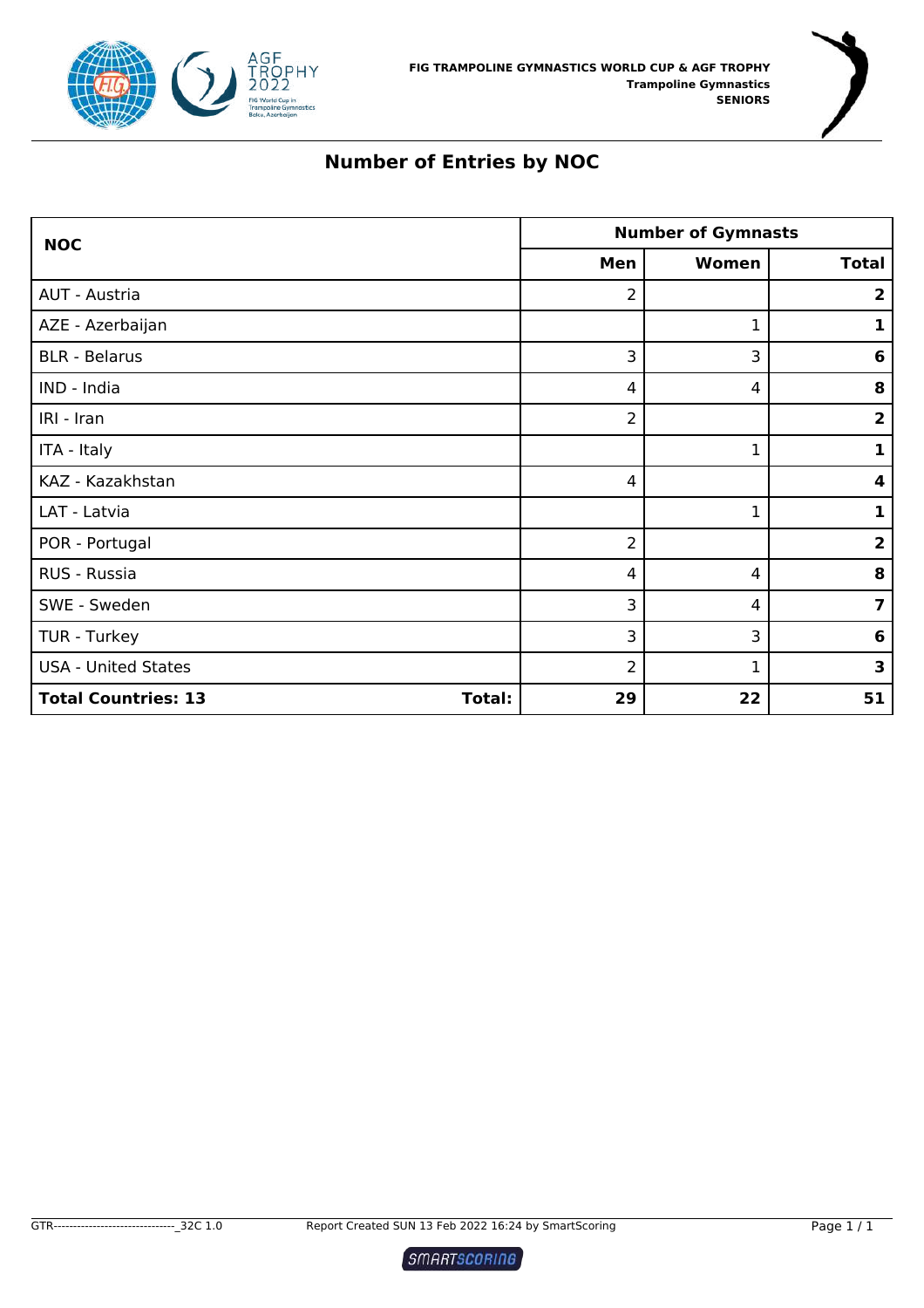



### **Entry List by NOC**

| <b>NOC</b>           | <b>Name</b>                   | Gender    | <b>Event Code</b>        | <b>License</b><br><b>Number</b> | <b>Birth Date</b> |
|----------------------|-------------------------------|-----------|--------------------------|---------------------------------|-------------------|
| <b>AUT - Austria</b> |                               |           |                          |                                 |                   |
|                      | <b>HOPFGARTNER Georg</b>      | М         | $\mathbf{I}$             | 44627                           | 2002              |
|                      | <b>WIZANI Benny</b>           | M         | $\mathbf{I}$             | 23366                           | 2001              |
|                      |                               |           |                          |                                 |                   |
|                      | <b>AZE - Azerbaijan</b>       |           |                          |                                 |                   |
|                      | MAHSUDOVA Seljan              | W         | $\mathbf{I}$             | 37878                           | 2003              |
|                      |                               |           |                          |                                 |                   |
| <b>BLR - Belarus</b> |                               |           |                          |                                 |                   |
|                      | BARDZILOUSKAYA Viyaleta       | W         | $\mathbf{I}$             | 41412                           | 2005              |
|                      | <b>BUILOU Andrei</b>          | М         | I, S                     | 33953                           | 2004              |
|                      | KUIDAN Viktoryia              | W         | I, S                     | 41458                           | 2004              |
|                      | LITVINOVICH Ivan              | М         | I,S                      | 41543                           | 2001              |
|                      | RABTSAU Aleh                  | М         | $\mathbf{I}$             | 11670                           | 1994              |
|                      | YARSHOVA Katsiaryna           | W         | I,S                      | 30825                           | 2003              |
| <b>IND - India</b>   |                               |           |                          |                                 |                   |
|                      | . Manu                        | М         | $\mathbf{I}$             | 46862                           | 1992              |
|                      | <b>BHOIR Adarsh Anil</b>      | М         | T                        | 54384                           | 2004              |
|                      | <b>BREED Siddhi</b>           | W         | T                        | 45389                           | 2000              |
|                      | <b>CHAUHAN Udit</b>           | M         | $\mathbf{I}$             | 54425                           | 1997              |
|                      | <b>GAWADE Shraddha Haresh</b> | W         | $\overline{\phantom{a}}$ | 54366                           | 2001              |
|                      | NEGI Rahul Singh              | ${\sf M}$ | $\overline{1}$           | 45357                           | 1995              |
|                      | PAKHLE Rahi Nitin             | W         | $\mathbf{I}$             | 54371                           | 2005              |
|                      | <b>SHAIK Yaasin</b>           | W         | $\mathbf{I}$             | 54431                           | 2000              |
| IRI - Iran           |                               |           |                          |                                 |                   |
|                      | <b>HAJI Matin</b>             | ${\sf M}$ | $\mathbf{I}$             | 45105                           | 1998              |
|                      | MAM ABDOLLAH Aria             | ${\sf M}$ | $\mathbf{I}$             | 45107                           | 2003              |

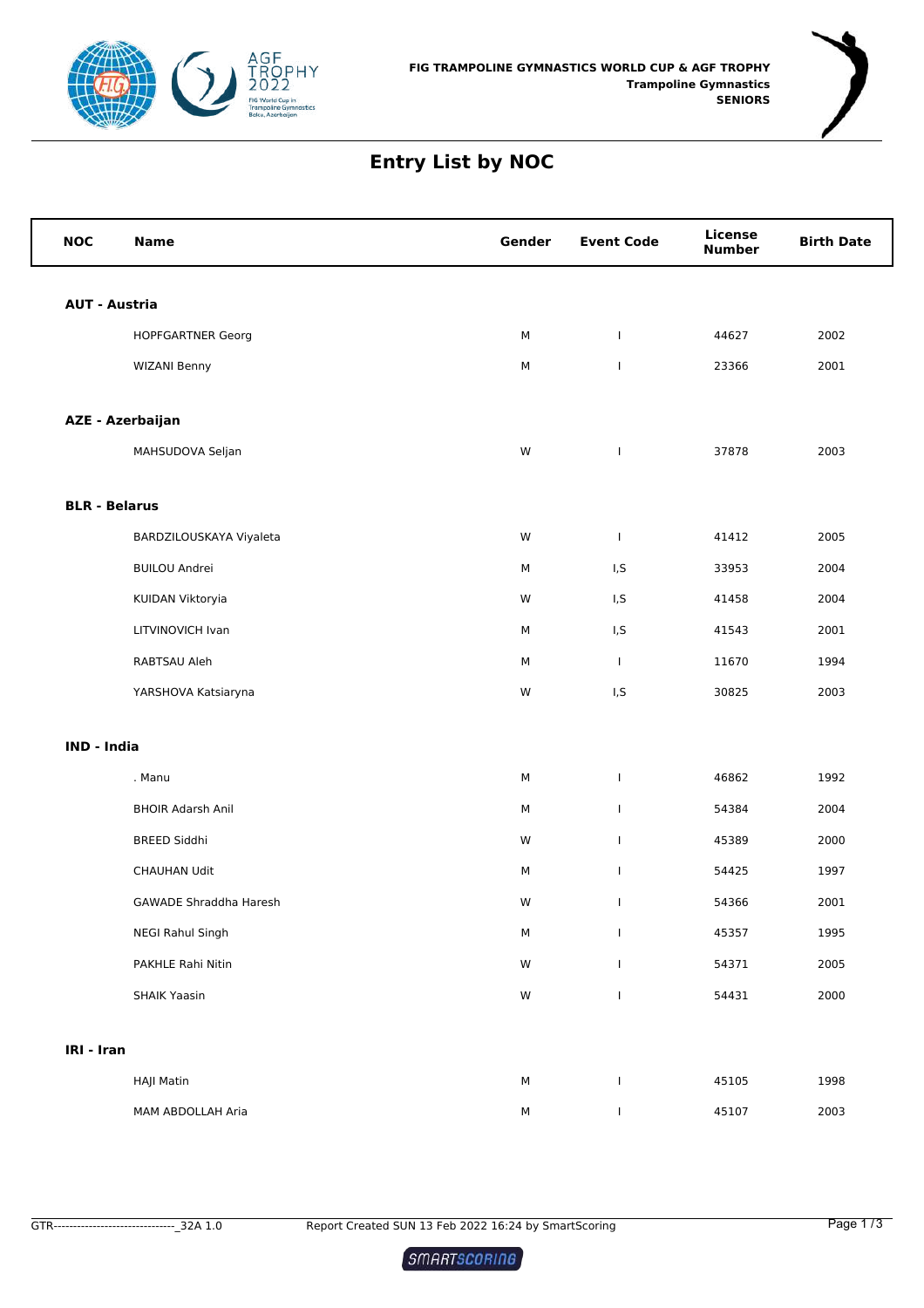



### **Entry List by NOC**

| <b>NOC</b>          | <b>Name</b>               | Gender | <b>Event Code</b> | License<br><b>Number</b> | <b>Birth Date</b> |
|---------------------|---------------------------|--------|-------------------|--------------------------|-------------------|
| ITA - Italy         |                           |        |                   |                          |                   |
|                     | <b>GIAMPIERI Giorgia</b>  | W      | $\mathsf I$       | 41217                    | 2005              |
|                     | <b>KAZ - Kazakhstan</b>   |        |                   |                          |                   |
|                     | <b>BARKOV Roman</b>       | М      | I, S              | 32827                    | 2002              |
|                     | GRACHYOV Igor             | М      | I, S              | 32830                    | 2000              |
|                     | MUSSABAYEV Danil          | М      | I, S              | 14077                    | 1998              |
|                     | TASMAGAMBETOV Yerlan      | М      | I, S              | 47059                    | 2004              |
| <b>LAT - Latvia</b> |                           |        |                   |                          |                   |
|                     | OVCARUKA Darja            | W      | $\mathbf{I}$      | 36228                    | 2005              |
|                     | <b>POR - Portugal</b>     |        |                   |                          |                   |
|                     | <b>ABREU Diogo</b>        | М      | I,S               | 7045                     | 1993              |
|                     | <b>FERREIRA Pedro</b>     | М      | I, S              | 14263                    | 1997              |
| <b>RUS - Russia</b> |                           |        |                   |                          |                   |
|                     | BONARTSEVA Aleksandra     | W      | I, S              | 24709                    | 2001              |
|                     | <b>GOLOTA Meri</b>        | W      | I.S               | 24515                    | 2000              |
|                     | KASIMOV Danila            | М      | I,S               | 32879                    | 2004              |
|                     | KOZLOV Kirill             | М      | I, S              | 33064                    | 2004              |
|                     | <b>KUNDIUS Irina</b>      | W      | I,S               | 9303                     | 1995              |
|                     | <b>KURBANOV Ilia</b>      | М      | I, S              | 42432                    | 2005              |
|                     | LEBEDEVA lana             | W      | I, S              | 24486                    | 2001              |
|                     | <b>TANOVITSKII Maksim</b> | М      | I, S              | 41946                    | 2005              |

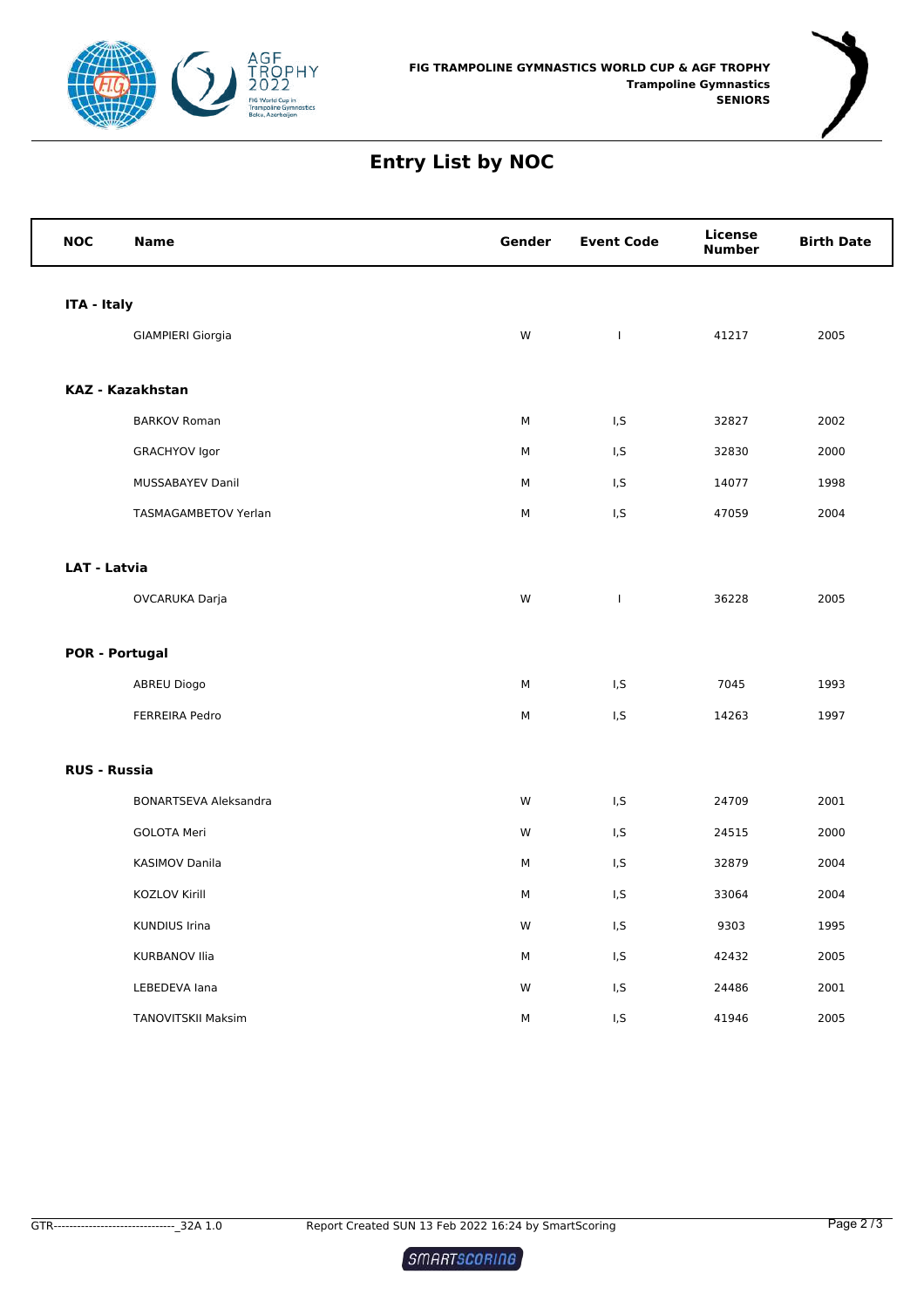



### **Entry List by NOC**

| <b>NOC</b>          | <b>Name</b>                     | Gender | <b>Event Code</b> | <b>License</b><br><b>Number</b> | <b>Birth Date</b> |
|---------------------|---------------------------------|--------|-------------------|---------------------------------|-------------------|
|                     | <b>SWE - Sweden</b>             |        |                   |                                 |                   |
|                     | <b>AABERG Maans</b>             | M      | $\mathbf{I}$      | 9750                            | 1993              |
|                     | <b>BERG Tilda</b>               | W      | $\mathbf{I}$      | 47920                           | 2005              |
|                     | <b>BILLVEN EDHAMMER Vilhelm</b> | M      | $\mathbf{I}$      | 45338                           | 2005              |
|                     | <b>FLENSBURG Alice</b>          | W      | $\mathbf{I}$      | 34657                           | 1999              |
|                     | LILJEROTH Thea                  | W      | I,S               | 42494                           | 2004              |
|                     | LIND Adrian                     | M      | $\mathbf{I}$      | 47811                           | 2004              |
|                     | SJOEBERG Lina                   | W      | I,S               | 8687                            | 1993              |
| <b>TUR - Turkey</b> |                                 |        |                   |                                 |                   |
|                     | KARAKAS Sena Elcin              | W      | $\mathbf{I}$      | 45132                           | 2004              |
|                     | KARAKAS Sena Elcin              | W      | S                 | 41368                           | 2004              |
|                     | <b>KARAKUS Sila</b>             | W      | I, S              | 34277                           | 2004              |
|                     | MUTLU Gurkan                    | M      | I,S               | 15860                           | 1993              |
|                     | YAGMUR Emre                     | М      | $\mathbf{I}$      | 36436                           | 2002              |
|                     | YONTUCU Huseyin Engin           | M      | I,S               | 34272                           | 2000              |
|                     | <b>USA - United States</b>      |        |                   |                                 |                   |
|                     | AMANO Maia                      | W      | $\mathbf{I}$      | 41638                           | 2003              |
|                     | <b>GESUELLI Cody</b>            | М      | I,S               | 13527                           | 1998              |
|                     | <b>WILLIAMS Jace</b>            | M      | I.S               | 33757                           | 2004              |

| <b>LEGEND</b>                       | М | Man      | w | Woman       | Individual                                           | Synchronized |             |
|-------------------------------------|---|----------|---|-------------|------------------------------------------------------|--------------|-------------|
|                                     |   | Tumbling | D | Double-Mini |                                                      |              |             |
| GTR-------------------------------- |   | 32A 1.0  |   |             | Report Created SUN 13 Feb 2022 16:24 by SmartScoring |              | $D - - - 0$ |

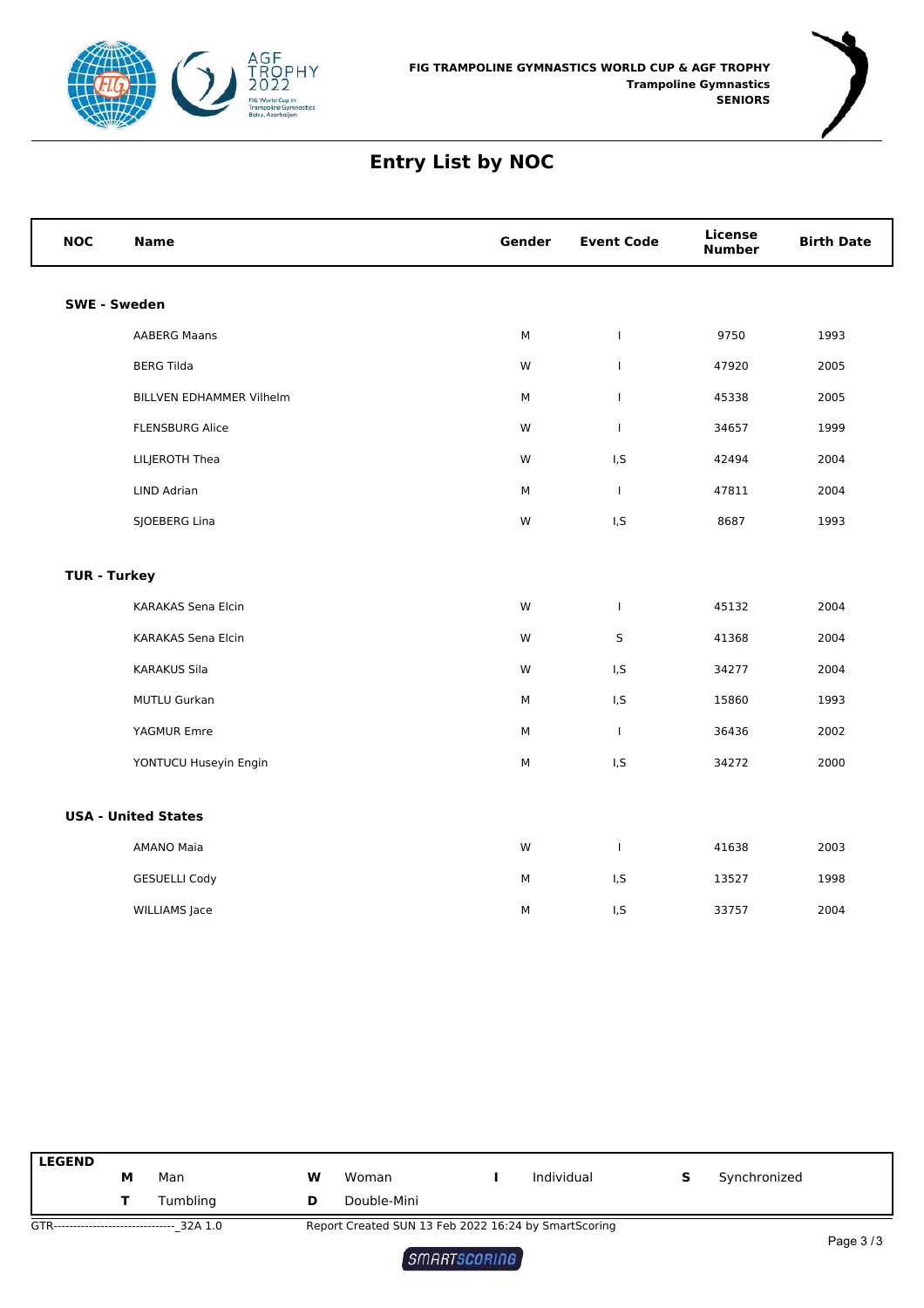



### **Medallists By Event**

| <b>Event</b>               | <b>Date</b> | <b>Medal</b>  | <b>NOC</b><br>Code | <b>Name</b>                 |
|----------------------------|-------------|---------------|--------------------|-----------------------------|
| TRA - Men's Individual     | 13-Feb-22   | GOLD          | <b>BLR</b>         | LITVINOVICH Ivan            |
|                            |             | <b>SILVER</b> | <b>BLR</b>         | <b>BUILOU Andrei</b>        |
|                            |             | <b>BRONZE</b> | <b>KAZ</b>         | <b>MUSSABAYEV Danil</b>     |
| TRA - Women's Individual   | 13-Feb-22   | <b>GOLD</b>   | <b>RUS</b>         | <b>KUNDIUS Irina</b>        |
|                            |             | <b>SILVER</b> | AZE                | MAHSUDOVA Seljan            |
|                            |             | <b>BRONZE</b> | <b>ITA</b>         | <b>GIAMPIERI Giorgia</b>    |
| TRA - Men's Synchronized   | 13-Feb-22   | GOLD          | <b>BLR</b>         | <b>BELARUS 2</b>            |
|                            |             | <b>SILVER</b> | <b>RUS</b>         | <b>RUSSIAN FEDERATION 1</b> |
|                            |             | <b>BRONZE</b> | <b>POR</b>         | <b>PORTUGAL</b>             |
| TRA - Women's Synchronized | 13-Feb-22   | GOLD          | <b>TUR</b>         | <b>TURKEY 1</b>             |
|                            |             | <b>SILVER</b> | <b>SWE</b>         | <b>SWEDEN</b>               |
|                            |             | <b>BRONZE</b> | <b>RUS</b>         | <b>RUSSIAN FEDERATION 2</b> |

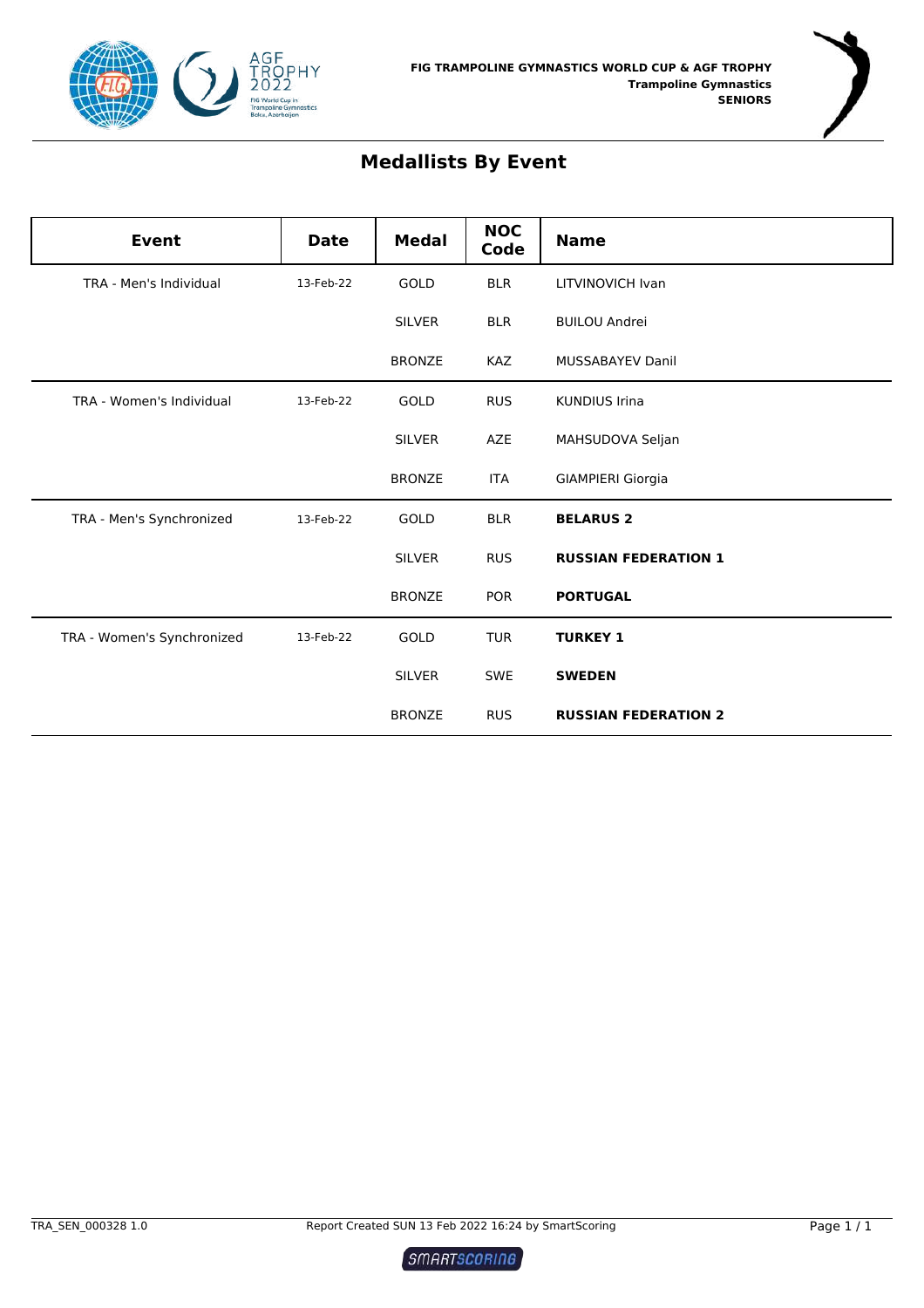

#### **Medals Standing**

|                |            |                | <b>Total</b> | Rank |              |                    |
|----------------|------------|----------------|--------------|------|--------------|--------------------|
| Order          | <b>NOC</b> | G              | S            | в    | <b>Total</b> | by<br><b>Total</b> |
| $\mathbf{1}$   | <b>BLR</b> | $\overline{c}$ | $\mathbf{1}$ |      | 3            | $=1$               |
| $\overline{2}$ | <b>RUS</b> | 1              | $\mathbf{1}$ | 1    | 3            | $=1$               |
| 3              | <b>TUR</b> | 1              |              |      | 1            | $=2$               |
| 4              | <b>SWE</b> |                | 1            |      | 1            | $=2$               |
| 4              | <b>AZE</b> |                | 1            |      | 1            | $=2$               |
| 6              | <b>KAZ</b> |                |              | 1    | 1            | $=2$               |
| 6              | <b>POR</b> |                |              | 1    | 1            | $=2$               |
| 6              | ITA        |                |              | 1    | 1            | $=2$               |
| 9              | <b>AUT</b> |                |              |      |              | $=3$               |
| 9              | <b>IND</b> |                |              |      |              | $=3$               |
| 9              | <b>IRI</b> |                |              |      |              | $=3$               |
| 9              | <b>USA</b> |                |              |      |              | $=3$               |
| 9              | LAT        |                |              |      |              | $=3$               |
|                | Total:     | 4              | 4            | 4    | 12           |                    |

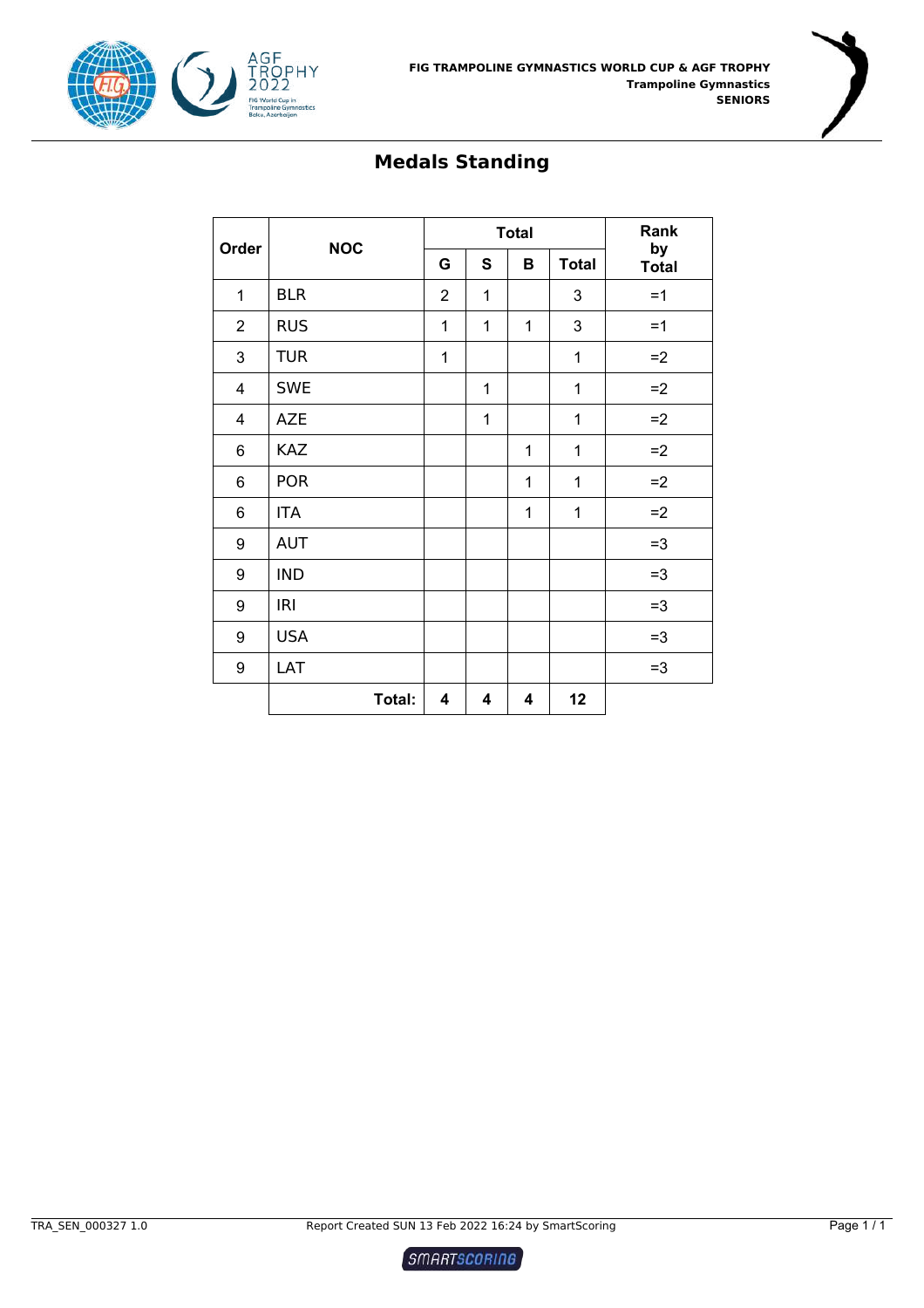



### **Participants List**

| Order          | <b>NOC</b><br>Code | <b>FIG License</b> | <b>Description</b>           | <b>Birth Date</b> |
|----------------|--------------------|--------------------|------------------------------|-------------------|
| $\mathbf{1}$   | AZE                | 37878              | MAHSUDOVA Seljan             | 2003              |
| 2              | <b>BLR</b>         | 30825              | YARSHOVA Katsiaryna          | 2003              |
| 3              | <b>BLR</b>         | 41412              | BARDZILOUSKAYA Viyaleta      | 2005              |
| 4              | <b>BLR</b>         | 41458              | KUIDAN Viktoryia             | 2004              |
| 5              | <b>IND</b>         | 54366              | GAWADE Shraddha Haresh       | 2001              |
| 6              | <b>IND</b>         | 54431              | <b>SHAIK Yaasin</b>          | 2000              |
| $\overline{7}$ | <b>IND</b>         | 54371              | PAKHLE Rahi Nitin            | 2005              |
| 8              | <b>IND</b>         | 45389              | <b>BREED Siddhi</b>          | 2000              |
| 9              | <b>ITA</b>         | 41217              | <b>GIAMPIERI Giorgia</b>     | 2005              |
| 10             | LAT                | 36228              | OVCARUKA Darja               | 2005              |
| 11             | <b>RUS</b>         | 24709              | <b>BONARTSEVA Aleksandra</b> | 2001              |
| 12             | <b>RUS</b>         | 24486              | LEBEDEVA lana                | 2001              |
| 13             | <b>RUS</b>         | 24515              | <b>GOLOTA Meri</b>           | 2000              |
| 14             | <b>RUS</b>         | 9303               | <b>KUNDIUS Irina</b>         | 1995              |
| 15             | SWE                | 42494              | LILJEROTH Thea               | 2004              |
| 16             | SWE                | 8687               | SJOEBERG Lina                | 1993              |
| 17             | SWE                | 47920              | <b>BERG Tilda</b>            | 2005              |
| 18             | SWE                | 34657              | <b>FLENSBURG Alice</b>       | 1999              |
| 19             | <b>TUR</b>         | 45132              | KARAKAS Sena Elcin           | 2004              |
| 20             | <b>TUR</b>         | 34277              | <b>KARAKUS Sila</b>          | 2004              |
| 21             | <b>USA</b>         | 41638              | <b>AMANO Maia</b>            | 2003              |

**SMARTSCORING**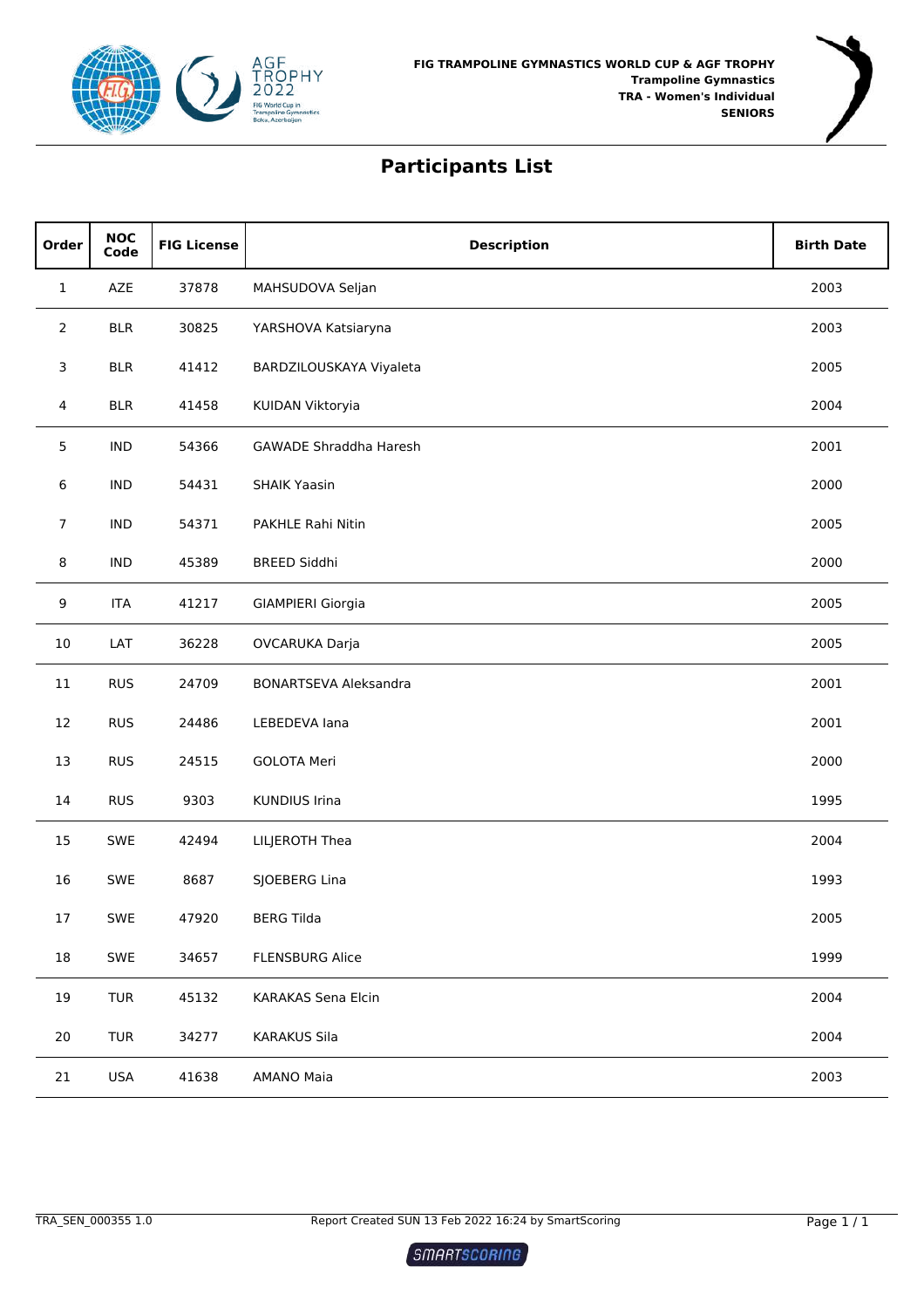



#### **Start List**

#### **GROUP 1**

Starts at 12th February 15:40 Starts at 12th February 16:30

#### **GROUP 2**

| Order | <b>Description</b>           | <b>NOC Code</b> | Order | <b>Description</b>            | <b>NOC Code I</b> |
|-------|------------------------------|-----------------|-------|-------------------------------|-------------------|
|       | <b>BONARTSEVA Aleksandra</b> | <b>RUS</b>      |       | AMANO Maia                    | <b>USA</b>        |
|       | KARAKAS Sena Elcin           | TUR             |       | <b>GAWADE Shraddha Haresh</b> | <b>IND</b>        |
|       | YARSHOVA Katsiaryna          | <b>BLR</b>      |       | SIOEBERG Lina                 | <b>SWE</b>        |
| 4     | LEBEDEVA lana                | <b>RUS</b>      | 4     | <b>KARAKUS Sila</b>           | <b>TUR</b>        |
| 5.    | OVCARUKA Darja               | LAT             | 5     | <b>BERG Tilda</b>             | <b>SWE</b>        |
| 6     | LILJEROTH Thea               | <b>SWE</b>      | 6     | MAHSUDOVA Seljan              | <b>AZE</b>        |
|       | BARDZILOUSKAYA Viyaleta      | <b>BLR</b>      |       | <b>GIAMPIERI Giorgia</b>      | ITA               |
|       |                              |                 |       |                               |                   |

|       | Starts at 12th February 17:20 |                 |
|-------|-------------------------------|-----------------|
| Order | <b>Description</b>            | <b>NOC Code</b> |
| 1     | GOLOTA Meri                   | <b>RUS</b>      |
| 2     | <b>SHAIK Yaasin</b>           | IND             |
| 3     | KUIDAN Viktoryia              | <b>BLR</b>      |
| 4     | <b>PAKHLE Rahi Nitin</b>      | IND             |
| 5     | <b>FLENSBURG Alice</b>        | <b>SWE</b>      |
| 6     | <b>KUNDIUS Irina</b>          | <b>RUS</b>      |
| 7     | <b>BREED Siddhi</b>           | IND             |

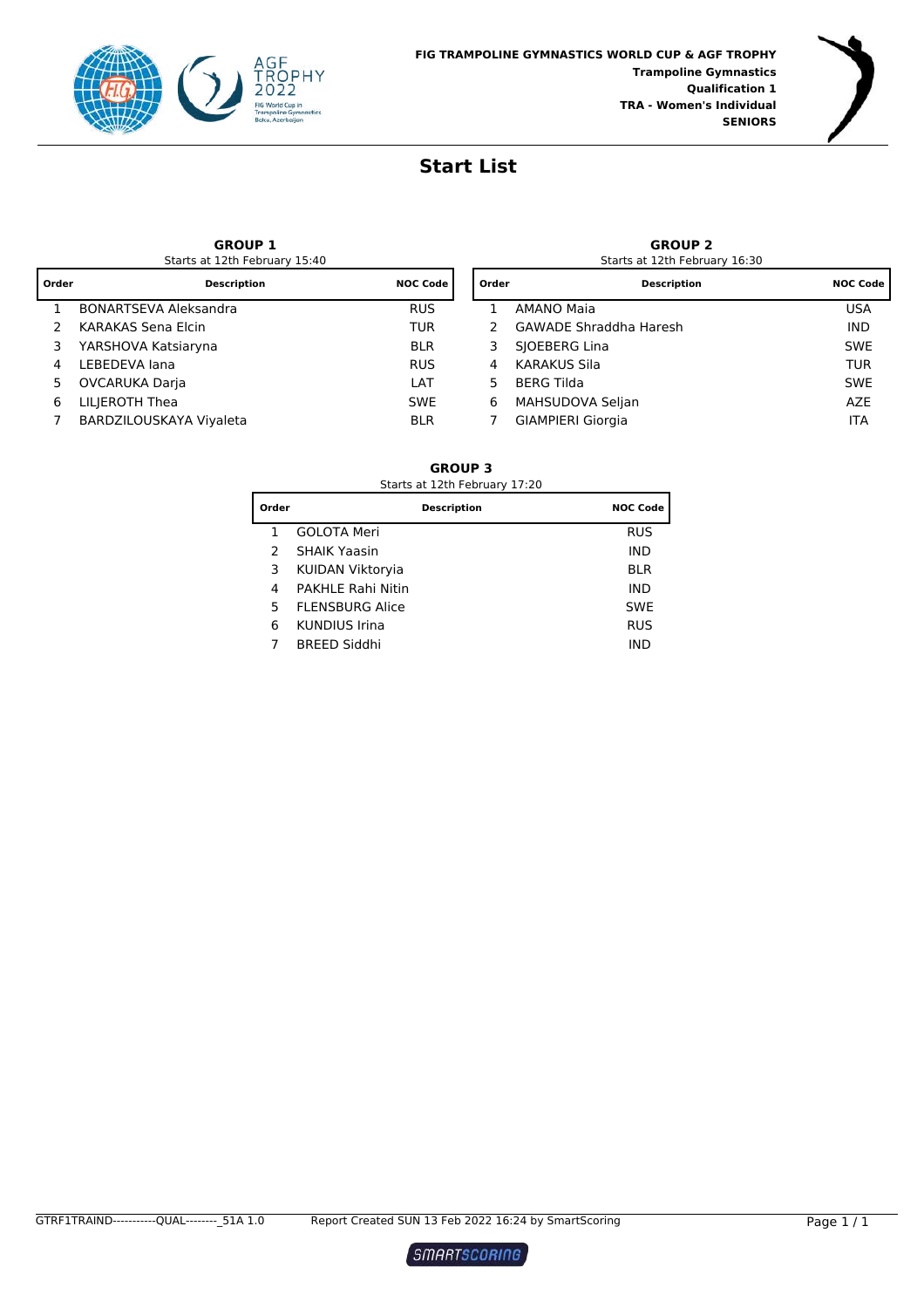



#### **Judges Assignment**

| <b>Function</b>           | <b>Name</b>                    | <b>NOC Code</b> |
|---------------------------|--------------------------------|-----------------|
| <b>FIG TD</b>             | SHUISKA Tetiana                | <b>FIG</b>      |
|                           | Jury                           |                 |
| <b>Function</b>           | <b>Name</b>                    | <b>NOC Code</b> |
| <b>CIP</b>                | <b>GULISASHVILI Konstantin</b> | <b>USA</b>      |
| Difficulty 1              | <b>FREJEMARK Alexander</b>     | <b>SWE</b>      |
| Difficulty 2              | KOCA KOSOVA Merve              | <b>TUR</b>      |
| Execution 1               | PASHKOUSKAYA Sviatlana         | <b>BLR</b>      |
| Execution 2               | <b>MARQUES Daniela</b>         | <b>POR</b>      |
| Execution 3               | <b>KARAVAEVA Irina</b>         | <b>RUS</b>      |
| Execution 4               | <b>GULIYEV Kamil</b>           | <b>AZE</b>      |
| Execution 5               | <b>FILIPSKY Rebecca</b>        | AUT             |
| Execution 6               | YAKOVLEV Igor                  | <b>KAZ</b>      |
| Horizontal Displacement 1 | <b>GULISASHVILI Konstantin</b> | <b>USA</b>      |
| Horizontal Displacement 2 | <b>GULISASHVILI Konstantin</b> | <b>USA</b>      |
| Time of Flight            | <b>GULISASHVILI Konstantin</b> | <b>USA</b>      |
|                           | <b>Reserves</b>                |                 |
| <b>Function</b>           | <b>Name</b>                    | <b>NOC Code</b> |
| Reserve                   | <b>ANTONE Vera</b>             | LAT             |

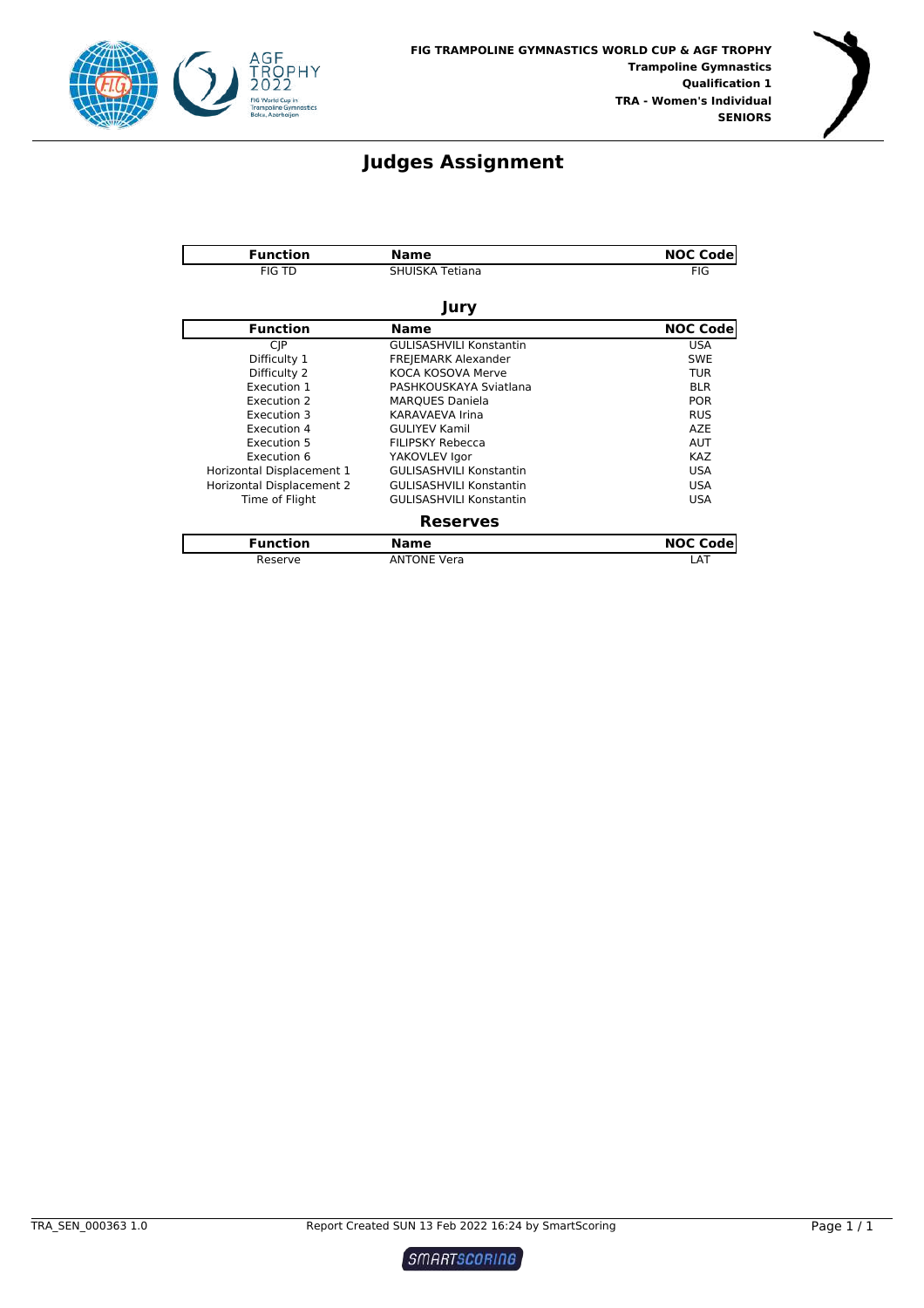



| <b>Rank</b>    | <b>Name</b>                  | <b>NOC</b> | <b>Routine</b>   | Е | <b>ToF</b> | D     | HD   |              | <b>Routine</b> | Penalty      | <b>Total</b> |  |
|----------------|------------------------------|------------|------------------|---|------------|-------|------|--------------|----------------|--------------|--------------|--|
|                |                              | code       |                  |   |            |       |      | Rk.          | <b>Total</b>   |              |              |  |
| $\mathbf{1}$   | LEBEDEVA lana                | <b>RUS</b> | Routine 1 16.000 |   | 15.46      | 14.40 | 8.80 | $\mathbf{1}$ |                | 54.660 0.000 | 54.660 O     |  |
|                |                              |            | Routine 2 1.600  |   | 1.63       | 2.00  | 1.00 | 19           | 6.230          | 0.000        |              |  |
| 2              | BARDZILOUSKAYA Viyaleta      | <b>BLR</b> | Routine 1 1.600  |   | 1.70       | 2.00  | 1.00 | 18           | 6.300          | 0.000        | 54.590       |  |
|                |                              |            | Routine 2 15.300 |   | 15.59      | 14.40 | 9.30 | $\mathbf{1}$ | 54.590 0.000   |              |              |  |
| 3              | <b>BONARTSEVA Aleksandra</b> | <b>RUS</b> | Routine 1 14.400 |   | 14.55      | 14.40 | 9.40 | 4            | 52.750 0.000   |              | 52.750       |  |
|                |                              |            | Routine 2 13.700 |   | 14.46      | 14.40 | 9.20 | 3            | 51.760 0.000   |              |              |  |
| 4              | YARSHOVA Katsiaryna          | <b>BLR</b> | Routine 1 14.800 |   | 14.52      | 13.70 | 9.30 | 6            |                | 52.320 0.000 | 52.320       |  |
|                |                              |            | Routine 2        |   |            | 0.00  |      | 20           | 0.000          | 0.000        |              |  |
| 5              | OVCARUKA Darja               | LAT        | Routine 1 14.500 |   | 14.12      | 11.80 | 9.40 | 11           | 49.820 0.000   |              | 50.050       |  |
|                |                              |            | Routine 2 14.300 |   | 14.35      | 11.80 | 9.60 | 7            | 50.050 0.000   |              |              |  |
| 6              | <b>KARAKAS Sena Flcin</b>    | <b>TUR</b> | Routine 1 1.400  |   | 1.60       | 1.70  | 1.00 | 20           | 5.300          | 0.400        | 46.920       |  |
|                |                              |            | Routine 2 12.800 |   | 14.12      | 10.60 | 9.40 | 9            | 46.920 0.000   |              |              |  |
| $\overline{7}$ | LILJEROTH Thea               | <b>SWE</b> | Routine 1 1.400  |   | 1.44       | 1.50  | 0.90 | 21           | 5.240          | 0.000        | 18.560       |  |
|                |                              |            | Routine 2 5.200  |   | 5.76       | 4.30  | 3.30 | 18           | 18.560 0.000   |              |              |  |

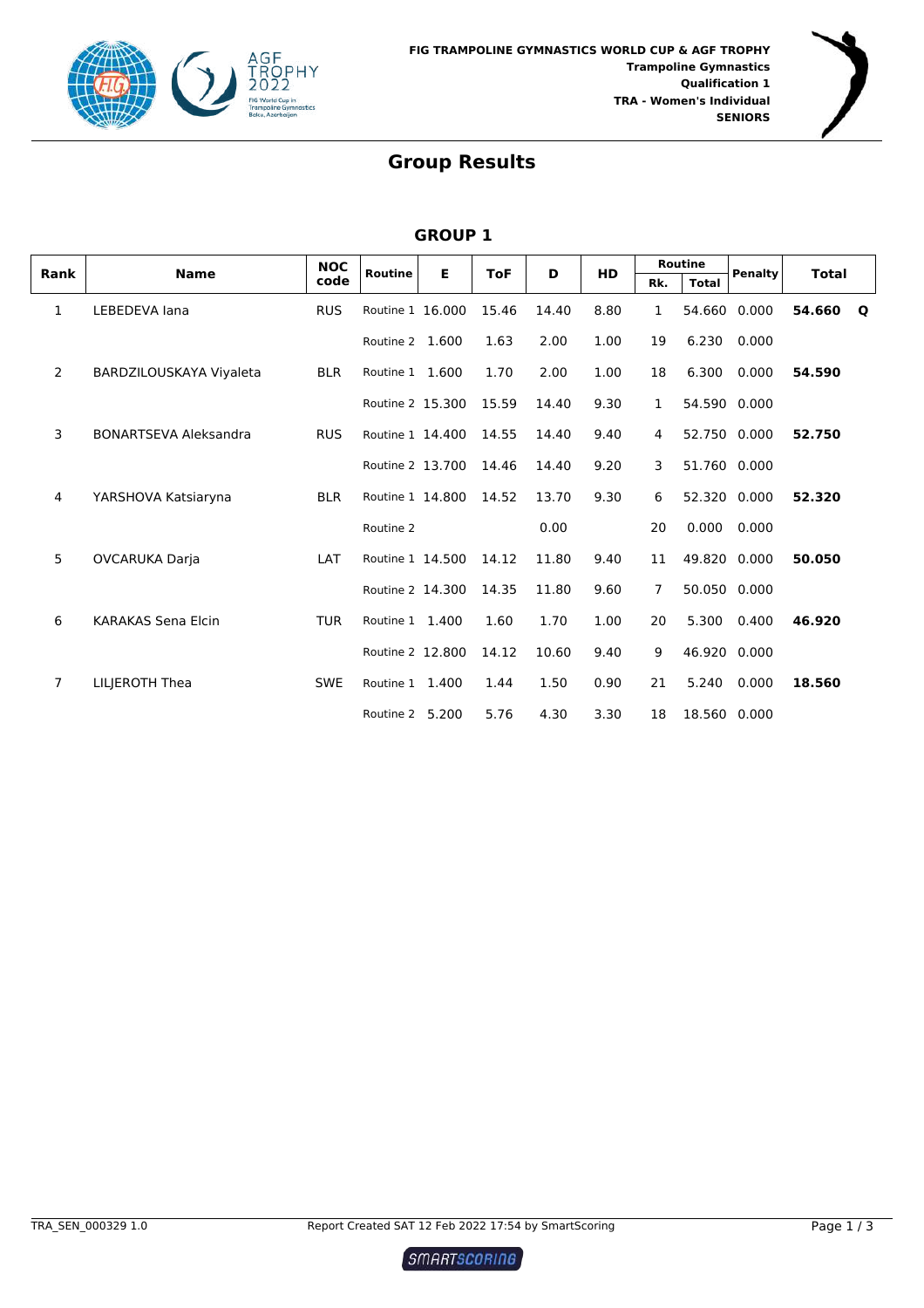



|                |                               | <b>NOC</b> |                  |   |            |       |      |     | <b>Routine</b> |                |              |  |
|----------------|-------------------------------|------------|------------------|---|------------|-------|------|-----|----------------|----------------|--------------|--|
| Rank           | <b>Name</b>                   | code       | <b>Routine</b>   | Е | <b>ToF</b> | D     | HD   | Rk. | <b>Total</b>   | <b>Penalty</b> | <b>Total</b> |  |
| $\mathbf{1}$   | MAHSUDOVA Seljan              | AZE        | Routine 1 15.600 |   | 14.72      | 13.30 | 9.10 | 5   | 52.720 0.000   |                | 53.100 Q     |  |
|                |                               |            | Routine 2 15,800 |   | 14.90      | 13.30 | 9.10 | 2   | 53.100 0.000   |                |              |  |
| 2              | <b>GIAMPIERI Giorgia</b>      | ITA        | Routine 1 15.400 |   | 14.65      | 12.10 | 9.40 | 8   | 51.550 0.000   |                | 51.550       |  |
|                |                               |            | Routine 2 14.600 |   | 14.34      | 13.10 | 9.10 | 5   | 51.140 0.000   |                |              |  |
| 3              | SJOEBERG Lina                 | <b>SWE</b> | Routine 1 13.600 |   | 13.88      | 13.80 | 9.10 | 9   |                | 50.380 0.000   | 50.380       |  |
|                |                               |            | Routine 2 13.800 |   | 13.87      | 13.80 | 8.80 | 6   | 50.270 0.000   |                |              |  |
| 4              | <b>AMANO Maia</b>             | <b>USA</b> | Routine 1 13.400 |   | 13.52      | 14.00 | 9.40 | 10  | 50.320 0.000   |                | 50.320       |  |
|                |                               |            | Routine 2 12.400 |   | 13.62      | 14.00 | 9.60 | 8   | 49.620 0.000   |                |              |  |
| 5              | <b>BERG Tilda</b>             | <b>SWE</b> | Routine 1 14.000 |   | 13.53      | 9.60  | 9.70 | 13  | 46.830 0.000   |                | 46.830       |  |
|                |                               |            | Routine 2 13.100 |   | 13.37      | 10.80 | 9.20 | 10  | 46.470 0.000   |                |              |  |
| 6              | <b>KARAKUS Sila</b>           | <b>TUR</b> | Routine 1 1.400  |   | 1.58       | 1.50  | 1.00 | 19  | 5.480          | 0.000          | 44.220       |  |
|                |                               |            | Routine 2 11.800 |   | 13.22      | 10.90 | 8.30 | 11  | 44.220 0.000   |                |              |  |
| $\overline{7}$ | <b>GAWADE Shraddha Haresh</b> | <b>IND</b> | Routine 1 7.400  |   | 7.95       | 3.60  | 6.50 | 17  | 25.450 0.000   |                | 38.010       |  |
|                |                               |            | Routine 2 11.400 |   | 11.41      | 5.60  | 9.60 | 14  | 38.010 0.000   |                |              |  |

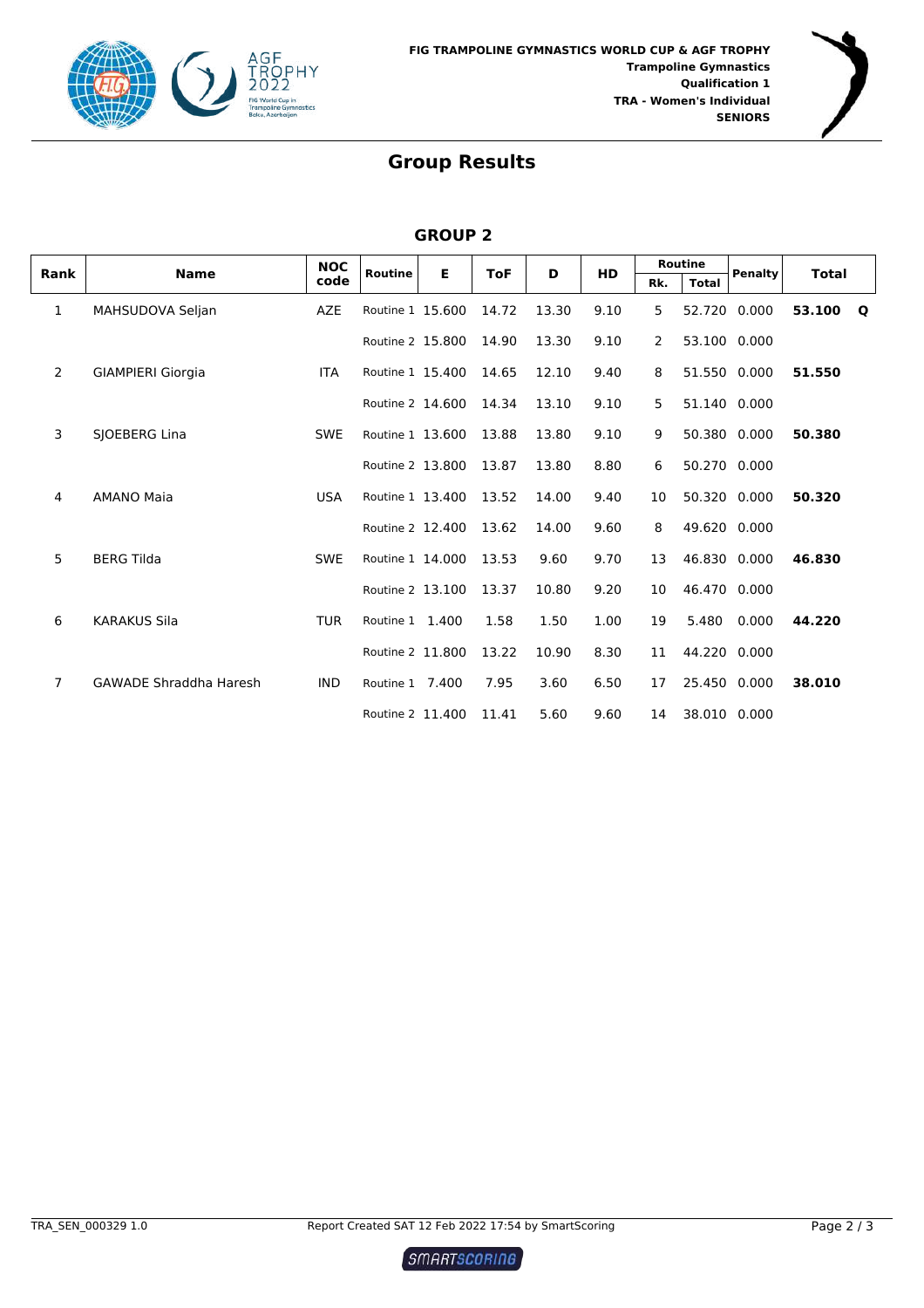



|                |                          | <b>NOC</b> |                  |   |            |       |           |                | <b>Routine</b> |                |              |  |
|----------------|--------------------------|------------|------------------|---|------------|-------|-----------|----------------|----------------|----------------|--------------|--|
| Rank           | <b>Name</b>              | code       | <b>Routine</b>   | Е | <b>ToF</b> | D     | <b>HD</b> | Rk.            | <b>Total</b>   | <b>Penalty</b> | <b>Total</b> |  |
| 1              | <b>KUNDIUS Irina</b>     | <b>RUS</b> | Routine 1 15.300 |   | 15.46      | 13.80 | 9.40      | 2              | 53.960         | 0.000          | 53.960 Q     |  |
|                |                          |            | Routine 2        |   |            | 0.00  |           | 20             | 0.000          | 0.000          |              |  |
| $\overline{2}$ | <b>GOLOTA Meri</b>       | <b>RUS</b> | Routine 1 16.100 |   | 15.55      | 12.50 | 9.10      | 3              |                | 53.250 0.000   | 53.250       |  |
|                |                          |            | Routine 2 13.200 |   | 12.66      | 9.80  | 7.10      | 12             | 42.760 0.000   |                |              |  |
| 3              | KUIDAN Viktoryia         | <b>BLR</b> | Routine 1 14.400 |   | 14.77      | 13.70 | 9.20      | $\overline{7}$ | 52.070 0.000   |                | 52.070       |  |
|                |                          |            | Routine 2 13.800 |   | 14.75      | 13.70 | 9.30      | 4              | 51.550 0.000   |                |              |  |
| 4              | <b>FLENSBURG Alice</b>   | <b>SWE</b> | Routine 1 13.500 |   | 14.16      | 10.40 | 9.40      | 12             | 47.460 0.000   |                | 47.460       |  |
|                |                          |            | Routine 2 6.400  |   | 6.83       | 4.40  | 4.20      | 17             | 21.830 0.000   |                |              |  |
| 5              | <b>SHAIK Yaasin</b>      | <b>IND</b> | Routine 1 11.300 |   | 12.27      | 6.10  | 9.30      | 14             | 38.970 0.000   |                | 38.970       |  |
|                |                          |            | Routine 2 11.000 |   | 12.45      | 6.10  | 9.40      | 13             | 38.950 0.000   |                |              |  |
| 6              | <b>PAKHLE Rahi Nitin</b> | <b>IND</b> | Routine 1 10.000 |   | 12.48      | 5.50  | 9.20      | 15             | 37.180 0.000   |                | 37.180       |  |
|                |                          |            | Routine 2 11.400 |   | 11.71      | 4.30  | 8.50      | 15             | 35.910 0.000   |                |              |  |
| 7              | <b>BREED Siddhi</b>      | <b>IND</b> | Routine 1 11.100 |   | 10.58      | 5.20  | 9.20      | 16             | 36.080 0.000   |                | 36.080       |  |
|                |                          |            | Routine 2 10.300 |   | 9.98       | 4.20  | 8.80      | 16             | 33.280 0.000   |                |              |  |

|   | <b>LEGEND</b>      |                    |                           |                                                                     |                           |           |          |
|---|--------------------|--------------------|---------------------------|---------------------------------------------------------------------|---------------------------|-----------|----------|
| D | <b>Difficulty</b>  | <b>E</b> Execution | <b>ToF</b> Time of Flight | <b>HD</b> Horizontal displacement                                   | <b>DNS</b> Did Not Start  | Qualified |          |
|   | <b>Rk</b> Rank     |                    |                           | Exclamation sign at Difficulty informs that score was under inquiry | <b>DNF</b> Did Not Finish |           |          |
|   | TRA SEN 000329 1.0 |                    |                           | Report Created SAT 12 Feb 2022 17:54 by SmartScoring                |                           |           | Page 3/3 |

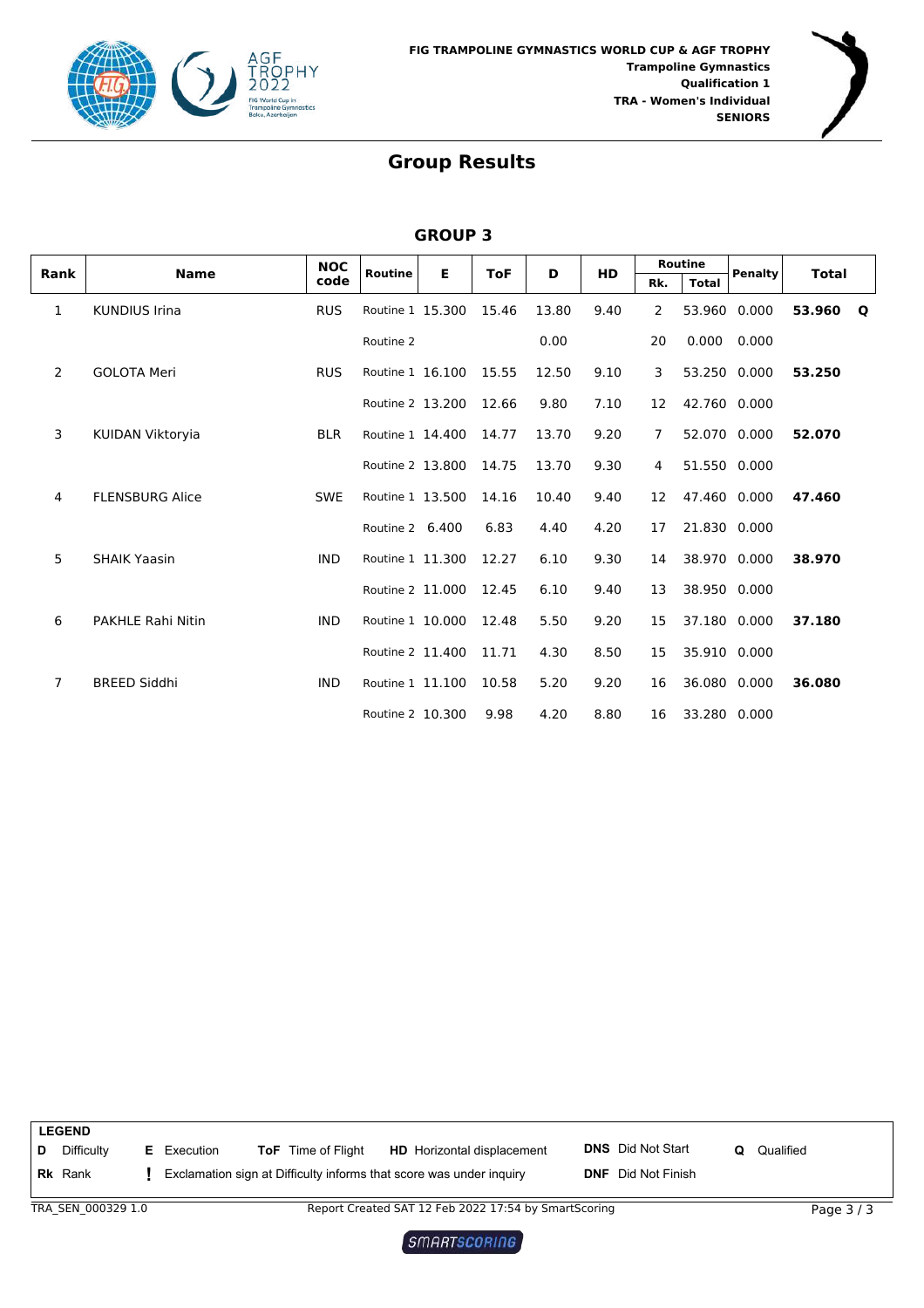



| Rank | <b>Name</b>                  | <b>NOC</b><br>code | <b>Routine</b> | Е     | <b>ToF</b>          | D     | HD   | Rk. | Routine<br><b>Total</b> | <b>Penalty</b> | <b>Total</b> |             |
|------|------------------------------|--------------------|----------------|-------|---------------------|-------|------|-----|-------------------------|----------------|--------------|-------------|
| 1    | LEBEDEVA lana                | <b>RUS</b>         | $\mathbf{1}$   |       | 16.000 15.460       | 14.40 | 8.80 | 1   | 54.660                  | 0.000          | 54.660       | $\mathbf Q$ |
|      | Õ¦Æ                          |                    | $\overline{2}$ | 1.600 | 1.630               | 2.00  | 1.00 | 19  | 6.230                   | 0.000          |              |             |
| 2    | BARDZILOUSKAYA Viyaleta      | <b>BLR</b>         | $\mathbf{1}$   | 1.600 | 1.700               | 2.00  | 1.00 | 18  | 6.300                   | 0.000          | 54.590       | Q           |
|      |                              |                    | $\overline{2}$ |       | 15.300 15.590       | 14.40 | 9.30 | 1   | 54.590 0.000            |                |              |             |
| 3    | <b>KUNDIUS Irina</b>         | <b>RUS</b>         | $\mathbf{1}$   |       | 15.300 15.460       | 13.80 | 9.40 | 2   | 53.960 0.000            |                | 53.960       | $\mathbf Q$ |
|      | <b>O</b> ¦ÁH                 |                    | 2              |       |                     | 0.00  |      | 20  | 0.000                   | 0.000          |              |             |
| 4    | <b>GOLOTA Meri</b>           | <b>RUS</b>         | $\mathbf{1}$   |       | 16.100 15.550       | 12.50 | 9.10 | 3   | 53.250 0.000            |                | 53.250       |             |
|      |                              |                    | 2              |       | 13.200 12.660       | 9.80  | 7.10 | 12  | 42.760 0.000            |                |              |             |
| 5    | MAHSUDOVA Seljan             | AZE                | $\mathbf{1}$   |       | 15.600 14.720       | 13.30 | 9.10 | 5   | 52.720 0.000            |                | 53.100       | $\mathbf Q$ |
|      | O¦Æ                          |                    | 2              |       | 15.800 14.900       | 13.30 | 9.10 | 2   | 53.100 0.000            |                |              |             |
| 6    | <b>BONARTSEVA Aleksandra</b> | <b>RUS</b>         | 1              |       | 14.400 14.550       | 14.40 | 9.40 | 4   | 52.750 0.000            |                | 52.750       |             |
|      |                              |                    | 2              |       | 13.700 14.460       | 14.40 | 9.20 | 3   | 51.760 0.000            |                |              |             |
| 7    | YARSHOVA Katsiaryna          | <b>BLR</b>         | $\mathbf{1}$   |       | 14.800 14.520       | 13.70 | 9.30 | 6   | 52.320 0.000            |                | 52.320       | $\mathbf Q$ |
|      |                              |                    | $\overline{2}$ |       |                     | 0.00  |      | 20  | 0.000                   | 0.000          |              |             |
| 8    | KUIDAN Viktoryia             | <b>BLR</b>         | 1              |       | 14.400 14.770       | 13.70 | 9.20 | 7   | 52.070 0.000            |                | 52.070       |             |
|      |                              |                    | $\overline{2}$ |       | 13.800 14.750       | 13.70 | 9.30 | 4   | 51.550 0.000            |                |              |             |
| 9    | <b>GIAMPIERI Giorgia</b>     | <b>ITA</b>         | $\mathbf{1}$   |       | 15.400 14.650       | 12.10 | 9.40 | 8   | 51.550 0.000            |                | 51.550       | $\mathbf Q$ |
|      |                              |                    | 2              |       | 14.600 14.340       | 13.10 | 9.10 | 5   | 51.140 0.000            |                |              |             |
| 10   | SJOEBERG Lina                | <b>SWE</b>         | $\mathbf{1}$   |       | 13.600 13.880       | 13.80 | 9.10 | 9   | 50.380 0.000            |                | 50.380       | $\mathbf Q$ |
|      |                              |                    | 2              |       | 13.800 13.870       | 13.80 | 8.80 | 6   | 50.270 0.000            |                |              |             |
| 11   | <b>AMANO Maia</b>            | USA                | $\mathbf{1}$   |       | 13.400 13.520 14.00 |       | 9.40 | 10  |                         | 50.320 0.000   | 50.320 Q     |             |
|      |                              |                    | 2              |       | 12.400 13.620 14.00 |       | 9.60 | 8   | 49.620 0.000            |                |              |             |
| 12   | OVCARUKA Darja               | LAT                | $\mathbf{1}$   |       | 14.500 14.120 11.80 |       | 9.40 | 11  |                         | 49.820 0.000   | 50.050 R1    |             |
|      |                              |                    | 2              |       | 14.300 14.350 11.80 |       | 9.60 | 7   | 50.050 0.000            |                |              |             |
| 13   | <b>FLENSBURG Alice</b>       | SWE                | $\mathbf{1}$   |       | 13.500 14.160 10.40 |       | 9.40 | 12  | 47.460 0.000            |                | 47.460 R2    |             |
|      |                              |                    | $\overline{2}$ | 6.400 | 6.830               | 4.40  | 4.20 | 17  | 21.830 0.000            |                |              |             |
| 14   | KARAKAS Sena Elcin           | <b>TUR</b>         | $\mathbf{1}$   | 1.400 | 1.600               | 1.70  | 1.00 | 20  |                         | 5.300 -0.400   | 46.920       |             |
|      |                              |                    | $\overline{2}$ |       | 12.800 14.120       | 10.60 | 9.40 | 9   | 46.920 0.000            |                |              |             |
| 15   | <b>BERG Tilda</b>            | SWE                | $\mathbf{1}$   |       | 14.000 13.530       | 9.60  | 9.70 | 13  | 46.830 0.000            |                | 46.830       |             |
|      |                              |                    | $\overline{2}$ |       | 13.100 13.370 10.80 |       | 9.20 | 10  | 46.470 0.000            |                |              |             |

GTRF1TRAIND-----------QUAL--------\_73A 1.0 Report Created SAT 12 Feb 2022 17:54 by SmartScoring Page 1 / 2

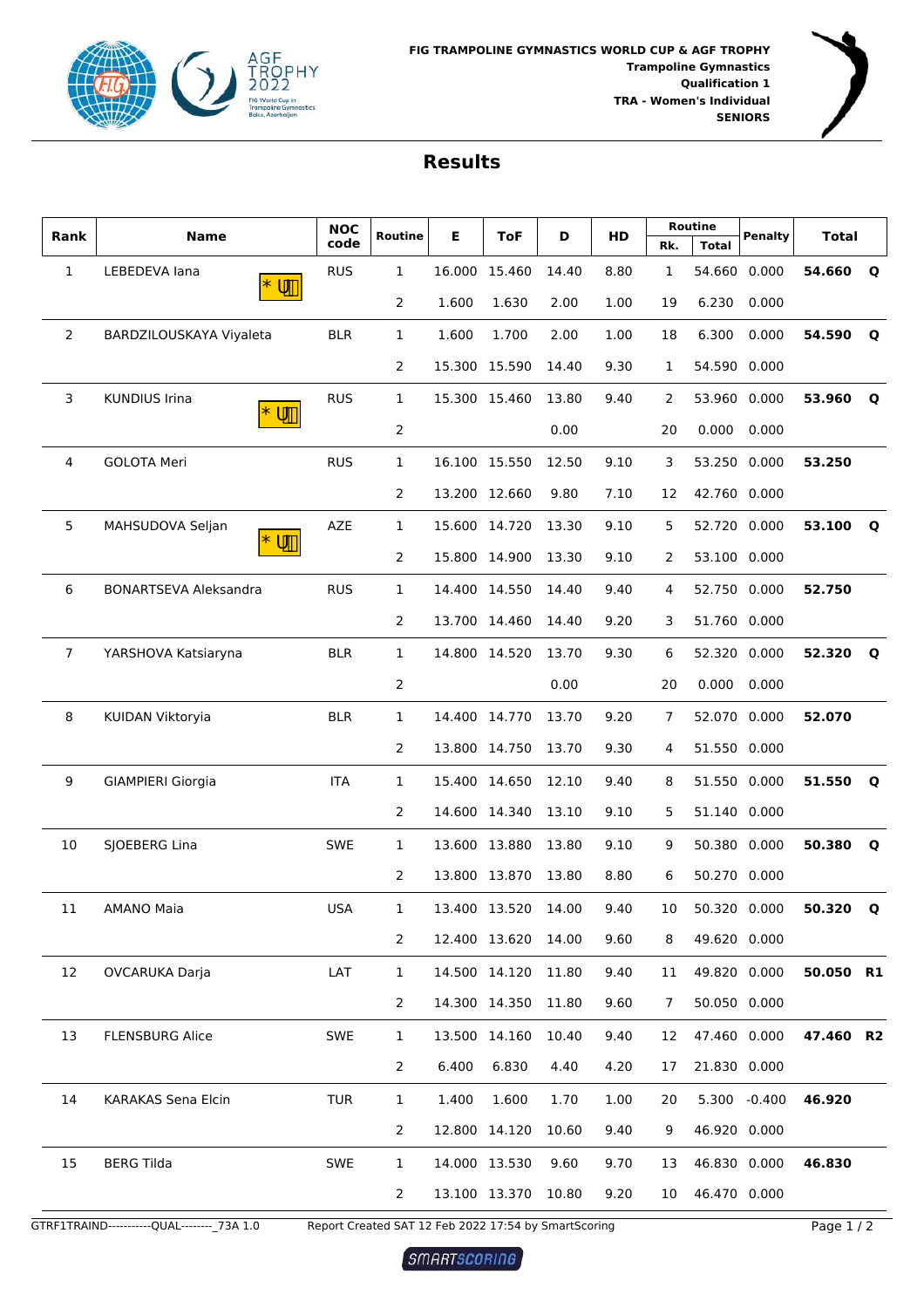



| Rank | <b>Name</b>                   | <b>NOC</b> | Routine        | Е      | <b>ToF</b>    | D     | <b>HD</b> |     | <b>Routine</b> | Penalty      | <b>Total</b> |
|------|-------------------------------|------------|----------------|--------|---------------|-------|-----------|-----|----------------|--------------|--------------|
|      |                               | code       |                |        |               |       |           | Rk. | Total          |              |              |
| 16   | <b>KARAKUS Sila</b>           | <b>TUR</b> | $\mathbf{1}$   | 1.400  | 1.580         | 1.50  | 1.00      | 19  | 5.480          | 0.000        | 44.220       |
|      |                               |            | $\overline{2}$ |        | 11.800 13.220 | 10.90 | 8.30      | 11  | 44.220 0.000   |              |              |
| 17   | <b>SHAIK Yaasin</b>           | <b>IND</b> | $\mathbf{1}$   |        | 11.300 12.270 | 6.10  | 9.30      | 14  |                | 38.970 0.000 | 38.970       |
|      |                               |            | 2              |        | 11.000 12.450 | 6.10  | 9.40      | 13  | 38.950 0.000   |              |              |
| 18   | <b>GAWADE Shraddha Haresh</b> | <b>IND</b> | $\mathbf{1}$   | 7.400  | 7.950         | 3.60  | 6.50      | 17  | 25.450         | 0.000        | 38.010       |
|      |                               |            | 2              |        | 11.400 11.410 | 5.60  | 9.60      | 14  | 38.010 0.000   |              |              |
| 19   | <b>PAKHLE Rahi Nitin</b>      | <b>IND</b> | $\mathbf{1}$   |        | 10.000 12.480 | 5.50  | 9.20      | 15  | 37.180         | 0.000        | 37.180       |
|      |                               |            | 2              |        | 11.400 11.710 | 4.30  | 8.50      | 15  | 35.910 0.000   |              |              |
| 20   | <b>BREED Siddhi</b>           | <b>IND</b> | 1              |        | 11.100 10.580 | 5.20  | 9.20      | 16  |                | 36.080 0.000 | 36.080       |
|      |                               |            | 2              | 10.300 | 9.980         | 4.20  | 8.80      | 16  | 33.280 0.000   |              |              |
| 21   | LILJEROTH Thea                | <b>SWE</b> | $\mathbf{1}$   | 1.400  | 1.440         | 1.50  | 0.90      | 21  | 5.240          | 0.000        | 18.560       |
|      |                               |            | 2              | 5.200  | 5.760         | 4.30  | 3.30      | 18  | 18.560 0.000   |              |              |

| <b>LEGEND</b>     |                                                                                                     |                           |                |
|-------------------|-----------------------------------------------------------------------------------------------------|---------------------------|----------------|
| <b>Difficulty</b> | <b>HD</b> Horizontal displacement<br><b>ToF</b> Time of Flight<br><b>E</b> Execution                | <b>DNS</b> Did Not Start  | Qualified<br>O |
| <b>Rk</b> Rank    | Exclamation sign at Difficulty informs that score was under inquiry                                 | <b>DNF</b> Did Not Finish |                |
|                   | Report Created SAT 12 Feb 2022 17:54 by SmartScoring<br>GTRF1TRAIND------------QUAL-------- 73A 1.0 |                           | Page $2/2$     |

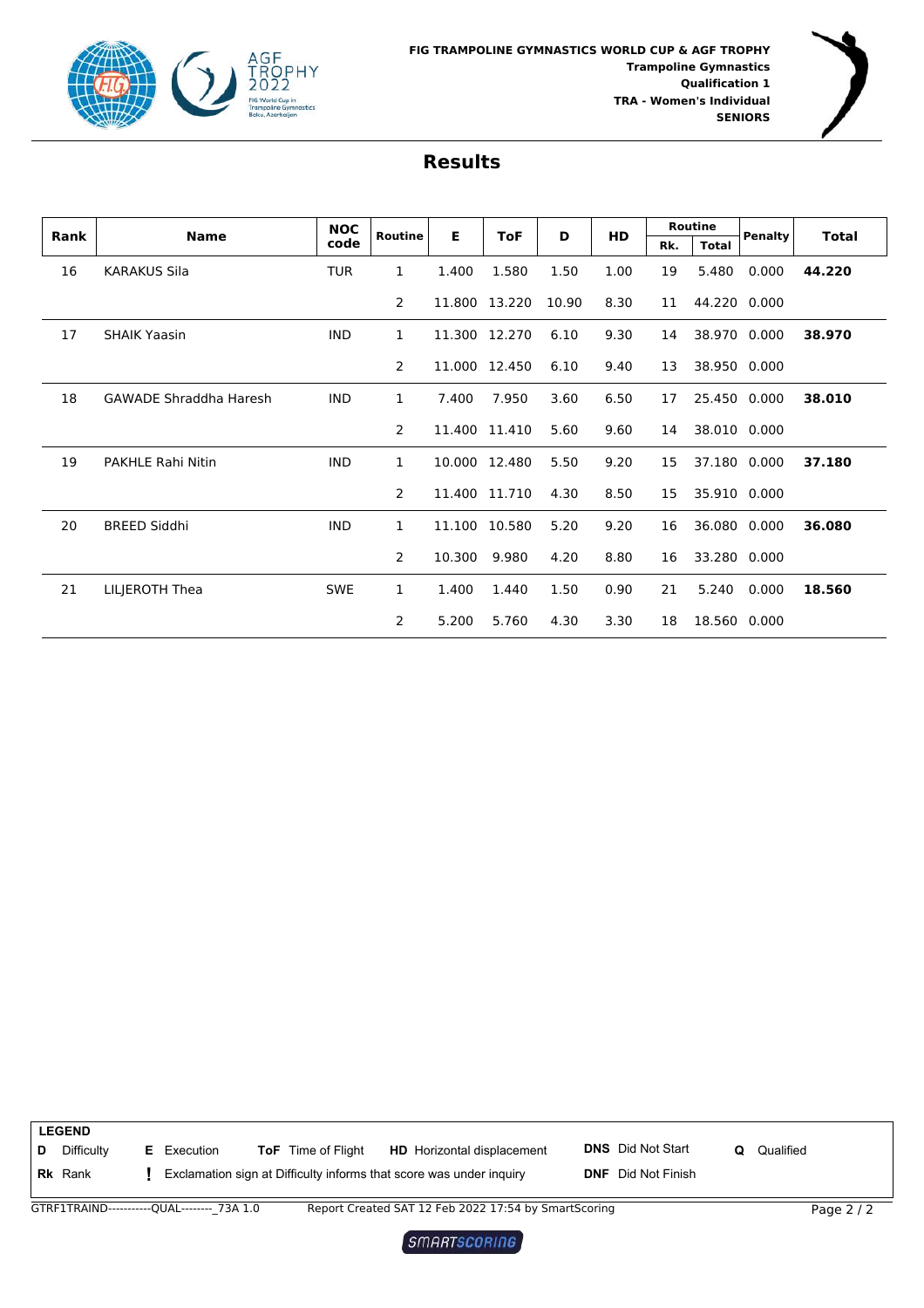

L



#### **Start List**

|  | Starts at 13th February 14:00 |  |
|--|-------------------------------|--|
|  |                               |  |

| Order          | <b>Description</b>       | <b>NOC Code</b> |
|----------------|--------------------------|-----------------|
| 1              | YARSHOVA Katsiaryna      | <b>BLR</b>      |
| 2              | SJOEBERG Lina            | <b>SWE</b>      |
| 3              | BARDZILOUSKAYA Viyaleta  | <b>BLR</b>      |
| 4              | LEBEDEVA lana            | <b>RUS</b>      |
| 5              | <b>KUNDIUS Irina</b>     | <b>RUS</b>      |
| 6              | <b>AMANO Maia</b>        | USA             |
| 7              | <b>GIAMPIERI Giorgia</b> | <b>ITA</b>      |
| 8              | MAHSUDOVA Seljan         | A7F             |
| R1             | OVCARUKA Darja           | LAT             |
| R <sub>2</sub> | <b>FLENSBURG Alice</b>   | <b>SWE</b>      |

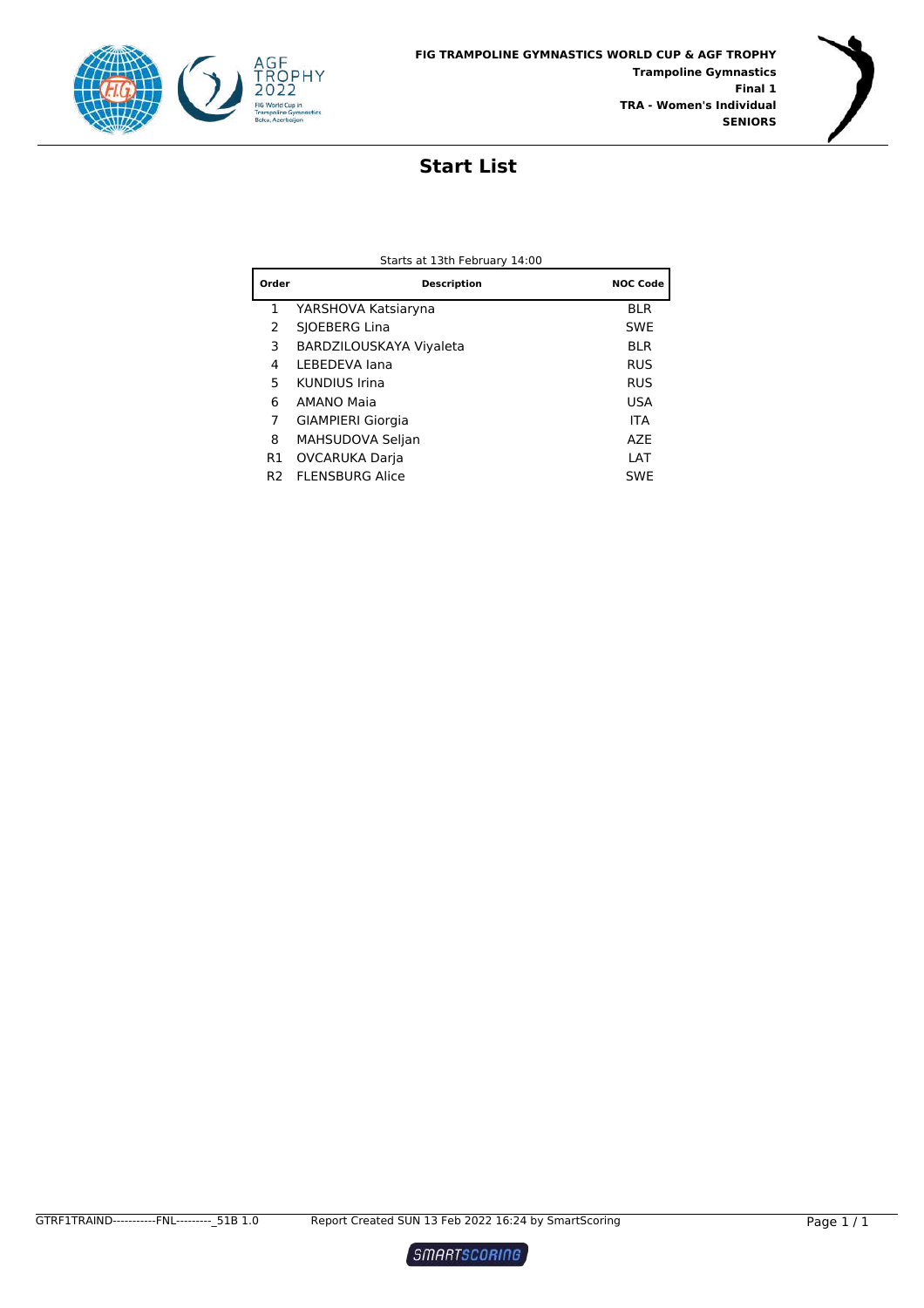



#### **Judges Assignment**

| <b>Function</b>           | <b>Name</b>                    | <b>NOC Code</b> |
|---------------------------|--------------------------------|-----------------|
| <b>FIG TD</b>             | SHUISKA Tetiana                | <b>FIG</b>      |
|                           | Jury                           |                 |
| <b>Function</b>           | <b>Name</b>                    | <b>NOC Code</b> |
| $C$ $P$                   | <b>GULISASHVILI Konstantin</b> | <b>USA</b>      |
| Difficulty 1              | <b>FREJEMARK Alexander</b>     | <b>SWE</b>      |
| Difficulty 2              | KOCA KOSOVA Merve              | <b>TUR</b>      |
| Execution 1               | PASHKOUSKAYA Sviatlana         | <b>BLR</b>      |
| Execution 2               | <b>FILIPSKY Rebecca</b>        | <b>AUT</b>      |
| Execution 3               | <b>ANTONE Vera</b>             | LAT             |
| Execution 4               | YAKOVLEV Igor                  | <b>KAZ</b>      |
| Execution 5               | <b>MARQUES Daniela</b>         | <b>POR</b>      |
| Execution 6               | <b>KARAVAEVA Irina</b>         | <b>RUS</b>      |
| Horizontal Displacement 1 | <b>GULISASHVILI Konstantin</b> | <b>USA</b>      |
| Horizontal Displacement 2 | <b>GULISASHVILI Konstantin</b> | <b>USA</b>      |
| Time of Flight            | <b>GULISASHVILI Konstantin</b> | <b>USA</b>      |
|                           | <b>Reserves</b>                |                 |
| <b>Function</b>           | <b>Name</b>                    | <b>NOC Code</b> |
| Reserve                   | <b>GULIYEV Kamil</b>           | AZE             |

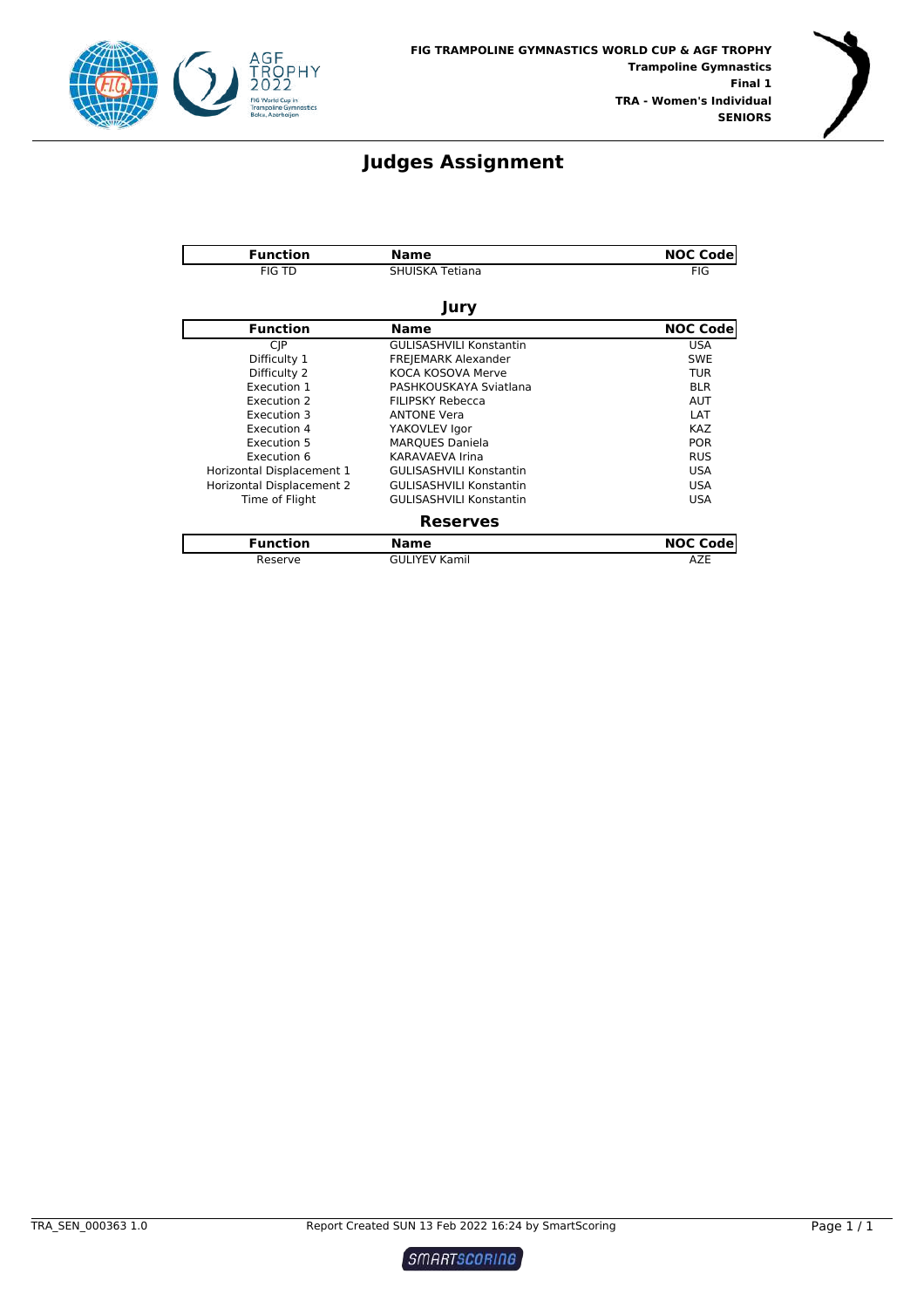



| <b>Rank</b>    | <b>Name</b>              | <b>NOC</b><br>code | Routine      | Е      | <b>ToF</b> | D     | <b>HD</b> | Penalty | Total  |
|----------------|--------------------------|--------------------|--------------|--------|------------|-------|-----------|---------|--------|
| 1              | <b>KUNDIUS Irina</b>     | <b>RUS</b>         | $\mathbf{1}$ | 15.200 | 15.500     | 13.80 | 9.40      | 0.000   | 53.900 |
| $\overline{2}$ | MAHSUDOVA Seljan         | <b>AZE</b>         | 1            | 15.800 | 14.680     | 13.30 | 9.00      | 0.000   | 52.780 |
| 3              | <b>GIAMPIERI Giorgia</b> | <b>ITA</b>         | 1            | 14.700 | 14.720     | 13.10 | 9.30      | 0.000   | 51.820 |
| 4              | YARSHOVA Katsiaryna      | <b>BLR</b>         | 1            | 14.800 | 13.970     | 12.70 | 9.40      | 0.000   | 50.870 |
| 5              | <b>AMANO Maia</b>        | <b>USA</b>         | 1            | 13.900 | 13.570     | 14.00 | 8.80      | 0.000   | 50.270 |
| 6              | SIOEBERG Lina            | <b>SWE</b>         | 1            | 13.400 | 13.600     | 13.80 | 8.90      | 0.000   | 49.700 |
| $\overline{7}$ | BARDZILOUSKAYA Viyaleta  | <b>BLR</b>         | 1            | 3.200  | 3.380      | 3.40  | 1.80      | 0.000   | 11.780 |
| 8              | LEBEDEVA lana            | <b>RUS</b>         | 1            | 1.600  | 1.650      | 2.00  | 0.90      | 0.000   | 6.150  |

|   | <b>LEGEND</b>  |                                            |                           |                                                                     |                          |                           |  |
|---|----------------|--------------------------------------------|---------------------------|---------------------------------------------------------------------|--------------------------|---------------------------|--|
| D | Difficulty     | <b>E</b> Execution                         | <b>ToF</b> Time of Flight | <b>HD</b> Horizontal displacement                                   | <b>DNS</b> Did Not Start | <b>DNF</b> Did Not Finish |  |
|   | <b>Rk</b> Rank | <b>Q</b> Qualified                         |                           | Exclamation sign at Difficulty informs that score was under inquiry |                          |                           |  |
|   |                | GTRF1TRAIND-----------FNL--------- 73B 1.0 |                           | Report Created SUN 13 Feb 2022 14:23 by SmartScoring                |                          | Page $1/1$                |  |

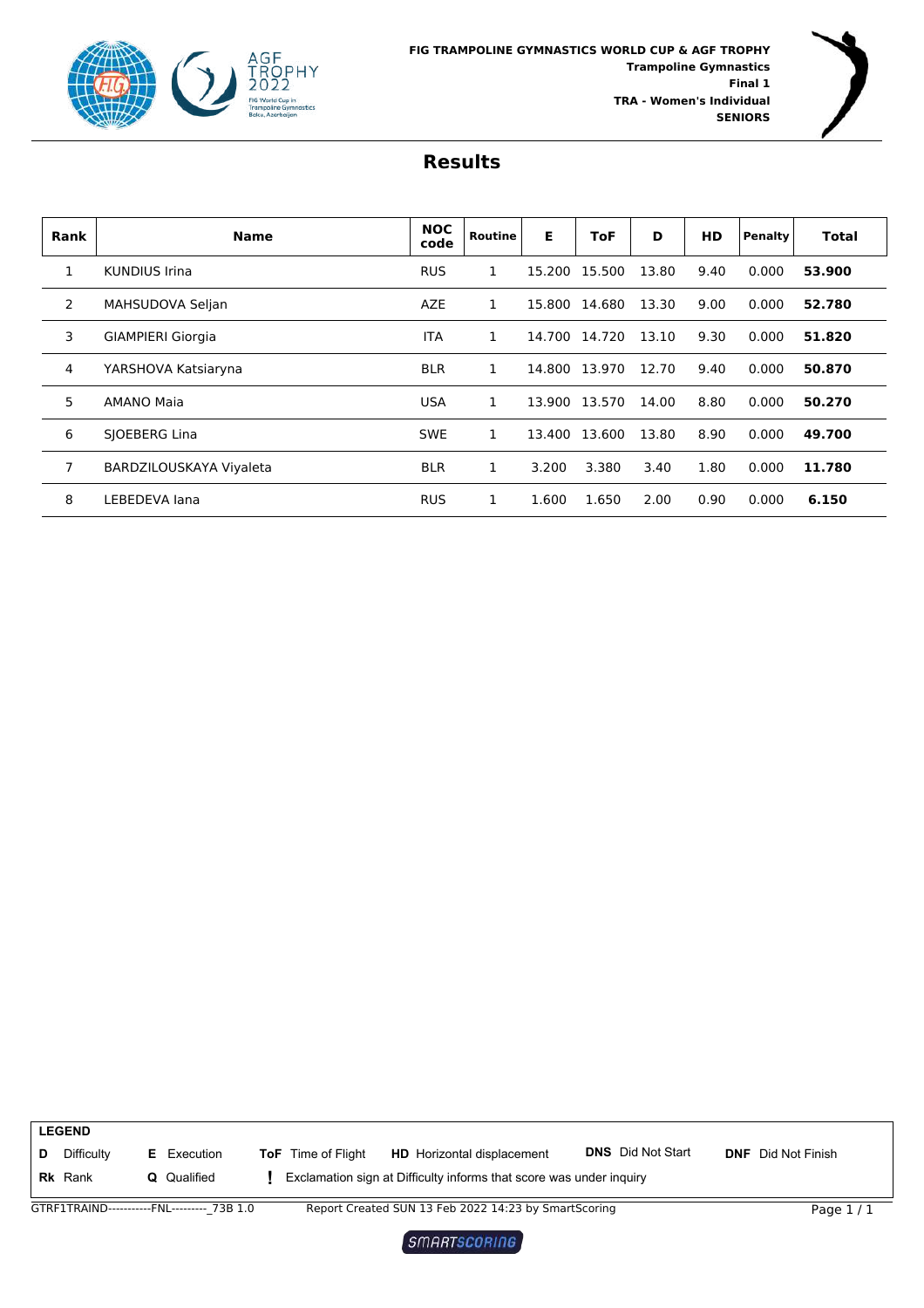



#### **Medallists**

| <b>Medal</b>  | <b>NOC</b><br>Code | <b>Name</b>              |
|---------------|--------------------|--------------------------|
| <b>GOLD</b>   | <b>RUS</b>         | <b>KUNDIUS Irina</b>     |
| <b>SILVER</b> | AZE                | MAHSUDOVA Seljan         |
| <b>BRONZE</b> | ITA                | <b>GIAMPIERI Giorgia</b> |

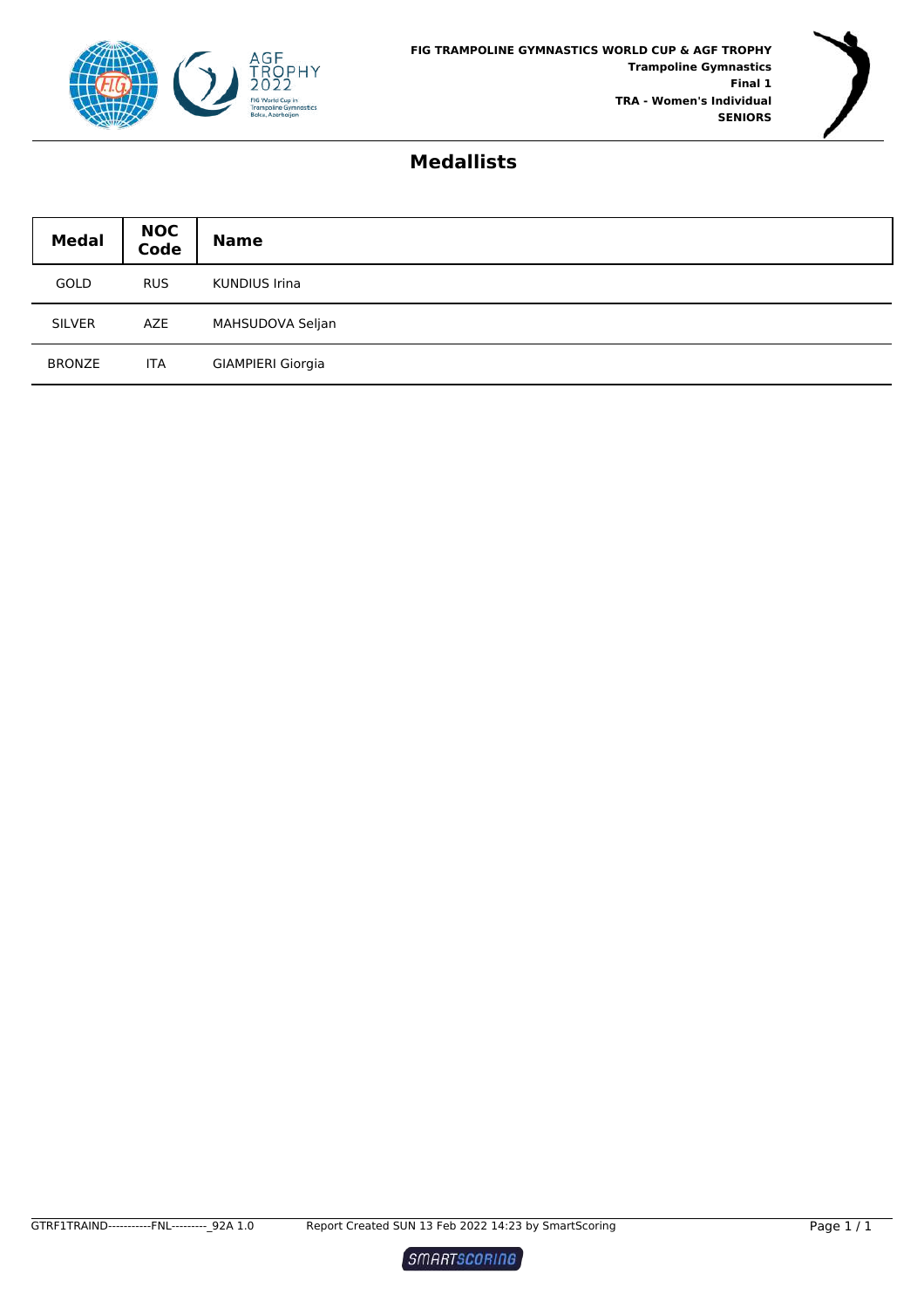



### **Participants List**

| Order          | <b>NOC</b><br>Code | <b>FIG License</b> | <b>Description</b>           | <b>Birth Date</b> |
|----------------|--------------------|--------------------|------------------------------|-------------------|
| 1              | <b>BLR</b>         | 41458              | KUIDAN Viktoryia             | 2004              |
| 2              | <b>BLR</b>         | 30825              | YARSHOVA Katsiaryna          | 2003              |
| 3              | <b>RUS</b>         | 24515              | <b>GOLOTA Meri</b>           | 2000              |
| $\overline{4}$ | <b>RUS</b>         | 24709              | <b>BONARTSEVA Aleksandra</b> | 2001              |
| $5\phantom{.}$ | <b>RUS</b>         | 24486              | LEBEDEVA lana                | 2001              |
| 6              | <b>RUS</b>         | 9303               | <b>KUNDIUS Irina</b>         | 1995              |
| $\overline{7}$ | SWE                | 42494              | LILJEROTH Thea               | 2004              |
| 8              | SWE                | 8687               | SJOEBERG Lina                | 1993              |
| 9              | <b>TUR</b>         | 41368              | <b>KARAKAS Sena Elcin</b>    | 2004              |
| 10             | <b>TUR</b>         | 34277              | <b>KARAKUS Sila</b>          | 2004              |

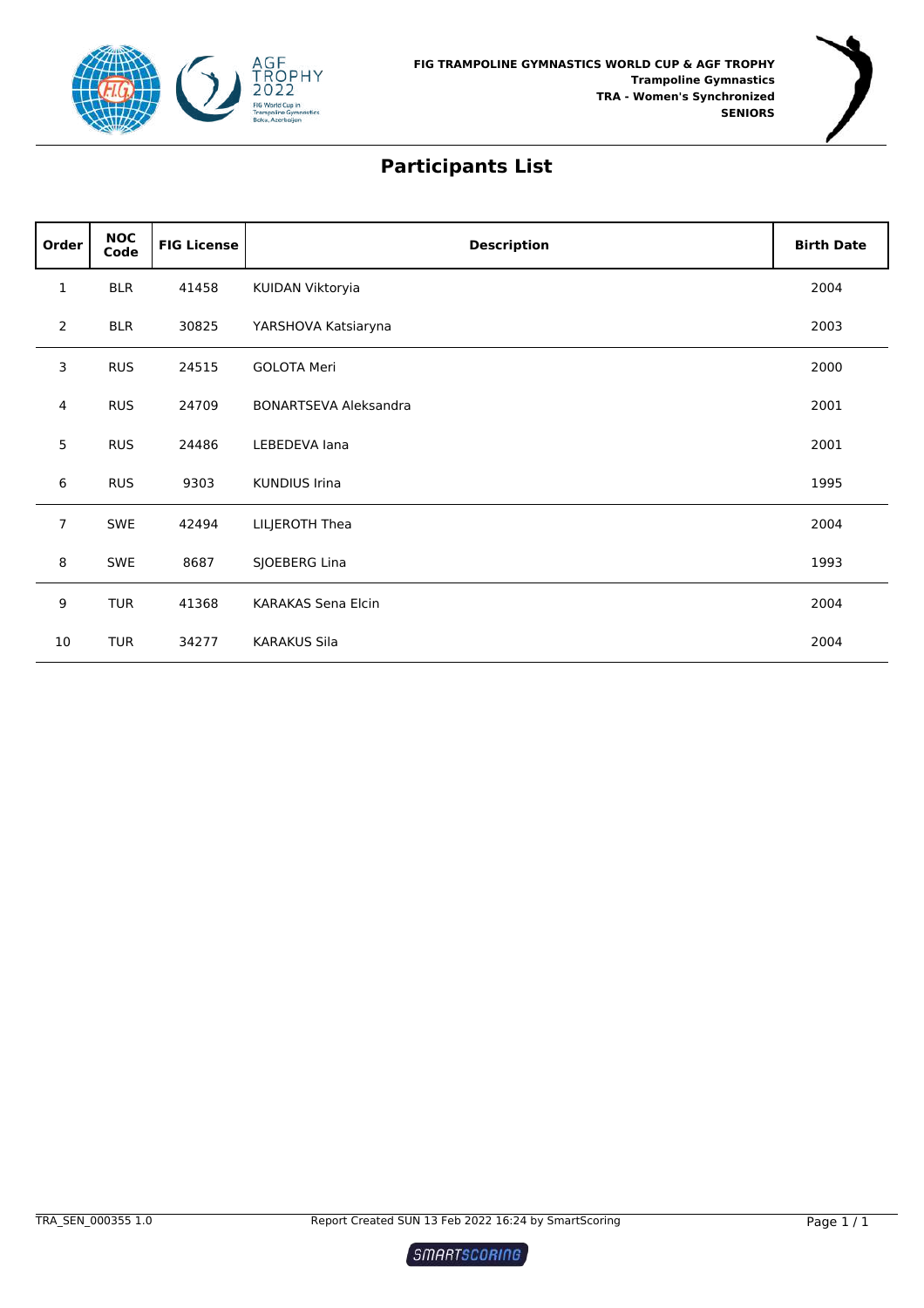



#### **Start List**

|               | <b>GROUP 1</b><br>Starts at 12th February 19:50 |                 |
|---------------|-------------------------------------------------|-----------------|
| Order         | <b>Description</b>                              | <b>NOC Code</b> |
| 1             | <b>BELARUS 1</b>                                | BI R            |
|               | KUIDAN Viktoryia                                |                 |
|               | YARSHOVA Katsiaryna                             |                 |
| $\mathcal{P}$ | <b>TURKEY 1</b>                                 | TUR             |
|               | KARAKAS Sena Elcin                              |                 |
|               | KARAKUS Sila                                    |                 |
| 3             | <b>RUSSIAN FEDERATION 2</b>                     | <b>RUS</b>      |
|               | <b>GOLOTA Meri</b>                              |                 |
|               | <b>BONARTSEVA Aleksandra</b>                    |                 |
| 4             | <b>SWEDEN</b>                                   | <b>SWF</b>      |
|               | LILJEROTH Thea                                  |                 |
|               | SJOEBERG Lina                                   |                 |
| 5.            | <b>RUSSIAN FEDERATION 1</b>                     | <b>RUS</b>      |
|               | LEBEDEVA lana                                   |                 |
|               | KUNDIUS Irina                                   |                 |

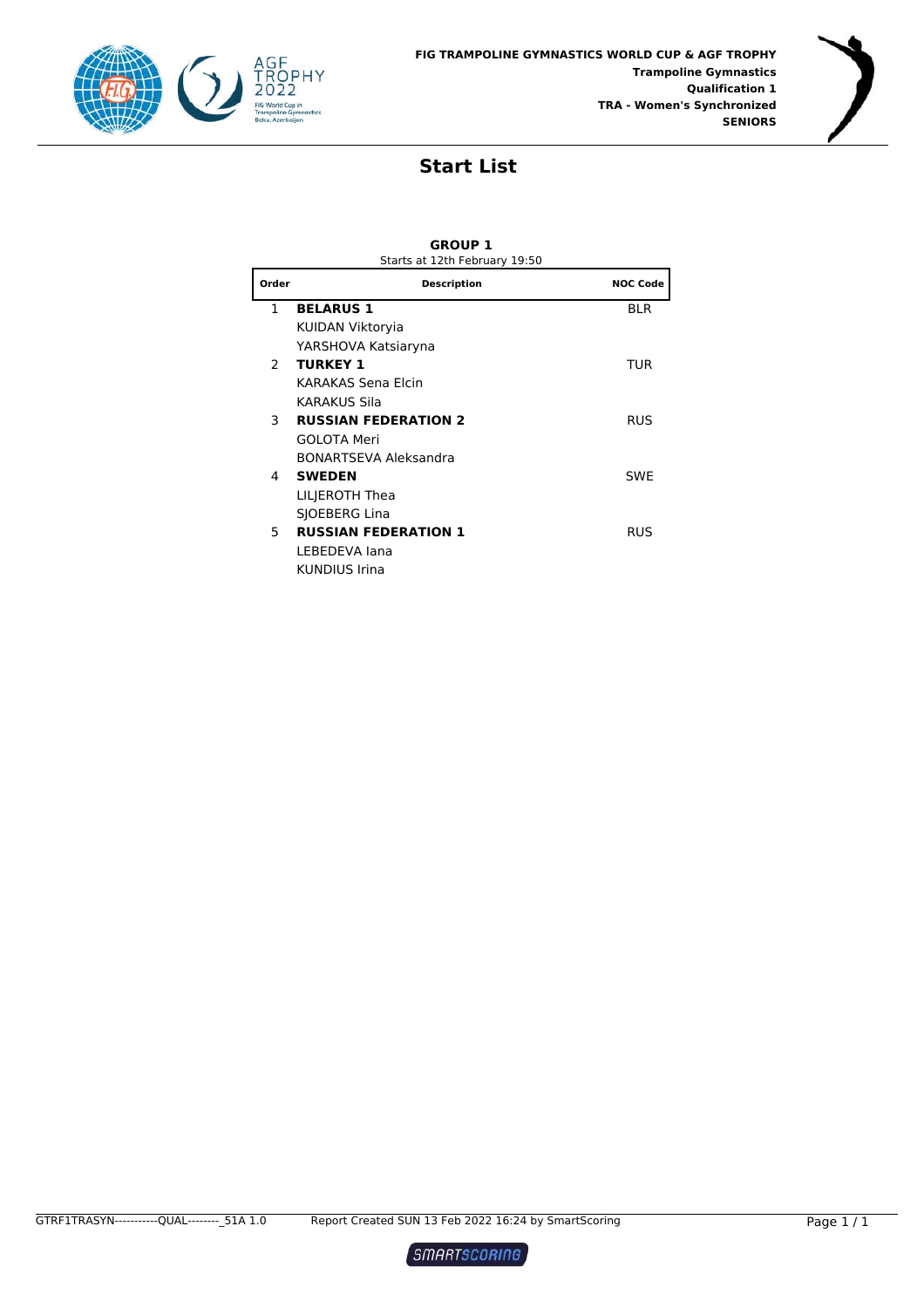



#### **Judges Assignment**

| <b>Function</b>           | <b>Name</b>                    | <b>NOC Code</b> |  |  |  |  |
|---------------------------|--------------------------------|-----------------|--|--|--|--|
| <b>FIG TD</b>             | SHUISKA Tetiana                | <b>FIG</b>      |  |  |  |  |
|                           | Jury                           |                 |  |  |  |  |
| <b>Function</b>           | <b>Name</b>                    | <b>NOC Code</b> |  |  |  |  |
| <b>CIP</b>                | <b>GULISASHVILI Konstantin</b> | <b>USA</b>      |  |  |  |  |
| Difficulty 1              | PASHKOUSKAYA Sviatlana         | <b>BLR</b>      |  |  |  |  |
| Difficulty 2              | <b>FREJEMARK Alexander</b>     | <b>SWE</b>      |  |  |  |  |
| Execution 1               | <b>KARAVAEVA Irina</b>         | <b>RUS</b>      |  |  |  |  |
| Execution 2               | <b>MARQUES Daniela</b>         | <b>POR</b>      |  |  |  |  |
| Execution 3               | KOCA KOSOVA Merve              | <b>TUR</b>      |  |  |  |  |
| Execution 4               | <b>FILIPSKY Rebecca</b>        | <b>AUT</b>      |  |  |  |  |
| Execution 5               | <b>GULIYEV Kamil</b>           | <b>AZE</b>      |  |  |  |  |
| Execution 6               | <b>ANTONE Vera</b>             | LAT             |  |  |  |  |
| Horizontal Displacement 1 | <b>GULISASHVILI Konstantin</b> | <b>USA</b>      |  |  |  |  |
| Horizontal Displacement 2 | <b>GULISASHVILI Konstantin</b> | <b>USA</b>      |  |  |  |  |
| Synchronous               | <b>GULISASHVILI Konstantin</b> | <b>USA</b>      |  |  |  |  |
|                           | <b>Reserves</b>                |                 |  |  |  |  |
| <b>Function</b>           | <b>Name</b>                    | <b>NOC Code</b> |  |  |  |  |
| Reserve                   | YAKOVLEV Igor                  | KAZ             |  |  |  |  |

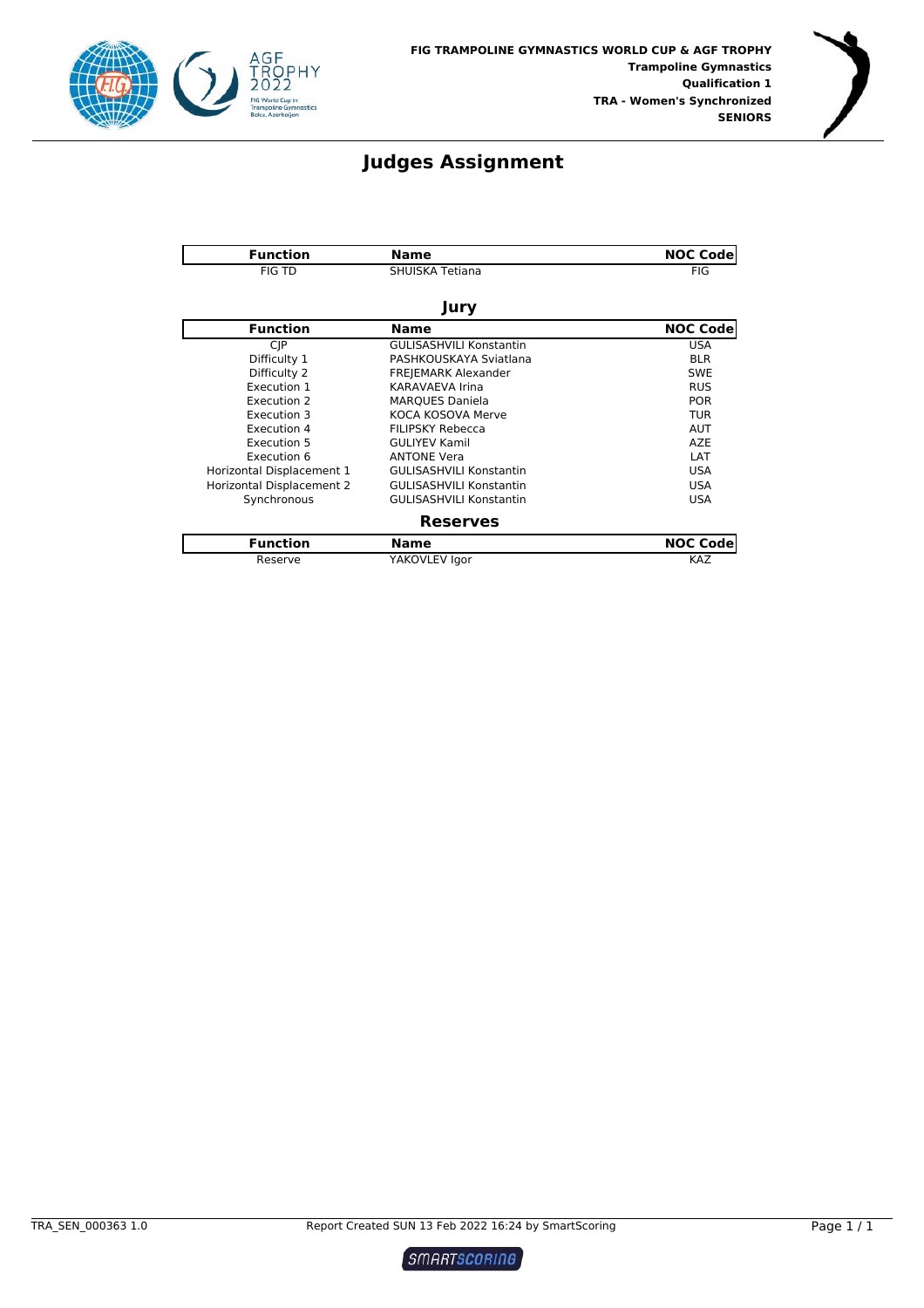



| Rank | <b>Name</b>                 | <b>NOC</b> | Routine         | E.    |       | D     | <b>HD</b> |     | Routine      | <b>Penalty</b> | <b>Total</b> |          |
|------|-----------------------------|------------|-----------------|-------|-------|-------|-----------|-----|--------------|----------------|--------------|----------|
|      |                             | code       |                 |       | Syn   |       |           | Rk. | <b>Total</b> |                |              |          |
| 1    | <b>BELARUS 1</b>            | <b>BLR</b> | Routine 1       | 7.750 | 19.42 | 12.10 | 9.40      | 1   | 48.670       | 0.000          | 48.670       | <b>Q</b> |
|      |                             |            | Routine 2       |       |       | 0.00  |           | 4   | 0.000        | 0.000          |              |          |
| 2    | <b>RUSSIAN FEDERATION 2</b> | <b>RUS</b> | Routine 1 2.400 |       | 5.18  | 3.40  | 2.80      | 5   | 13.780       | 0.000          | 47.070       |          |
|      |                             |            | Routine 2 8.050 |       | 18.22 | 11.50 | 9.30      | 1   | 47.070       | 0.000          |              |          |
| 3    | <b>RUSSIAN FEDERATION 1</b> | <b>RUS</b> | Routine 1 8.300 |       | 17.58 | 12.30 | 8.80      | 2   | 46.980       | 0.000          | 46.980       |          |
|      |                             |            | Routine 2 3.550 |       | 5.90  | 4.20  | 3.60      | 3   | 17.250 0.000 |                |              |          |
| 4    | <b>TURKEY 1</b>             | <b>TUR</b> | Routine 1 7.500 |       | 19.10 | 9.00  | 9.15      | 3   | 44.750       | 0.000          | 44.750       |          |
|      |                             |            | Routine 2       |       |       | 0.00  |           | 4   | 0.000        | 0.000          |              |          |
| 5.   | <b>SWEDEN</b>               | <b>SWE</b> | Routine 1       | 6.850 | 17.00 | 9.00  | 9.05      | 4   | 41.900       | 0.000          | 41.900       |          |
|      |                             |            | Routine 2 2.700 |       | 6.82  | 4.30  | 3.75      | 2   | 17.570       | 0.000          |              |          |

|   | <b>LEGEND</b>      |                    |                           |                                                                     |                           |   |            |
|---|--------------------|--------------------|---------------------------|---------------------------------------------------------------------|---------------------------|---|------------|
| D | Difficulty         | <b>E</b> Execution | <b>ToF</b> Time of Flight | <b>HD</b> Horizontal displacement                                   | <b>DNS</b> Did Not Start  | O | Qualified  |
|   | <b>Rk</b> Rank     |                    |                           | Exclamation sign at Difficulty informs that score was under inquiry | <b>DNF</b> Did Not Finish |   |            |
|   | TRA SEN 000330 1.0 |                    |                           | Report Created SAT 12 Feb 2022 20:14 by SmartScoring                |                           |   | Page $1/1$ |

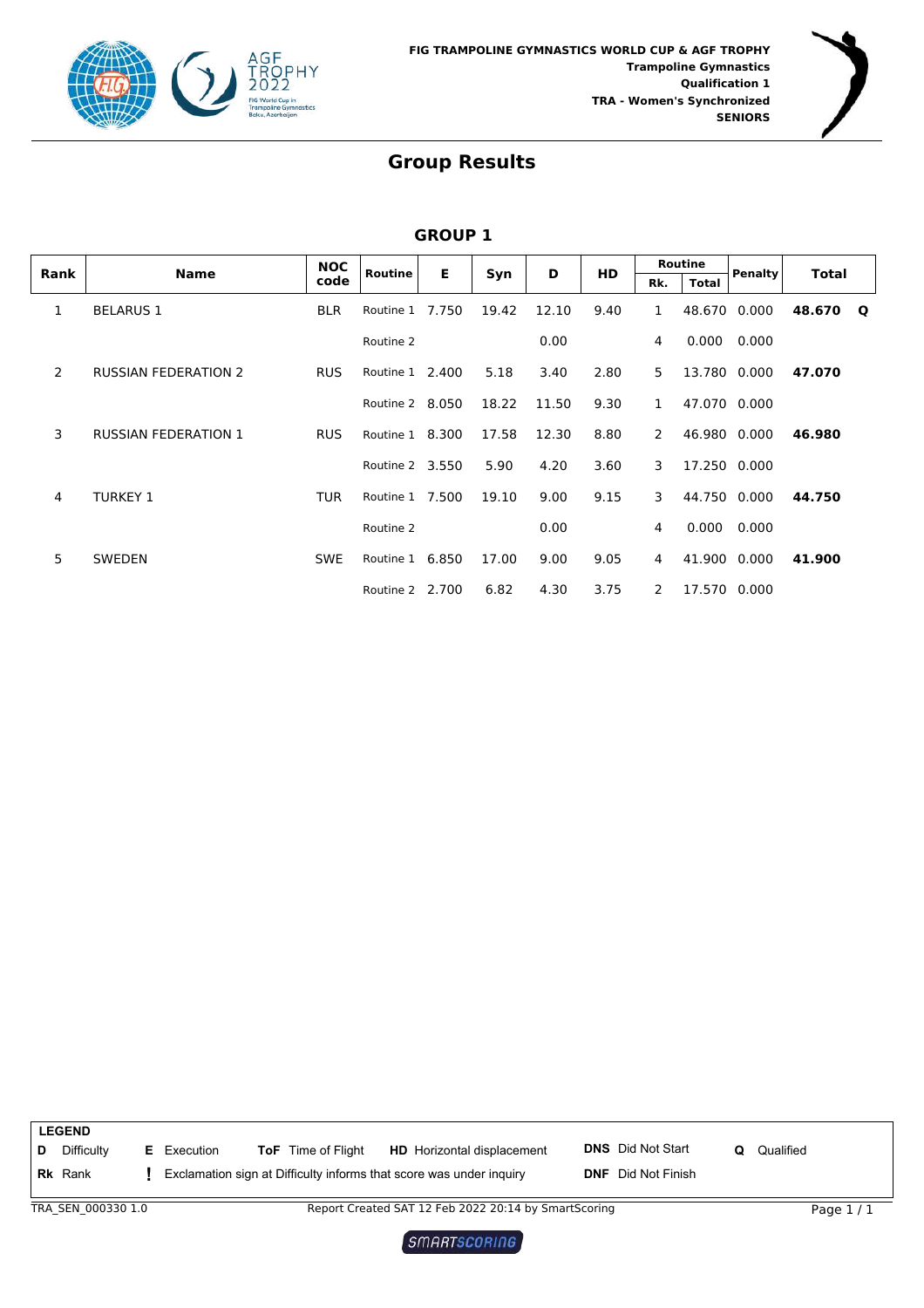



|      | <b>Name</b>                 | <b>NOC</b> | <b>Routinel</b> | Е     |       | D     | <b>HD</b> |     | Routine      | Penaltyl     | <b>Total</b> |              |
|------|-----------------------------|------------|-----------------|-------|-------|-------|-----------|-----|--------------|--------------|--------------|--------------|
| Rank |                             |            |                 |       | Syn   |       |           | Rk. | <b>Total</b> |              |              |              |
| 1    | <b>BELARUS 1</b><br>Gr 1    | <b>BLR</b> | 1               | 7.750 | 19.42 | 12.10 | 9.40      | 1   | 48.670       | 0.000        | 48.670       | $\mathbf{o}$ |
|      |                             |            | 2               |       |       | 0.00  |           | 4   | 0.000        | 0.000        |              |              |
| 2    | <b>RUSSIAN FEDERATION 2</b> | <b>RUS</b> | 1               | 2.400 | 5.18  | 3.40  | 2.80      | 5   | 13.780       | 0.000        | 47.070       | $\mathbf{o}$ |
|      |                             |            | $\overline{2}$  | 8.050 | 18.22 | 11.50 | 9.30      | 1   |              | 47.070 0.000 |              |              |
| 3    | <b>RUSSIAN FEDERATION 1</b> | <b>RUS</b> | 1               | 8.300 | 17.58 | 12.30 | 8.80      | 2   | 46.980       | 0.000        | 46.980       |              |
|      |                             |            | 2               | 3.550 | 5.90  | 4.20  | 3.60      | 3   |              | 17.250 0.000 |              |              |
| 4    | <b>TURKEY 1</b>             | <b>TUR</b> | 1               | 7.500 | 19.10 | 9.00  | 9.15      | 3   | 44.750       | 0.000        | 44.750       | $\mathbf Q$  |
|      |                             |            | 2               |       |       | 0.00  |           | 4   | 0.000        | 0.000        |              |              |
| 5    | SWEDEN                      | <b>SWE</b> | 1               | 6.850 | 17.00 | 9.00  | 9.05      | 4   | 41.900       | 0.000        | 41.900       | $\mathbf{o}$ |
|      |                             |            | 2               | 2.700 | 6.82  | 4.30  | 3.75      | 2   |              | 17.570 0.000 |              |              |

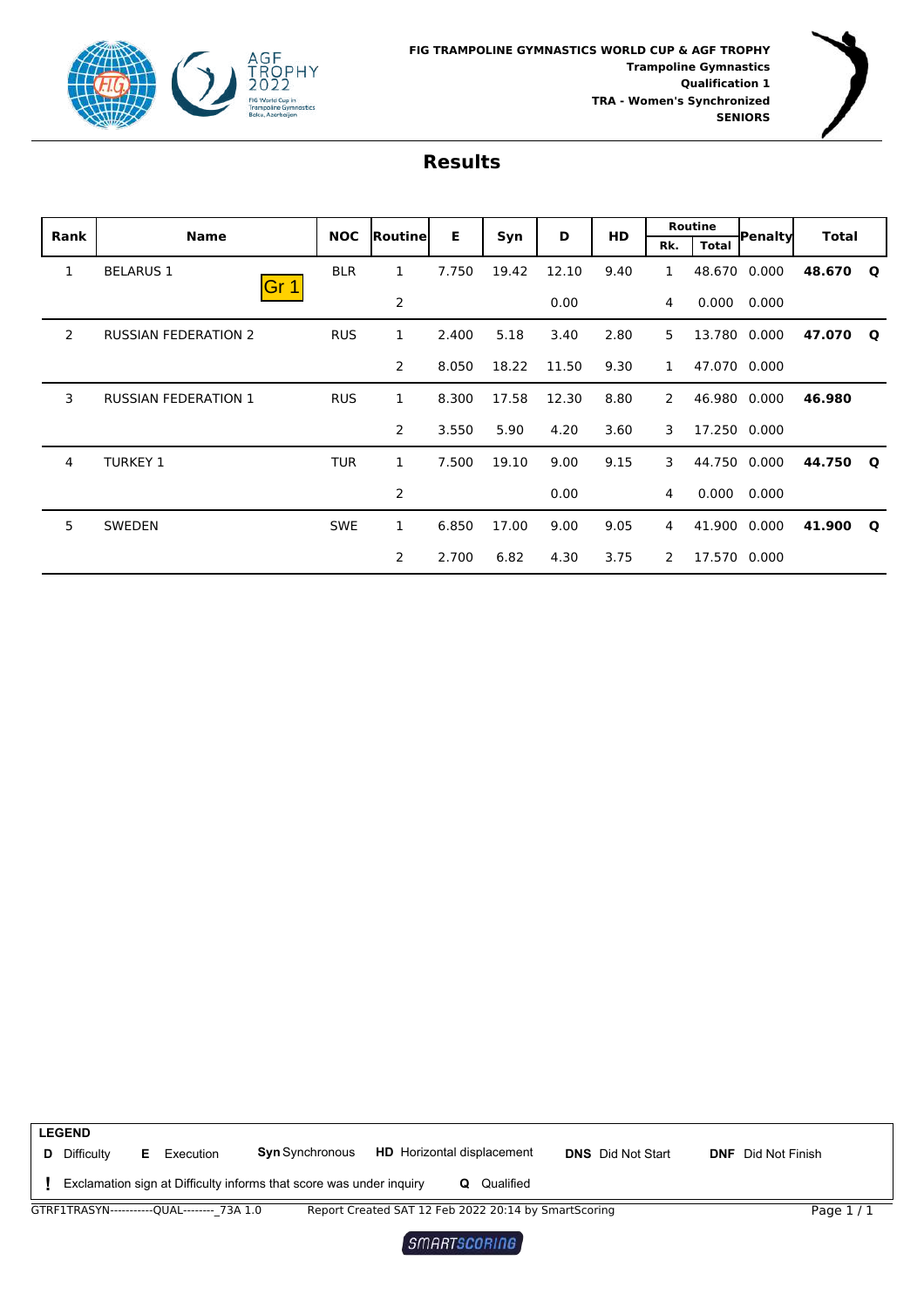



#### **Start List**

| <b>Description</b>          | <b>NOC Code</b> |
|-----------------------------|-----------------|
| <b>RUSSIAN FEDERATION 2</b> | <b>RUS</b>      |
| GOI OTA Meri                |                 |
| BONARTSEVA Aleksandra       |                 |
| <b>SWEDEN</b>               | <b>SWE</b>      |
| LILJEROTH Thea              |                 |
| SIOEBERG Lina               |                 |
| <b>TURKEY 1</b>             | TUR             |
| KARAKAS Sena Elcin          |                 |
| KARAKUS Sila                |                 |
| <b>BELARUS 1</b>            | BLR             |
| KUIDAN Viktoryia            |                 |
| YARSHOVA Katsiaryna         |                 |
|                             |                 |

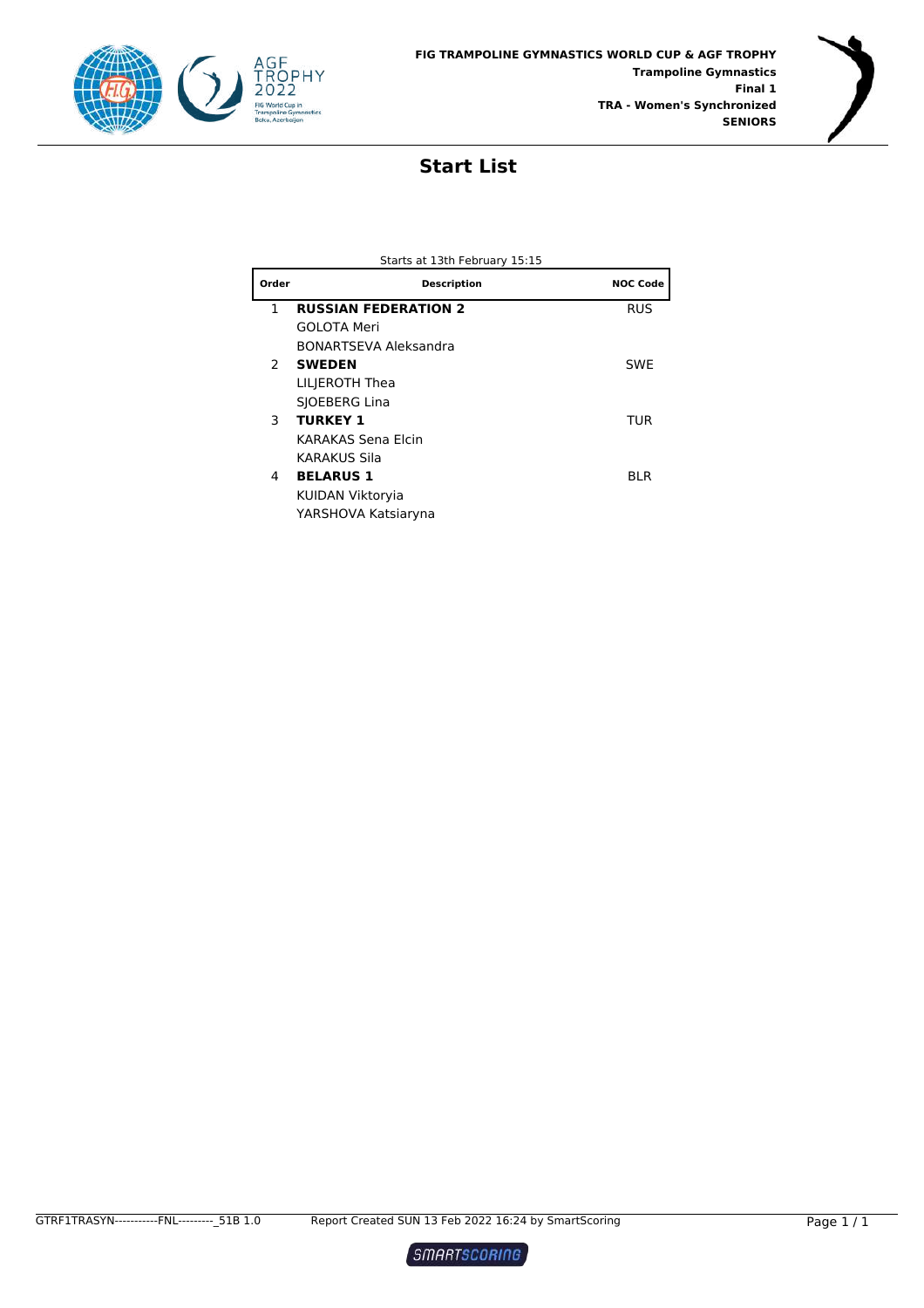



#### **Judges Assignment**

| <b>Function</b>           | <b>Name</b>                    | <b>NOC Code</b> |
|---------------------------|--------------------------------|-----------------|
| <b>FIG TD</b>             | SHUISKA Tetiana                | <b>FIG</b>      |
|                           | Jury                           |                 |
| <b>Function</b>           | <b>Name</b>                    | <b>NOC Code</b> |
| <b>CIP</b>                | <b>GULISASHVILI Konstantin</b> | <b>USA</b>      |
| Difficulty 1              | PASHKOUSKAYA Sviatlana         | <b>BLR</b>      |
| Difficulty 2              | <b>FREJEMARK Alexander</b>     | <b>SWE</b>      |
| Execution 1               | YAKOVLEV Igor                  | <b>KAZ</b>      |
| Execution 2               | <b>MARQUES Daniela</b>         | <b>POR</b>      |
| Execution 3               | <b>ANTONE Vera</b>             | LAT             |
| Execution 4               | <b>FILIPSKY Rebecca</b>        | <b>AUT</b>      |
| Execution 5               | <b>GULIYEV Kamil</b>           | <b>AZE</b>      |
| Execution 6               | <b>KARAVAEVA Irina</b>         | <b>RUS</b>      |
| Horizontal Displacement 1 | <b>GULISASHVILI Konstantin</b> | <b>USA</b>      |
| Horizontal Displacement 2 | <b>GULISASHVILI Konstantin</b> | <b>USA</b>      |
| Synchronous               | <b>GULISASHVILI Konstantin</b> | <b>USA</b>      |
|                           | <b>Reserves</b>                |                 |
| <b>Function</b>           | <b>Name</b>                    | <b>NOC Code</b> |
| Reserve                   | KOCA KOSOVA Merve              | TUR             |

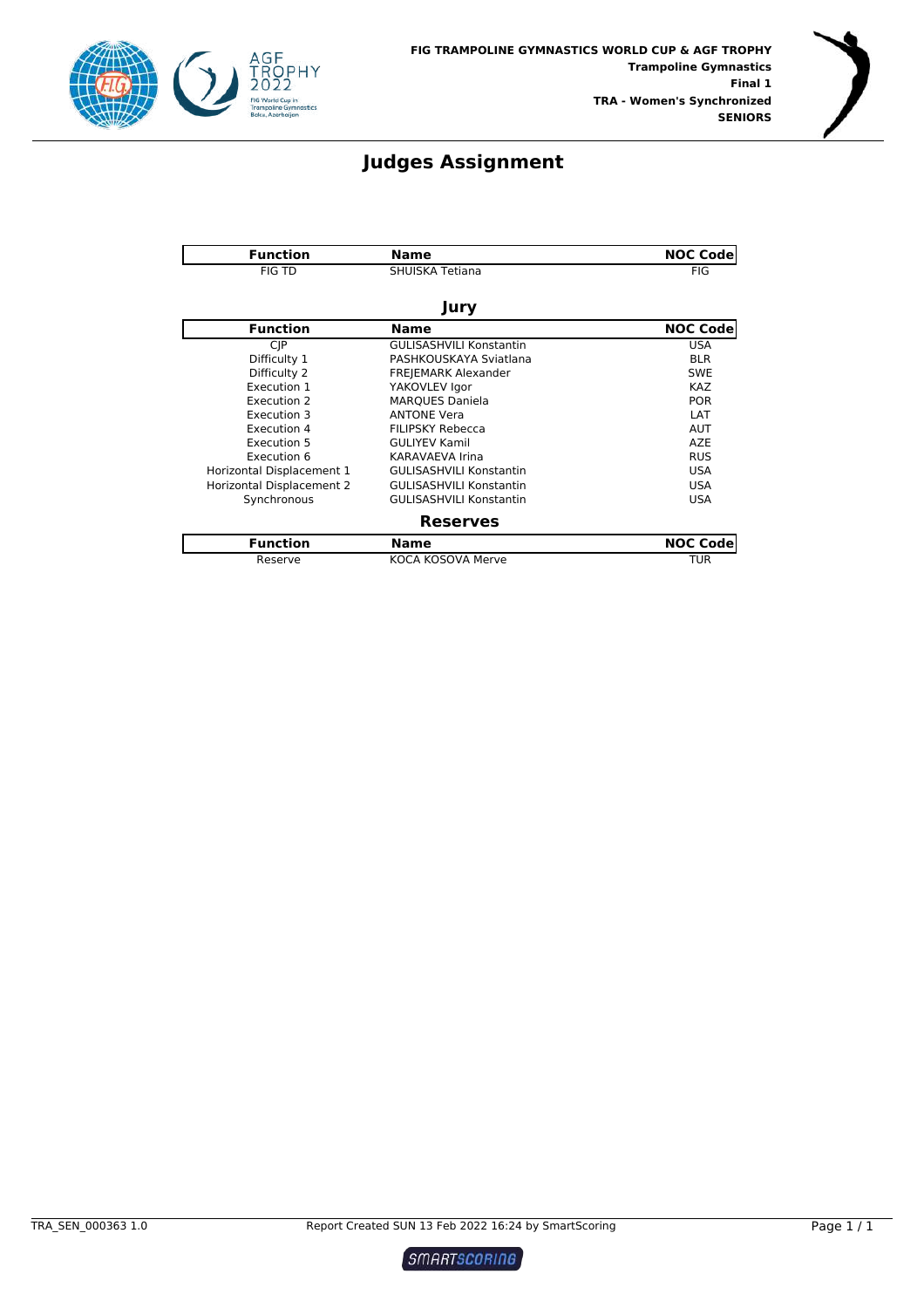



| Rank           | <b>Name</b>                 | <b>NOC</b> | <b>Routinel</b> | Е     | Syn   | D    | HD   | <b>Penaltyl</b> | <b>Total</b> |
|----------------|-----------------------------|------------|-----------------|-------|-------|------|------|-----------------|--------------|
|                | <b>TURKEY 1</b>             | <b>TUR</b> |                 | 7.500 | 18.24 | 9.00 | 9.40 | 0.000           | 44.140       |
| $\overline{2}$ | SWEDEN                      | <b>SWE</b> |                 | 6.600 | 17.18 | 9.00 | 9.25 | 0.000           | 42.030       |
| 3              | <b>RUSSIAN FEDERATION 2</b> | <b>RUS</b> |                 | 5.700 | 13.04 | 7.80 | 6.25 | 0.000           | 32.790       |
| 4              | <b>BELARUS 1</b>            | <b>BLR</b> |                 | 2.300 | 5.92  | 4.20 | 2.85 | 0.000           | 15.270       |



SMARTSCORING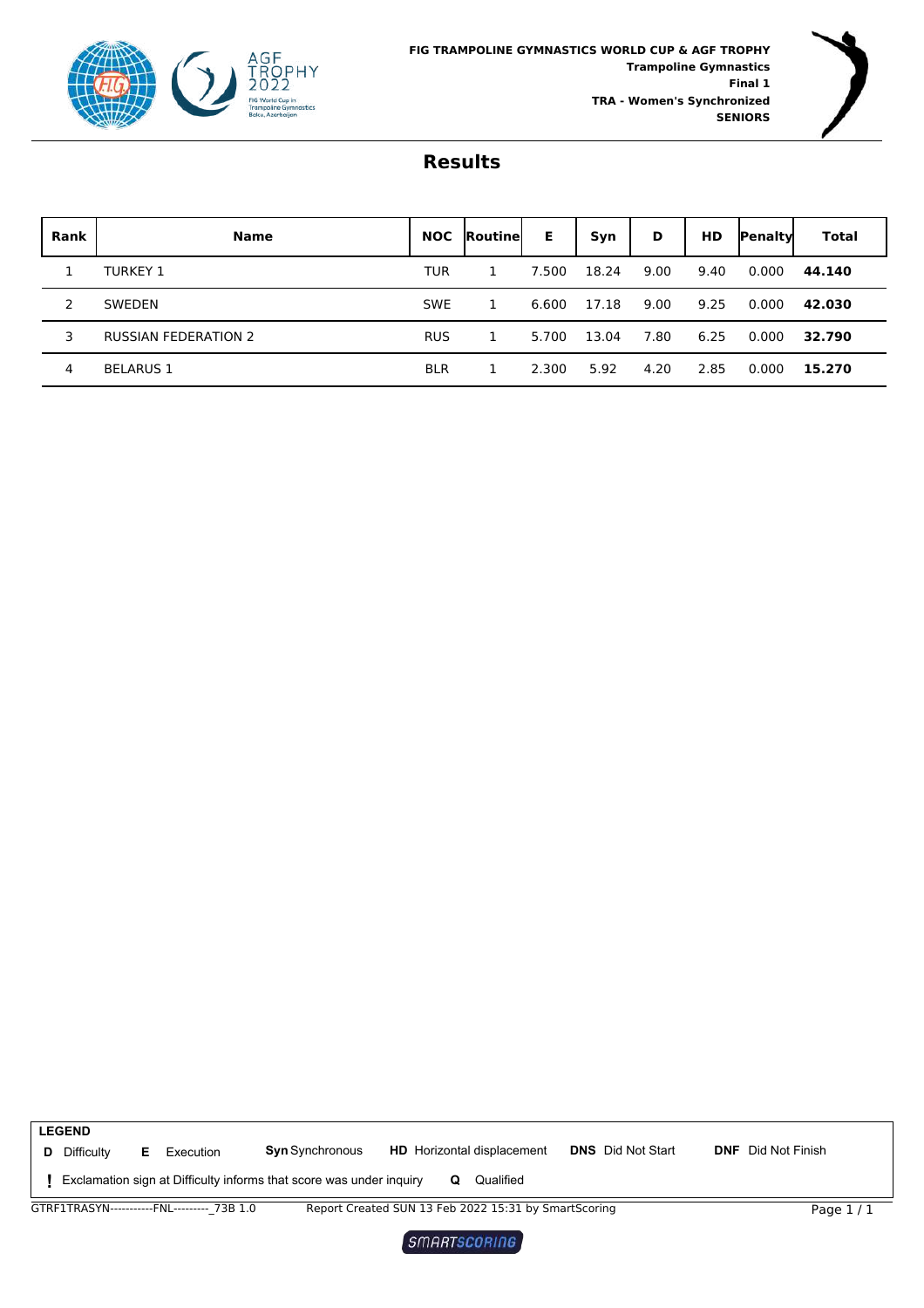



| <b>Medal</b>  | <b>NOC</b><br>Code | <b>Name</b>                  |
|---------------|--------------------|------------------------------|
| GOLD          | TUR                | <b>TURKEY 1</b>              |
|               | <b>TUR</b>         | KARAKAS Sena Elcin           |
|               | <b>TUR</b>         | <b>KARAKUS Sila</b>          |
| <b>SILVER</b> | <b>SWE</b>         | <b>SWEDEN</b>                |
|               | <b>SWE</b>         | LILJEROTH Thea               |
|               | SWE                | SJOEBERG Lina                |
| <b>BRONZE</b> | <b>RUS</b>         | <b>RUSSIAN FEDERATION 2</b>  |
|               | <b>RUS</b>         | <b>GOLOTA Meri</b>           |
|               | <b>RUS</b>         | <b>BONARTSEVA Aleksandra</b> |



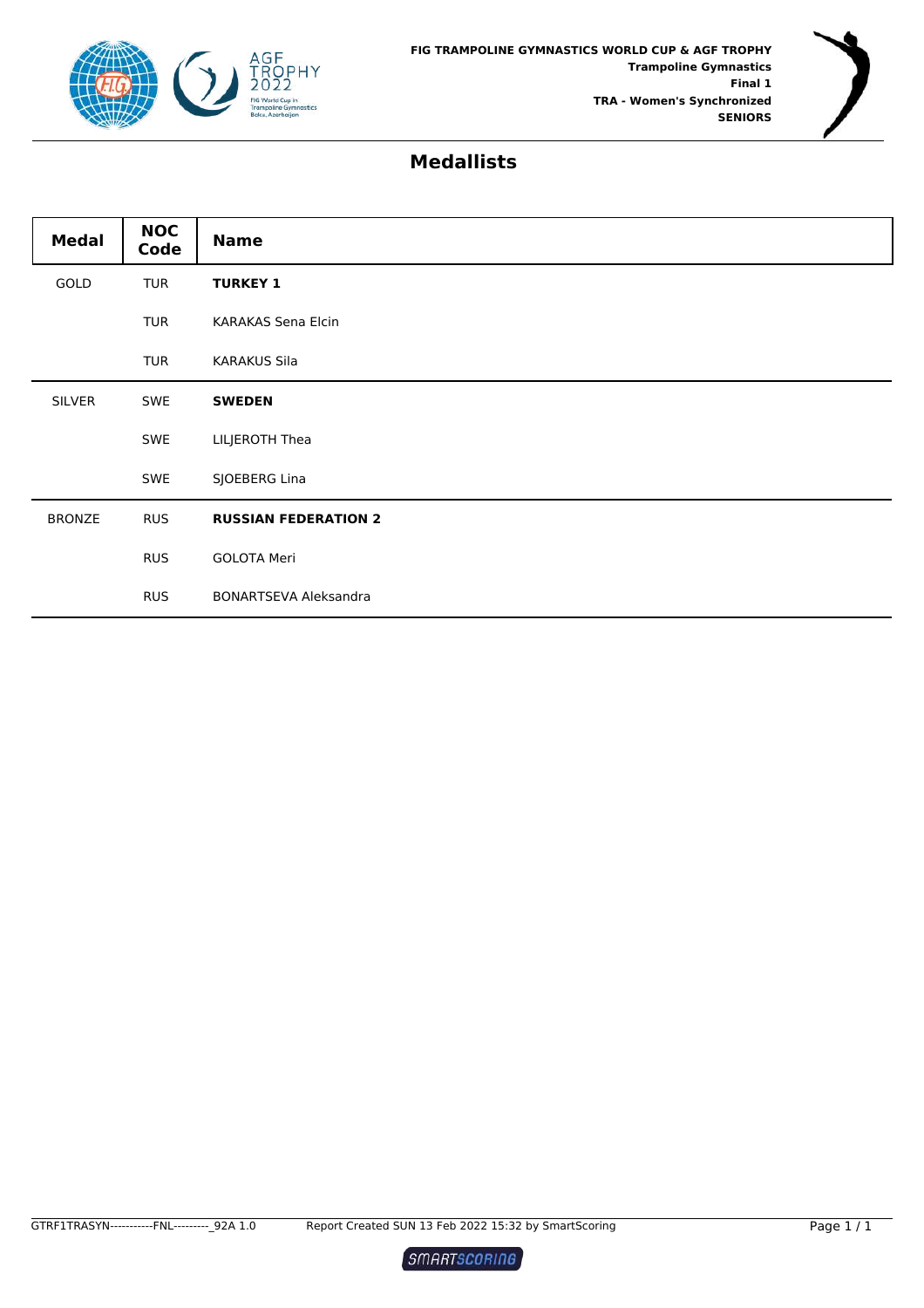



### **Participants List**

| Order          | <b>NOC</b><br>Code                | <b>FIG License</b> | <b>Description</b>       | <b>Birth Date</b> |
|----------------|-----------------------------------|--------------------|--------------------------|-------------------|
| $\mathbf{1}$   | AUT                               | 44627              | <b>HOPFGARTNER Georg</b> | 2002              |
| $\overline{2}$ | AUT                               | 23366              | <b>WIZANI Benny</b>      | 2001              |
| 3              | <b>BLR</b>                        | 11670              | RABTSAU Aleh             | 1994              |
| 4              | <b>BLR</b>                        | 33953              | <b>BUILOU Andrei</b>     | 2004              |
| 5              | <b>BLR</b>                        | 41543              | LITVINOVICH Ivan         | 2001              |
| 6              | IND                               | 54425              | <b>CHAUHAN Udit</b>      | 1997              |
| $\overline{7}$ | <b>IND</b>                        | 46862              | . Manu                   | 1992              |
| $\bf 8$        | <b>IND</b>                        | 45357              | <b>NEGI Rahul Singh</b>  | 1995              |
| 9              | IND                               | 54384              | <b>BHOIR Adarsh Anil</b> | 2004              |
| 10             | $\ensuremath{\mathsf{IR}}\xspace$ | 45105              | <b>HAJI Matin</b>        | 1998              |
| 11             | IRI                               | 45107              | MAM ABDOLLAH Aria        | 2003              |
| 12             | KAZ                               | 32827              | <b>BARKOV Roman</b>      | 2002              |
| 13             | KAZ                               | 32830              | <b>GRACHYOV Igor</b>     | 2000              |
| 14             | KAZ                               | 14077              | MUSSABAYEV Danil         | 1998              |
| 15             | KAZ                               | 47059              | TASMAGAMBETOV Yerlan     | 2004              |
| 16             | POR                               | 14263              | FERREIRA Pedro           | 1997              |
| 17             | POR                               | 7045               | <b>ABREU Diogo</b>       | 1993              |
| 18             | <b>RUS</b>                        | 32879              | KASIMOV Danila           | 2004              |
| 19             | <b>RUS</b>                        | 33064              | KOZLOV Kirill            | 2004              |
| 20             | <b>RUS</b>                        | 42432              | <b>KURBANOV Ilia</b>     | 2005              |
| 21             | <b>RUS</b>                        | 41946              | TANOVITSKII Maksim       | 2005              |

**SMARTSCORING**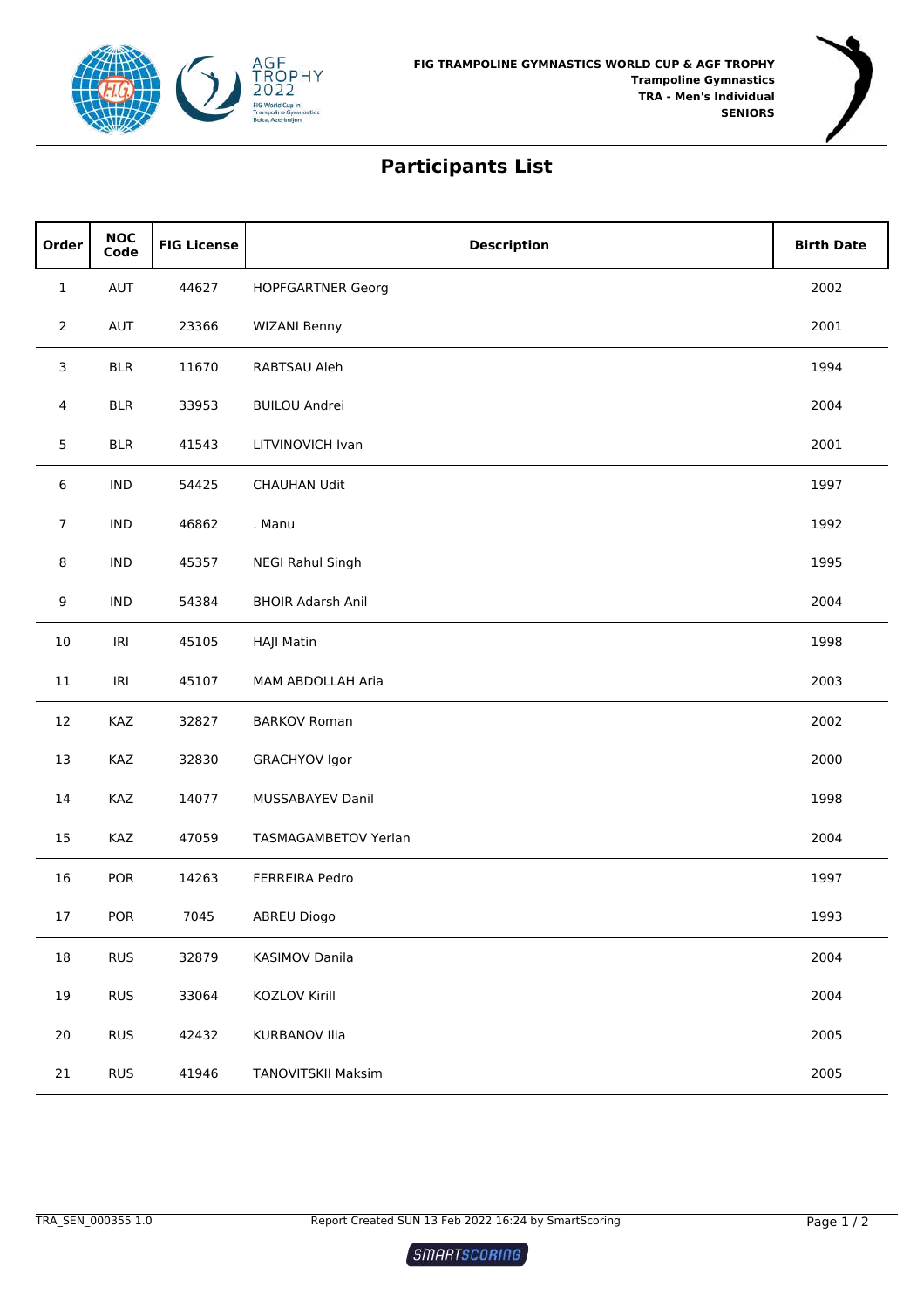



### **Participants List**

| Order | <b>NOC</b><br>Code | <b>FIG License</b> | <b>Description</b>              | <b>Birth Date</b> |
|-------|--------------------|--------------------|---------------------------------|-------------------|
| 22    | <b>SWE</b>         | 9750               | <b>AABERG Maans</b>             | 1993              |
| 23    | <b>SWE</b>         | 47811              | <b>LIND Adrian</b>              | 2004              |
| 24    | <b>SWE</b>         | 45338              | <b>BILLVEN EDHAMMER Vilhelm</b> | 2005              |
| 25    | <b>TUR</b>         | 15860              | <b>MUTLU Gurkan</b>             | 1993              |
| 26    | <b>TUR</b>         | 34272              | YONTUCU Huseyin Engin           | 2000              |
| 27    | <b>TUR</b>         | 36436              | YAGMUR Emre                     | 2002              |
| 28    | <b>USA</b>         | 33757              | <b>WILLIAMS</b> Jace            | 2004              |
| 29    | <b>USA</b>         | 13527              | <b>GESUELLI Cody</b>            | 1998              |

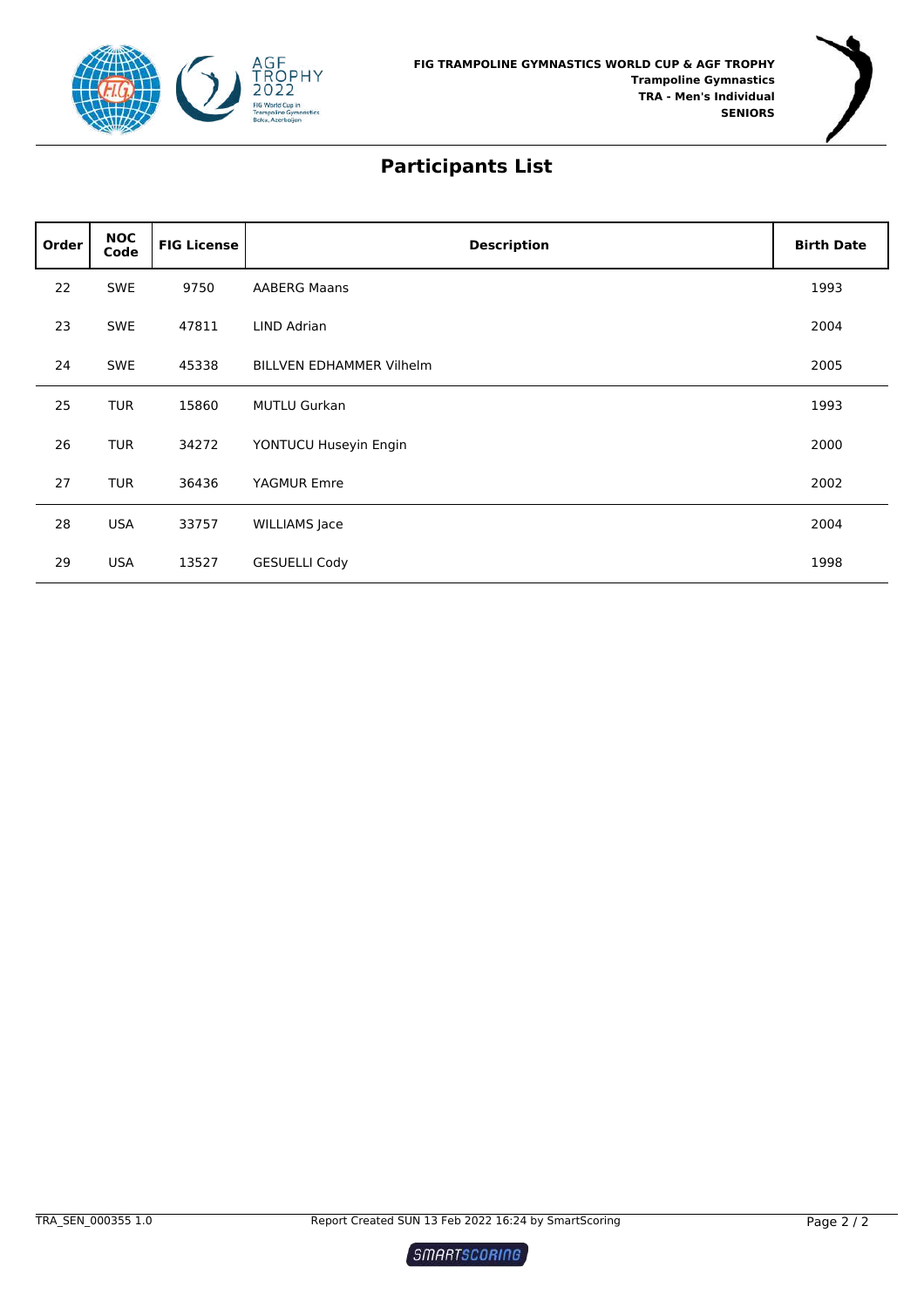



#### **Start List**

| Starts at 12th February 11:1 |  |
|------------------------------|--|
|------------------------------|--|

| Order | <b>Description</b>    | <b>NOC Code</b> | Order | <b>Description</b>   | NOC Co     |
|-------|-----------------------|-----------------|-------|----------------------|------------|
|       | <b>MUTLU Gurkan</b>   | <b>TUR</b>      |       | <b>CHAUHAN Udit</b>  | <b>IND</b> |
|       | AABERG Maans          | <b>SWE</b>      |       | . Manu               | <b>IND</b> |
|       | <b>KASIMOV Danila</b> | <b>RUS</b>      | 3.    | <b>KOZLOV Kirill</b> | <b>RUS</b> |
| 4     | LIND Adrian           | <b>SWE</b>      | 4     | RABTSAU Aleh         | <b>BLR</b> |
|       | <b>BARKOV Roman</b>   | <b>KAZ</b>      | 5.    | KURBANOV Ilia        | <b>RUS</b> |
| 6     | <b>FERREIRA Pedro</b> | <b>POR</b>      | 6     | BUILOU Andrei        | <b>BLR</b> |
|       | <b>WILLIAMS</b> Jace  | <b>USA</b>      |       | <b>GESUELLI Cody</b> | <b>USA</b> |
| 8     | <b>HAII Matin</b>     | IRI             | 8     | <b>GRACHYOV Igor</b> | <b>KAZ</b> |

**GROUP 3**<br>Starts at 12th February 14:00

| <b>Description</b><br>Order | <b>NOC Code</b> |    | <b>Description</b>              | <b>NOC Co</b> |
|-----------------------------|-----------------|----|---------------------------------|---------------|
| <b>NEGI Rahul Singh</b>     | IND.            |    | <b>BILLVEN EDHAMMER Vilhelm</b> | <b>SWE</b>    |
| <b>HOPFGARTNER Georg</b>    | <b>AUT</b>      |    | YAGMUR Emre                     | TUR           |
| <b>ABREU Diogo</b>          | <b>POR</b>      |    | <b>BHOIR Adarsh Anil</b>        | <b>IND</b>    |
| <b>WIZANI Benny</b>         | <b>AUT</b>      | 4  | <b>MUSSABAYEV Danil</b>         | <b>KAZ</b>    |
| LITVINOVICH Ivan            | <b>BLR</b>      | 5. | <b>TANOVITSKII Maksim</b>       | <b>RUS</b>    |
| YONTUCU Huseyin Engin       | <b>TUR</b>      | 6  | <b>TASMAGAMBETOV Yerlan</b>     | <b>KAZ</b>    |
| MAM ABDOLLAH Aria           | IRI             |    |                                 |               |
|                             |                 |    |                                 | Order         |

**GROUP 2**

| 15 |                 | Starts at 12th February 12:05 |                      |                 |  |  |  |  |  |  |  |
|----|-----------------|-------------------------------|----------------------|-----------------|--|--|--|--|--|--|--|
|    | <b>NOC Code</b> | Order                         | <b>Description</b>   | <b>NOC Code</b> |  |  |  |  |  |  |  |
|    | <b>TUR</b>      |                               | <b>CHAUHAN Udit</b>  | <b>IND</b>      |  |  |  |  |  |  |  |
|    | <b>SWE</b>      | $\mathcal{P}$                 | . Manu               | <b>IND</b>      |  |  |  |  |  |  |  |
|    | <b>RUS</b>      | 3                             | <b>KOZLOV Kirill</b> | <b>RUS</b>      |  |  |  |  |  |  |  |
|    | <b>SWE</b>      | 4                             | RABTSAU Aleh         | <b>BLR</b>      |  |  |  |  |  |  |  |
|    | KAZ.            | 5.                            | <b>KURBANOV Ilia</b> | <b>RUS</b>      |  |  |  |  |  |  |  |
|    | <b>POR</b>      | 6                             | <b>BUILOU Andrei</b> | <b>BLR</b>      |  |  |  |  |  |  |  |
|    | <b>USA</b>      | 7                             | <b>GESUELLI Cody</b> | <b>USA</b>      |  |  |  |  |  |  |  |
|    | IRI             | 8                             | <b>GRACHYOV Igor</b> | <b>KAZ</b>      |  |  |  |  |  |  |  |
|    |                 |                               |                      |                 |  |  |  |  |  |  |  |

**GROUP 4** Starts at 12th February 14:50

| <b>Description</b>              | <b>NOC Code</b> |
|---------------------------------|-----------------|
| <b>BILLVEN EDHAMMER Vilhelm</b> | <b>SWE</b>      |
| YAGMUR Emre                     | <b>TUR</b>      |
| <b>BHOIR Adarsh Anil</b>        | IND             |
| <b>MUSSABAYEV Danil</b>         | KA7             |
| <b>TANOVITSKII Maksim</b>       | <b>RUS</b>      |
| <b>TASMAGAMBETOV Yerlan</b>     | KA7             |
|                                 |                 |

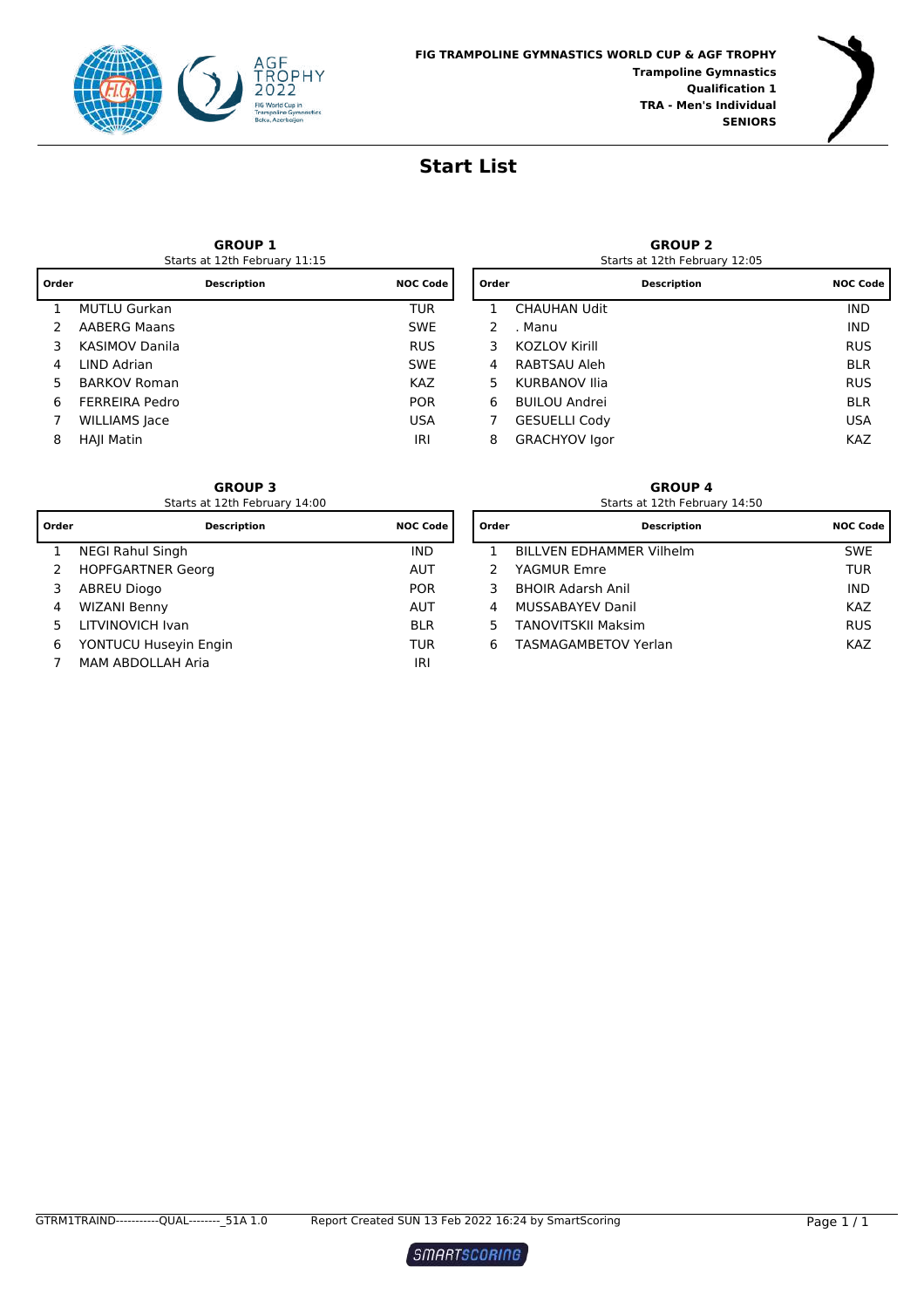



#### **Judges Assignment**

| <b>Function</b>           | <b>Name</b>                    | <b>NOC Code</b> |
|---------------------------|--------------------------------|-----------------|
| <b>FIG TD</b>             | SHUISKA Tetiana                | <b>FIG</b>      |
|                           | Jury                           |                 |
| <b>Function</b>           | <b>Name</b>                    | <b>NOC Code</b> |
| <b>CIP</b>                | PASHKOUSKAYA Sviatlana         | <b>BLR</b>      |
| Difficulty 1              | <b>MARQUES Daniela</b>         | <b>POR</b>      |
| Difficulty 2              | <b>GULISASHVILI Konstantin</b> | <b>USA</b>      |
| Execution 1               | <b>FREJEMARK Alexander</b>     | <b>SWE</b>      |
| Execution 2               | KOCA KOSOVA Merve              | <b>TUR</b>      |
| Execution 3               | <b>KARAVAEVA Irina</b>         | <b>RUS</b>      |
| Execution 4               | YAKOVLEV Igor                  | <b>KAZ</b>      |
| Execution 5               | <b>ANTONE Vera</b>             | LAT             |
| Execution 6               | <b>FILIPSKY Rebecca</b>        | <b>AUT</b>      |
| Horizontal Displacement 1 | PASHKOUSKAYA Sviatlana         | <b>BLR</b>      |
| Horizontal Displacement 2 | PASHKOUSKAYA Sviatlana         | <b>BLR</b>      |
| Time of Flight            | PASHKOUSKAYA Sviatlana         | <b>BLR</b>      |
|                           | <b>Reserves</b>                |                 |
| <b>Function</b>           | Name                           | <b>NOC Code</b> |
| Reserve                   | <b>GULIYEV Kamil</b>           | AZE             |

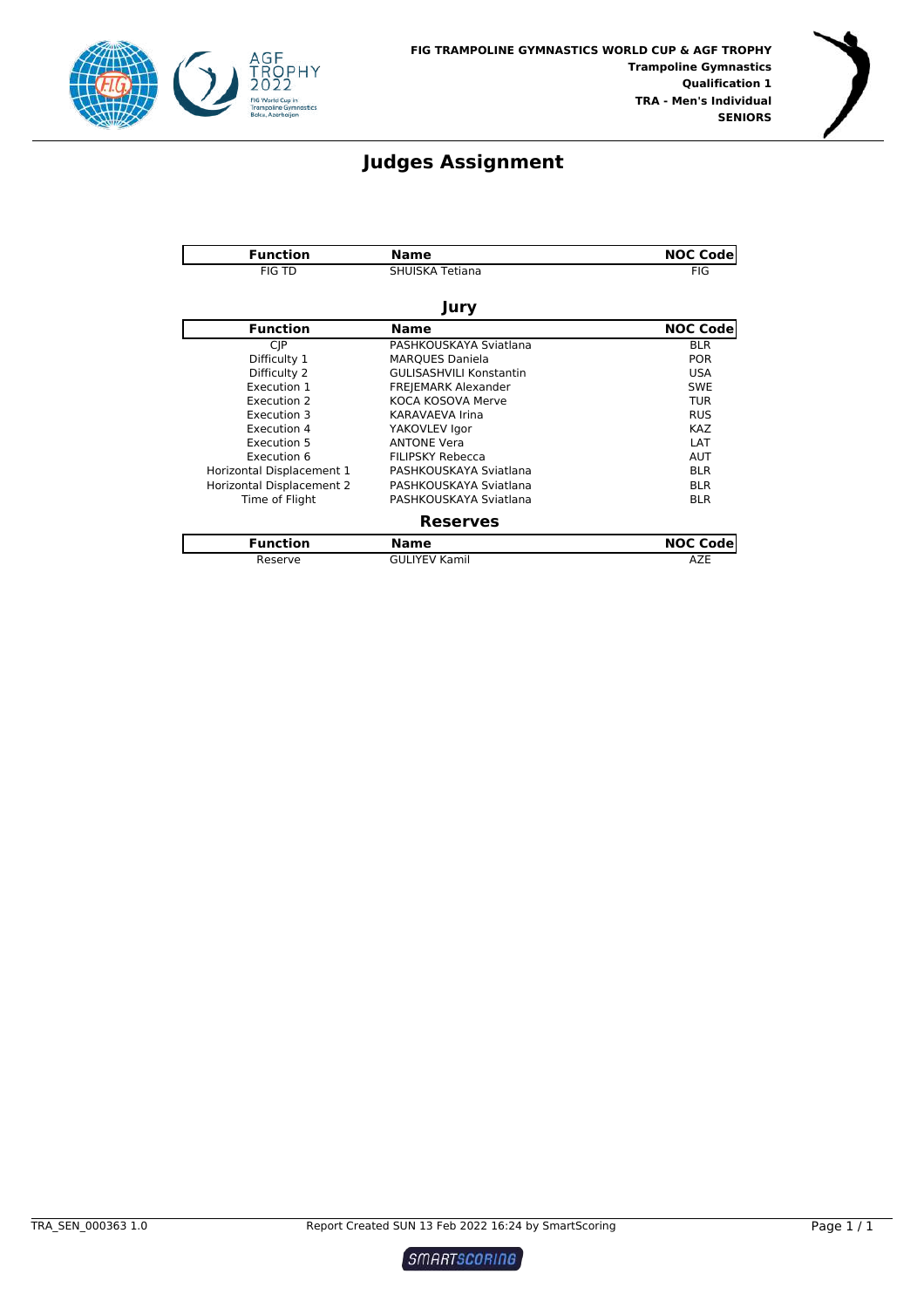



|                |                       |                    |                  |   |            |       |           | Routine |              |                |              |              |
|----------------|-----------------------|--------------------|------------------|---|------------|-------|-----------|---------|--------------|----------------|--------------|--------------|
| Rank           | <b>Name</b>           | <b>NOC</b><br>code | <b>Routine</b>   | Е | <b>ToF</b> | D     | <b>HD</b> | Rk.     | <b>Total</b> | <b>Penalty</b> | <b>Total</b> |              |
| 1              | <b>FERREIRA Pedro</b> | <b>POR</b>         | Routine 1 15.800 |   | 17.05      | 15.90 | 8.90      | 5       |              | 57.650 0.000   | 57.650       | $\mathbf{o}$ |
|                |                       |                    | Routine 2 3.200  |   | 3.68       | 3.60  | 1.80      | 25      |              | 12.280 0.000   |              |              |
| $\overline{2}$ | <b>MUTLU Gurkan</b>   | <b>TUR</b>         | Routine 1 14.900 |   | 16.04      | 16.20 | 9.50      | 7       |              | 56.640 0.000   | 56.640       |              |
|                |                       |                    | Routine 2 14.600 |   | 16.07      | 16.00 | 9.10      | 4       | 55.770 0.000 |                |              |              |
| 3              | <b>BARKOV Roman</b>   | <b>KAZ</b>         | Routine 1 6.400  |   | 6.80       | 6.30  | 3.60      | 23      | 23.100 0.000 |                | 55.220       |              |
|                |                       |                    | Routine 2 14.900 |   | 15.82      | 15.20 | 9.30      | 6       | 55.220 0.000 |                |              |              |
| 4              | <b>AABERG Maans</b>   | <b>SWE</b>         | Routine 1 13.500 |   | 15.84      | 14.40 | 9.20      | 11      |              | 52.940 0.000   | 52.940       |              |
|                |                       |                    | Routine 2 12.800 |   | 15.89      | 14.40 | 9.10      | 10      | 52.190 0.000 |                |              |              |
| 5              | <b>WILLIAMS</b> Jace  | <b>USA</b>         | Routine 1 7.400  |   | 8.05       | 8.20  | 4.30      | 20      | 27.950 0.000 |                | 50.800       |              |
|                |                       |                    | Routine 2 12,000 |   | 15.40      | 15.00 | 8.40      | 13      | 50.800 0.000 |                |              |              |
| 6              | <b>LIND Adrian</b>    | <b>SWE</b>         | Routine 1 12.600 |   | 15.19      | 13.30 | 9.30      | 13      | 50.390 0.000 |                | 50.390       |              |
|                |                       |                    | Routine 2 11.500 |   | 13.46      | 11.10 | 8.10      | 17      |              | 44.160 0.000   |              |              |
| $\overline{7}$ | <b>HAJI Matin</b>     | IRI                | Routine 1 4.400  |   | 4.78       | 4.20  | 2.90      | 26      |              | 16.080 0.200   | 50.330       |              |
|                |                       |                    | Routine 2 13.100 |   | 15.43      | 12.50 | 9.30      | 14      | 50.330 0.000 |                |              |              |
| 8              | <b>KASIMOV Danila</b> | <b>RUS</b>         | Routine 1 1.600  |   | 1.81       | 2.00  | 1.00      | 29      | 6.410        | 0.000          | 40.180       |              |
|                |                       |                    | Routine 2 10.400 |   | 11.68      | 11.70 | 6.40      | 19      | 40.180 0.000 |                |              |              |

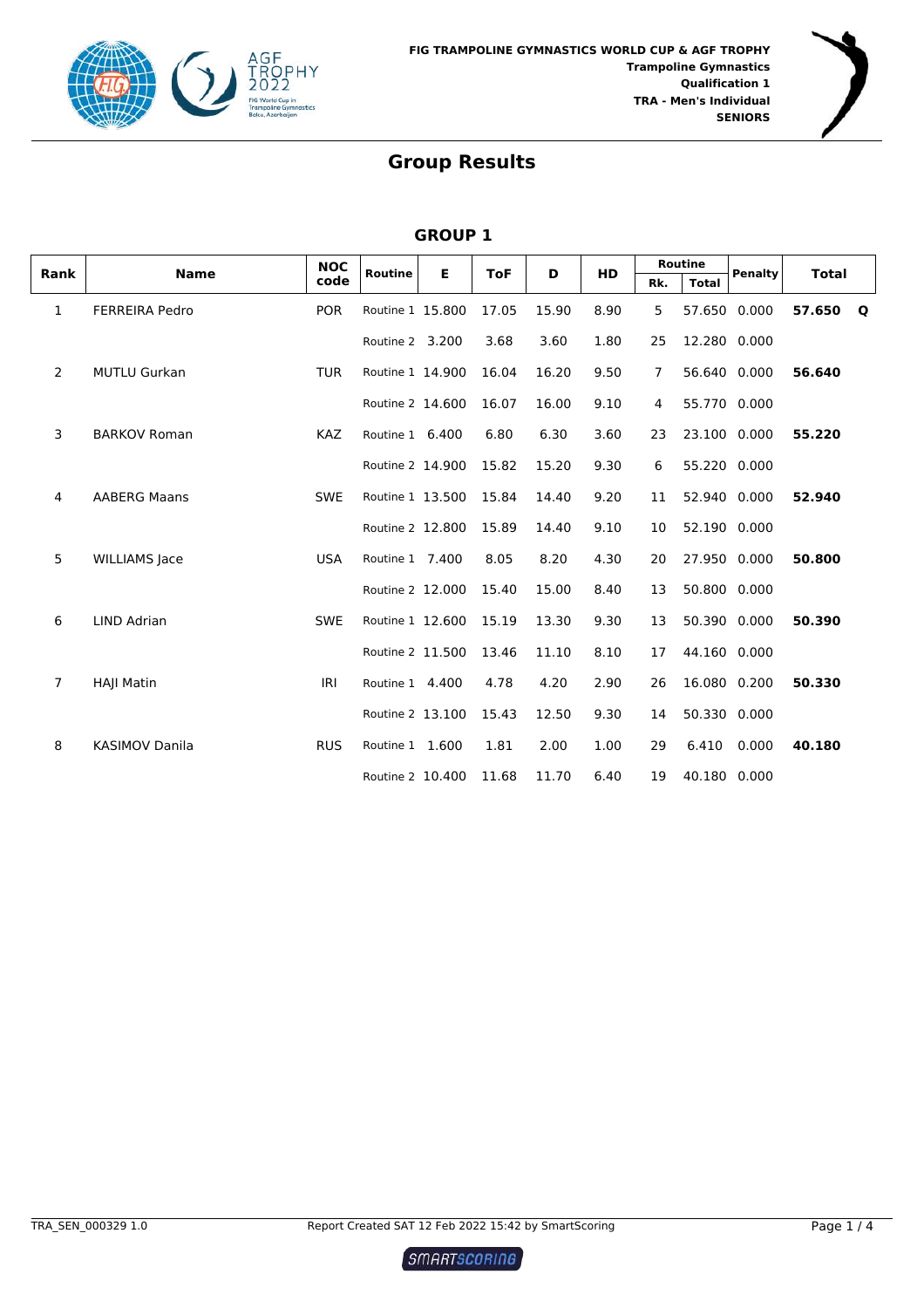



| Rank           | <b>Name</b>          | <b>NOC</b> | <b>Routine</b>   | Е | <b>ToF</b> | D     | <b>HD</b> |              | Routine      |                | <b>Total</b> |           |
|----------------|----------------------|------------|------------------|---|------------|-------|-----------|--------------|--------------|----------------|--------------|-----------|
|                |                      | code       |                  |   |            |       |           | Rk.          | <b>Total</b> | <b>Penalty</b> |              |           |
| 1              | RABTSAU Aleh         | <b>BLR</b> | Routine 1 15.400 |   | 17.11      | 18.20 | 9.10      | 2            |              | 59.810 0.000   | 60.490       | $\bullet$ |
|                |                      |            | Routine 2 16.200 |   | 17.39      | 18.00 | 8.90      | $\mathbf{1}$ | 60.490 0.000 |                |              |           |
| $\overline{2}$ | <b>BUILOU Andrei</b> | <b>BLR</b> | Routine 1 4.600  |   | 5.28       | 6.30  | 2.50      | 24           | 18.680       | 0.000          | 60.460       |           |
|                |                      |            | Routine 2 15.900 |   | 16.86      | 18.20 | 9.50      | 2            | 60.460 0.000 |                |              |           |
| 3              | <b>KOZLOV Kirill</b> | <b>RUS</b> | Routine 1 15.700 |   | 16.90      | 17.10 | 9.40      | 3            |              | 59.100 0.000   | 59.100       |           |
|                |                      |            | Routine 2 3.600  |   | 3.74       | 3.80  | 1.90      | 23           | 13.040 0.000 |                |              |           |
| 4              | <b>GESUELLI Cody</b> | <b>USA</b> | Routine 1 14.200 |   | 15.81      | 17.10 | 9.50      | 8            |              | 56.610 0.000   | 56.940       |           |
|                |                      |            | Routine 2 14.200 |   | 15.74      | 17.30 | 9.70      | 3            | 56.940 0.000 |                |              |           |
| 5              | <b>KURBANOV Ilia</b> | <b>RUS</b> | Routine 1 14.400 |   | 15.91      | 15.80 | 9.00      | 9            |              | 55.110 0.000   | 55.110       |           |
|                |                      |            | Routine 2 9.000  |   | 9.90       | 10.20 | 5.70      | 22           | 34.800 0.000 |                |              |           |
| 6              | <b>GRACHYOV Igor</b> | <b>KAZ</b> | Routine 1 10.700 |   | 11.85      | 10.30 | 5.90      | 17           |              | 38.750 0.000   | 54.810       |           |
|                |                      |            | Routine 2 15.700 |   | 15.91      | 14.40 | 8.80      | 7            | 54.810 0.000 |                |              |           |
| $\overline{7}$ | <b>CHAUHAN Udit</b>  | <b>IND</b> | Routine 1 12.400 |   | 14.85      | 8.20  | 9.00      | 15           | 44.450 0.000 |                | 44.450       |           |
|                |                      |            | Routine 2 11.100 |   | 13.21      | 7.00  | 8.00      | 21           | 39.310 0.000 |                |              |           |
| 8              | . Manu               | <b>IND</b> | Routine 1 6.900  |   | 8.58       | 5.10  | 5.60      | 21           | 26.180 0.000 |                | 26.180       |           |
|                |                      |            | Routine 2 2.600  |   | 2.88       | 1.60  | 1.90      | 27           | 8.980        | 0.000          |              |           |

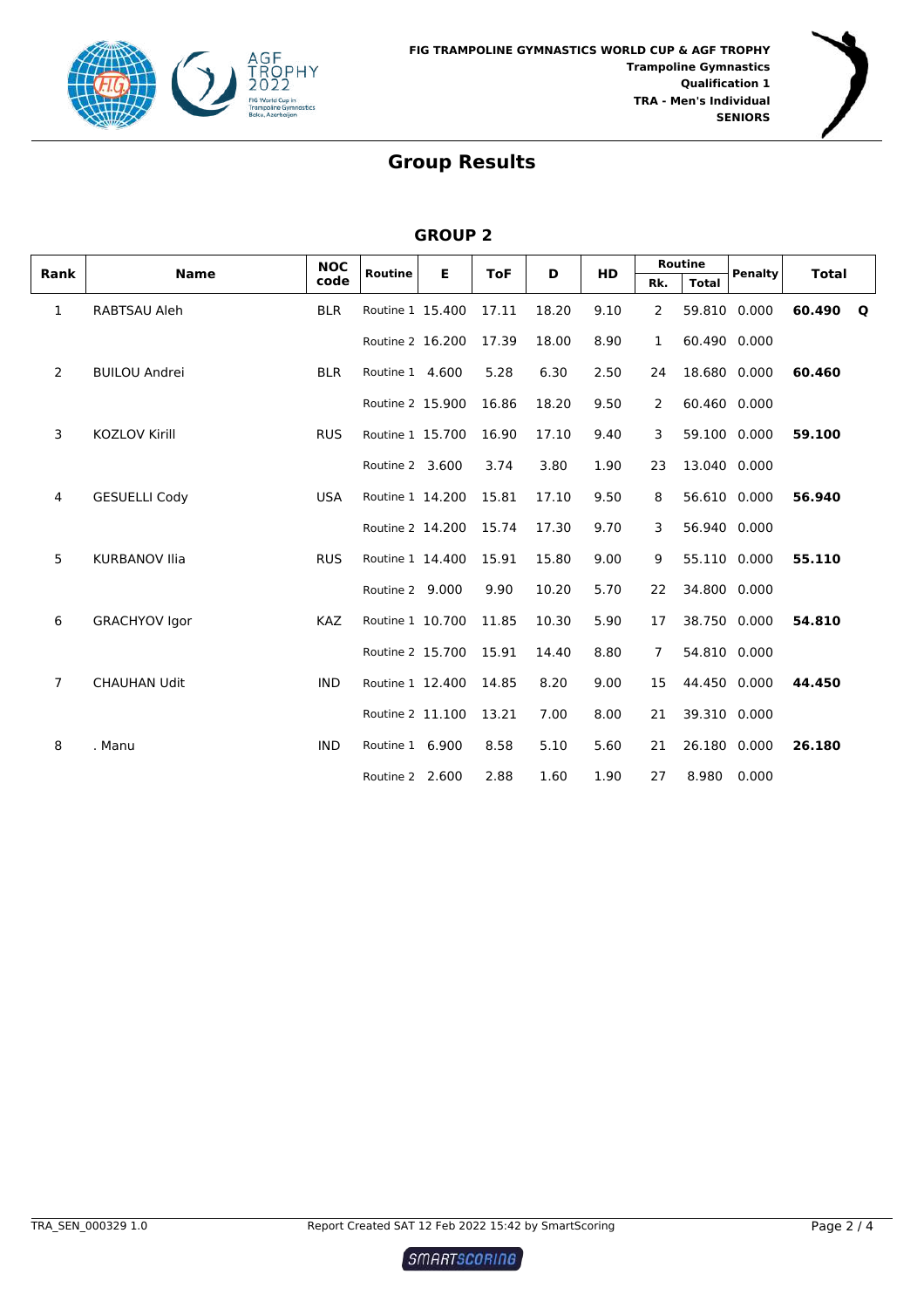



|      |                          | <b>NOC</b> |                  |   |            |       |           |     | <b>Routine</b> |                |              |  |
|------|--------------------------|------------|------------------|---|------------|-------|-----------|-----|----------------|----------------|--------------|--|
| Rank | <b>Name</b>              | code       | <b>Routine</b>   | Е | <b>ToF</b> | D     | <b>HD</b> | Rk. | <b>Total</b>   | <b>Penalty</b> | <b>Total</b> |  |
| 1    | LITVINOVICH Ivan         | <b>BLR</b> | Routine 1 16.400 |   | 17.60      | 18.20 | 9.20      | 1   | 61.400 0.000   |                | 61.400 O     |  |
|      |                          |            | Routine 2        |   |            | 0.00  |           | 28  | 0.000          | 0.000          |              |  |
| 2    | <b>ABREU Diogo</b>       | <b>POR</b> | Routine 1 15.300 |   | 17.25      | 16.90 | 9.30      | 4   | 58.750         | 0.000          | 58.750       |  |
|      |                          |            | Routine 2        |   |            | 0.00  |           | 28  | 0.000          | 0.000          |              |  |
| 3    | YONTUCU Huseyin Engin    | <b>TUR</b> | Routine 1 6.200  |   | 6.66       | 7.10  | 3.50      | 22  | 23.460 0.000   |                | 55.580       |  |
|      |                          |            | Routine 2 14,200 |   | 16.58      | 15.60 | 9.20      | 5   | 55.580 0.000   |                |              |  |
| 4    | <b>HOPFGARTNER Georg</b> | <b>AUT</b> | Routine 1 13.800 |   | 15.81      | 11.60 | 9.00      | 14  |                | 50.210 0.000   | 50.210       |  |
|      |                          |            | Routine 2 13.600 |   | 15.64      | 11.60 | 8.80      | 15  | 49.640 0.000   |                |              |  |
| 5    | <b>MAM ABDOLLAH Aria</b> | IRI        | Routine 1 9.900  |   | 11.21      | 11.30 | 5.80      | 18  | 38.210 0.000   |                | 49.590       |  |
|      |                          |            | Routine 2 12.700 |   | 14.29      | 14.20 | 8.60      | 16  | 49.590 0.200   |                |              |  |
| 6    | <b>WIZANI Benny</b>      | <b>AUT</b> | Routine 1 8.900  |   | 10.28      | 10.70 | 5.60      | 19  | 35.480 0.000   |                | 35.480       |  |
|      |                          |            | Routine 2 3,000  |   | 3.49       | 3.60  | 1.70      | 26  | 11.790 0.000   |                |              |  |
| 7    | <b>NEGI Rahul Singh</b>  | <b>IND</b> | Routine 1 4.600  |   | 6.10       | 3.40  | 3.60      | 25  | 17.700 0.000   |                | 17.700       |  |
|      |                          |            | Routine 2 3.100  |   | 4.46       | 2.40  | 3.00      | 24  | 12.960 0.000   |                |              |  |

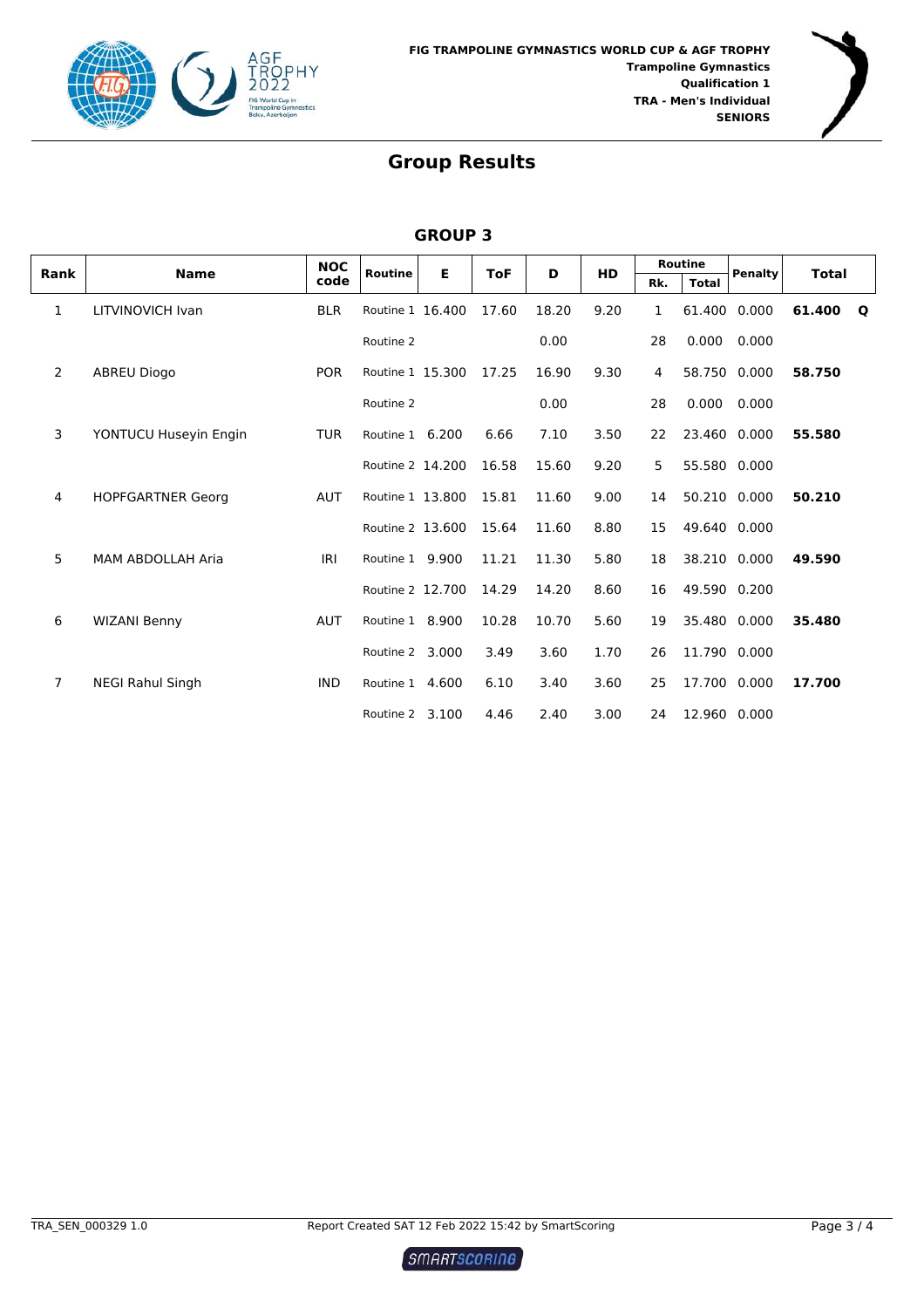



#### **GROUP 4**

| Rank | <b>Name</b>                     | <b>NOC</b> | <b>Routine</b>   | E | <b>ToF</b> | D     | <b>HD</b> |     | Routine      | <b>Penalty</b> | <b>Total</b> |     |
|------|---------------------------------|------------|------------------|---|------------|-------|-----------|-----|--------------|----------------|--------------|-----|
|      |                                 | code       |                  |   |            |       |           | Rk. | <b>Total</b> |                |              |     |
| 1    | <b>MUSSABAYEV Danil</b>         | <b>KAZ</b> | Routine 1 15.400 |   | 16.53      | 16.20 | 8.90      | 6   | 57.030       | 0.000          | 57.030       | - O |
|      |                                 |            | Routine 2 10.600 |   | 11.58      | 12.70 | 6.60      | 18  | 41.480 0.000 |                |              |     |
| 2    | <b>TASMAGAMBETOV Yerlan</b>     | <b>KAZ</b> | Routine 1 15,000 |   | 16.09      | 14.60 | 9.30      | 10  |              | 54.990 0.000   | 54.990       |     |
|      |                                 |            | Routine 2 14.600 |   | 15.78      | 15.20 | 8.70      | 8   |              | 54.280 0.000   |              |     |
| 3    | <b>TANOVITSKII Maksim</b>       | <b>RUS</b> | Routine 1 10.100 |   | 11.05      | 11.60 | 6.10      | 16  |              | 38.850 0.000   | 53.340       |     |
|      |                                 |            | Routine 2 14.500 |   | 15.44      | 14.50 | 8.90      | 9   | 53.340 0.000 |                |              |     |
| 4    | YAGMUR Emre                     | <b>TUR</b> | Routine 1 11.800 |   | 15.48      | 13.40 | 9.80      | 12  |              | 50.480 0.000   | 51.660       |     |
|      |                                 |            | Routine 2 13.100 |   | 15.46      | 13.40 | 9.70      | 11  |              | 51.660 0.000   |              |     |
| 5    | <b>BILLVEN EDHAMMER Vilhelm</b> | <b>SWE</b> | Routine 1 3.600  |   | 4.75       | 5.10  | 2.60      | 27  |              | 16.050 0.000   | 51.260       |     |
|      |                                 |            | Routine 2 13.100 |   | 15.06      | 14.00 | 9.10      | 12  | 51.260 0.000 |                |              |     |
| 6    | <b>BHOIR Adarsh Anil</b>        | <b>IND</b> | Routine 1 2.500  |   | 3.15       | 1.80  | 1.90      | 28  | 9.350        | 0.000          | 39.780       |     |
|      |                                 |            | Routine 2 11.600 |   | 12.88      | 6.90  | 8.40      | 20  |              | 39.780 0.000   |              |     |

|   | <b>LEGEND</b>      |  |                    |                           |                                                                     |                           |   |           |            |
|---|--------------------|--|--------------------|---------------------------|---------------------------------------------------------------------|---------------------------|---|-----------|------------|
| D | Difficulty         |  | <b>E</b> Execution | <b>ToF</b> Time of Flight | <b>HD</b> Horizontal displacement                                   | <b>DNS</b> Did Not Start  | Q | Qualified |            |
|   | <b>Rk</b> Rank     |  |                    |                           | Exclamation sign at Difficulty informs that score was under inquiry | <b>DNF</b> Did Not Finish |   |           |            |
|   | TRA SEN 000329 1.0 |  |                    |                           | Report Created SAT 12 Feb 2022 15:42 by SmartScoring                |                           |   |           | Page $4/4$ |

SMARTSCORING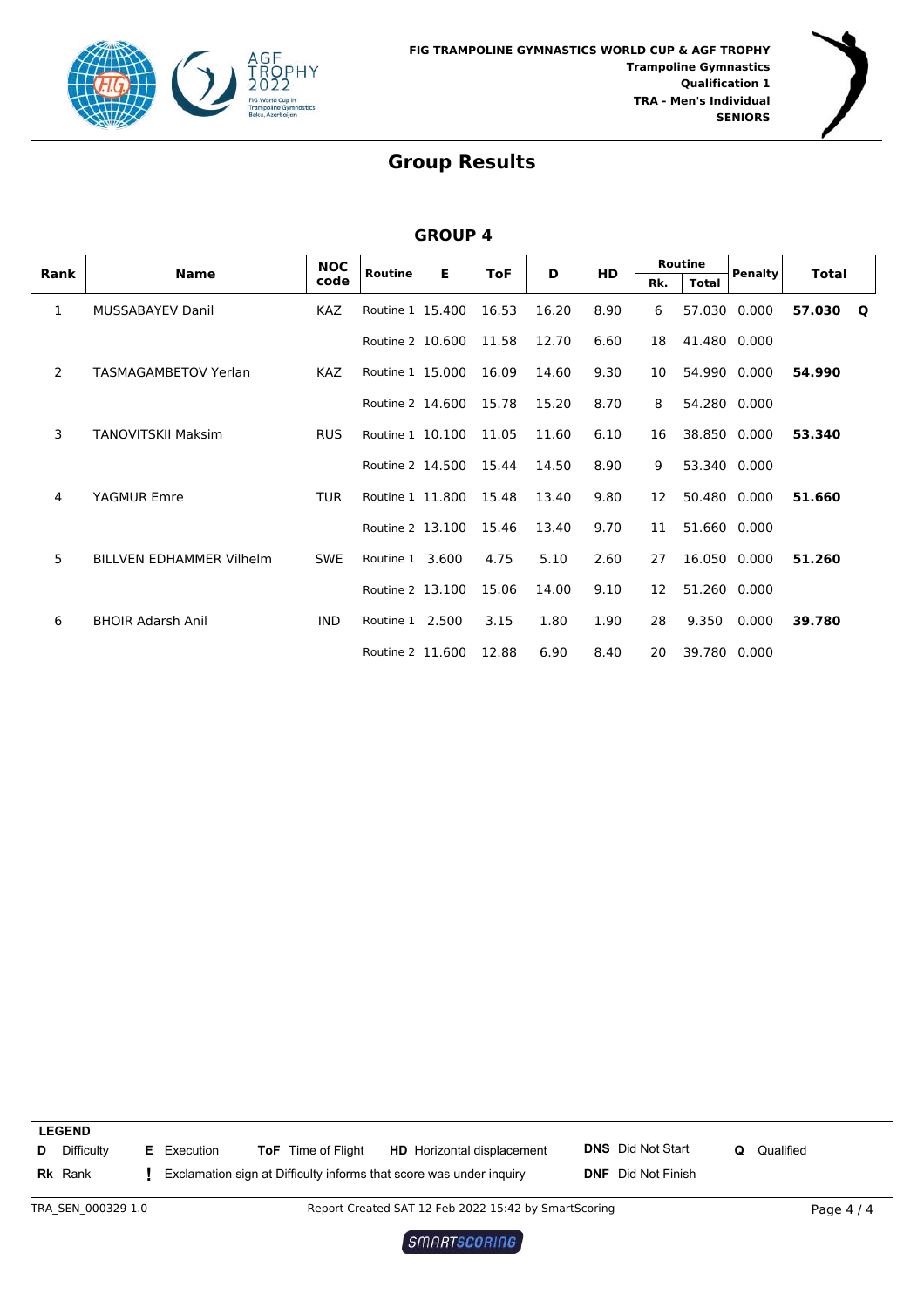



| Rank           | <b>Name</b>           | <b>NOC</b><br>code | Routine        | Е     | <b>ToF</b>          | D     | HD   |          | Routine      | Penalty      | <b>Total</b> |             |
|----------------|-----------------------|--------------------|----------------|-------|---------------------|-------|------|----------|--------------|--------------|--------------|-------------|
| $\mathbf{1}$   | LITVINOVICH Ivan      | <b>BLR</b>         | 1              |       | 16.400 17.600       | 18.20 | 9.20 | Rk.<br>1 | <b>Total</b> | 61.400 0.000 | 61.400       | Q           |
|                | Ö¦ÁH                  |                    | 2              |       |                     | 0.00  |      | 28       | 0.000        | 0.000        |              |             |
| 2              | RABTSAU Aleh          | <b>BLR</b>         | 1              |       | 15.400 17.110       | 18.20 | 9.10 | 2        |              | 59.810 0.000 | 60.490       | $\mathbf Q$ |
|                | Õ¦ÁG                  |                    | 2              |       | 16.200 17.390       | 18.00 | 8.90 | 1        |              | 60.490 0.000 |              |             |
| 3              | <b>BUILOU Andrei</b>  | <b>BLR</b>         | $\mathbf 1$    | 4.600 | 5.280               | 6.30  | 2.50 | 24       | 18.680 0.000 |              | 60.460       | $\mathbf Q$ |
|                |                       |                    | 2              |       | 15.900 16.860       | 18.20 | 9.50 | 2        |              | 60.460 0.000 |              |             |
| 4              | KOZLOV Kirill         | <b>RUS</b>         | $\mathbf{1}$   |       | 15.700 16.900       | 17.10 | 9.40 | 3        |              | 59.100 0.000 | 59.100       | $\mathbf Q$ |
|                |                       |                    | 2              | 3.600 | 3.740               | 3.80  | 1.90 | 23       |              | 13.040 0.000 |              |             |
| 5              | <b>ABREU Diogo</b>    | <b>POR</b>         | $\mathbf{1}$   |       | 15.300 17.250       | 16.90 | 9.30 | 4        |              | 58.750 0.000 | 58.750       | $\mathbf Q$ |
|                |                       |                    | 2              |       |                     | 0.00  |      | 28       | 0.000        | 0.000        |              |             |
| 6              | FERREIRA Pedro        | <b>POR</b>         | 1              |       | 15.800 17.050       | 15.90 | 8.90 | 5        |              | 57.650 0.000 | 57.650       | Q           |
|                | Õ¦Æ                   |                    | 2              | 3.200 | 3.680               | 3.60  | 1.80 | 25       |              | 12.280 0.000 |              |             |
| $\overline{7}$ | MUSSABAYEV Danil      | KAZ                | 1              |       | 15.400 16.530       | 16.20 | 8.90 | 6        | 57.030 0.000 |              | 57.030       | Q           |
|                | Õ¦Á                   |                    | 2              |       | 10.600 11.580       | 12.70 | 6.60 | 18       |              | 41.480 0.000 |              |             |
| $\, 8$         | <b>GESUELLI Cody</b>  | <b>USA</b>         | 1              |       | 14.200 15.810       | 17.10 | 9.50 | 8        |              | 56.610 0.000 | 56.940       | $\mathbf Q$ |
|                |                       |                    | 2              |       | 14.200 15.740       | 17.30 | 9.70 | 3        |              | 56.940 0.000 |              |             |
| 9              | <b>MUTLU Gurkan</b>   | <b>TUR</b>         | 1              |       | 14.900 16.040       | 16.20 | 9.50 | 7        |              | 56.640 0.000 | 56.640       | $\mathbf Q$ |
|                |                       |                    | 2              |       | 14.600 16.070       | 16.00 | 9.10 | 4        |              | 55.770 0.000 |              |             |
| 10             | YONTUCU Huseyin Engin | <b>TUR</b>         | $\mathbf 1$    | 6.200 | 6.660               | 7.10  | 3.50 | 22       |              | 23.460 0.000 | 55.580       | $\mathbf Q$ |
|                |                       |                    | 2              |       | 14.200 16.580       | 15.60 | 9.20 | 5        |              | 55.580 0.000 |              |             |
| 11             | <b>BARKOV Roman</b>   | <b>KAZ</b>         | $\mathbf{1}$   |       | 6.400 6.800         | 6.30  | 3.60 | 23       | 23.100 0.000 |              | 55.220 0     |             |
|                |                       |                    | 2              |       | 14.900 15.820 15.20 |       | 9.30 | 6        |              | 55.220 0.000 |              |             |
| 12             | <b>KURBANOV Ilia</b>  | <b>RUS</b>         | $\mathbf{1}$   |       | 14.400 15.910 15.80 |       | 9.00 | 9        |              | 55.110 0.000 | 55.110 Q     |             |
|                |                       |                    | $\overline{2}$ |       | 9.000 9.900         | 10.20 | 5.70 | 22       | 34.800 0.000 |              |              |             |
| 13             | TASMAGAMBETOV Yerlan  | <b>KAZ</b>         | 1              |       | 15.000 16.090 14.60 |       | 9.30 | 10       | 54.990 0.000 |              | 54.990 Q     |             |
|                |                       |                    | 2              |       | 14.600 15.780       | 15.20 | 8.70 | 8        |              | 54.280 0.000 |              |             |
| 14             | GRACHYOV Igor         | KAZ                | $\mathbf{1}$   |       | 10.700 11.850 10.30 |       | 5.90 | 17       | 38.750 0.000 |              | 54.810       |             |
|                |                       |                    | 2              |       | 15.700 15.910 14.40 |       | 8.80 | 7        | 54.810 0.000 |              |              |             |
| 15             | TANOVITSKII Maksim    | <b>RUS</b>         | $\mathbf{1}$   |       | 10.100 11.050 11.60 |       | 6.10 | 16       | 38.850 0.000 |              | 53.340 Q     |             |
|                |                       |                    | 2              |       | 14.500 15.440 14.50 |       | 8.90 | 9        | 53.340 0.000 |              |              |             |
|                |                       |                    |                |       |                     |       |      |          |              |              |              |             |

GTRM1TRAIND-----------QUAL--------\_73A 1.0 Report Created SAT 12 Feb 2022 15:20 by SmartScoring Page 1 / 3

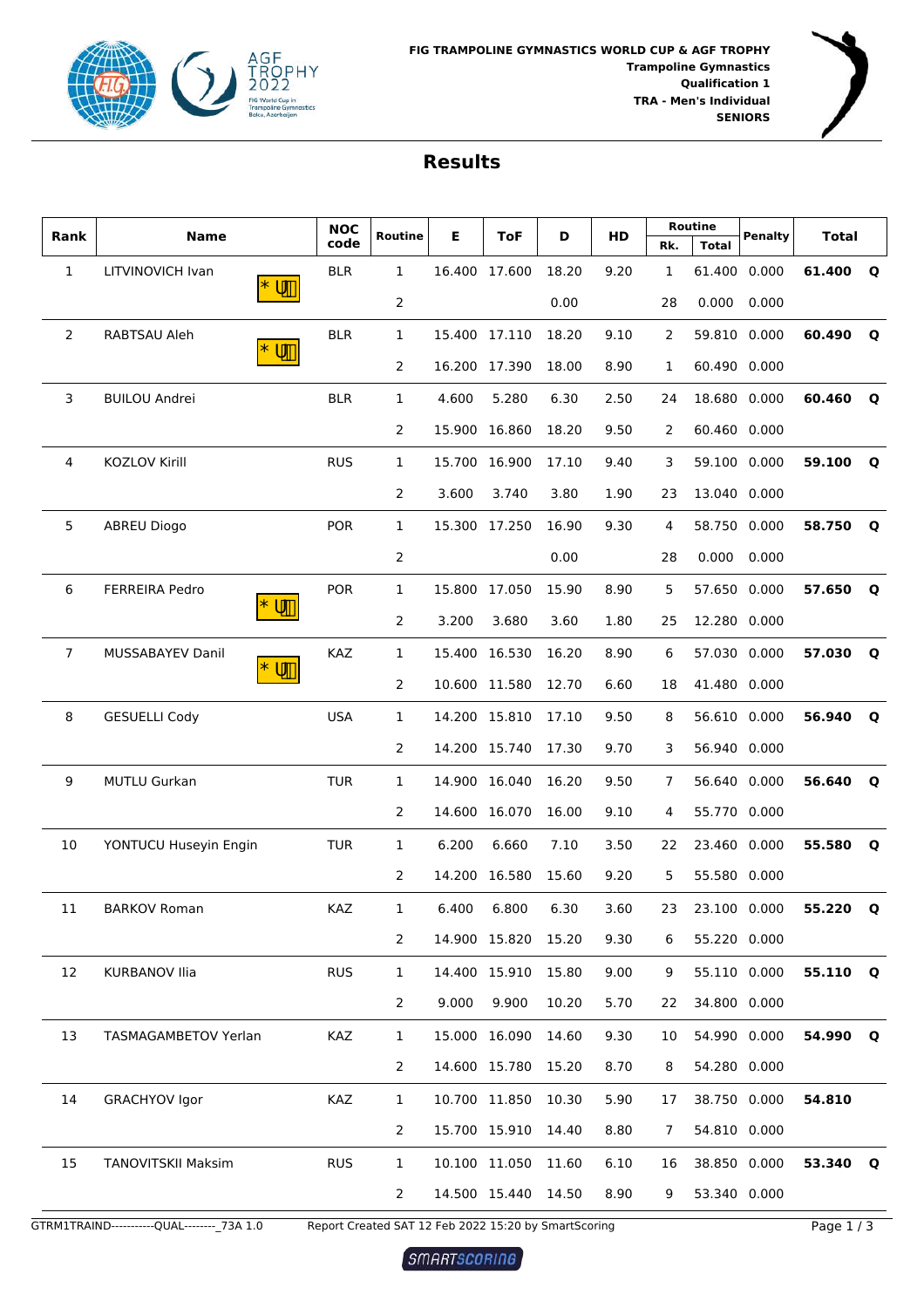



| Rank | <b>Name</b>                     | <b>NOC</b> | Routine        | Е     | <b>ToF</b>    | D     | HD   |     | Routine      | Penalty       | <b>Total</b> |             |
|------|---------------------------------|------------|----------------|-------|---------------|-------|------|-----|--------------|---------------|--------------|-------------|
|      |                                 | code       |                |       |               |       |      | Rk. | <b>Total</b> |               |              |             |
| 16   | <b>AABERG Maans</b>             | <b>SWE</b> | 1              |       | 13.500 15.840 | 14.40 | 9.20 | 11  | 52.940 0.000 |               | 52.940       | Q           |
|      |                                 |            | 2              |       | 12.800 15.890 | 14.40 | 9.10 | 10  | 52.190 0.000 |               |              |             |
| 17   | YAGMUR Emre                     | <b>TUR</b> | 1              |       | 11.800 15.480 | 13.40 | 9.80 | 12  | 50.480 0.000 |               | 51.660       | $\mathbf Q$ |
|      |                                 |            | $\overline{2}$ |       | 13.100 15.460 | 13.40 | 9.70 | 11  | 51.660 0.000 |               |              |             |
| 18   | <b>BILLVEN EDHAMMER Vilhelm</b> | SWE        | $\mathbf{1}$   | 3.600 | 4.750         | 5.10  | 2.60 | 27  | 16.050 0.000 |               | 51.260 R1    |             |
|      |                                 |            | 2              |       | 13.100 15.060 | 14.00 | 9.10 | 12  | 51.260 0.000 |               |              |             |
| 19   | WILLIAMS Jace                   | <b>USA</b> | $\mathbf{1}$   | 7.400 | 8.050         | 8.20  | 4.30 | 20  | 27.950 0.000 |               | 50.800 R2    |             |
|      |                                 |            | 2              |       | 12.000 15.400 | 15.00 | 8.40 | 13  | 50.800 0.000 |               |              |             |
| 20   | LIND Adrian                     | SWE        | 1              |       | 12.600 15.190 | 13.30 | 9.30 | 13  | 50.390 0.000 |               | 50.390       |             |
|      |                                 |            | 2              |       | 11.500 13.460 | 11.10 | 8.10 | 17  | 44.160 0.000 |               |              |             |
| 21   | HAJI Matin                      | IRI        | 1              | 4.400 | 4.780         | 4.20  | 2.90 | 26  |              | 16.080 -0.200 | 50.330       |             |
|      |                                 |            | 2              |       | 13.100 15.430 | 12.50 | 9.30 | 14  | 50.330 0.000 |               |              |             |
| 22   | <b>HOPFGARTNER Georg</b>        | <b>AUT</b> | 1              |       | 13.800 15.810 | 11.60 | 9.00 | 14  | 50.210 0.000 |               | 50.210       |             |
|      |                                 |            | $\overline{2}$ |       | 13.600 15.640 | 11.60 | 8.80 | 15  | 49.640 0.000 |               |              |             |
| 23   | MAM ABDOLLAH Aria               | <b>IRI</b> | 1              | 9.900 | 11.210        | 11.30 | 5.80 | 18  | 38.210 0.000 |               | 49.590       |             |
|      |                                 |            | 2              |       | 12.700 14.290 | 14.20 | 8.60 | 16  |              | 49.590 -0.200 |              |             |
| 24   | <b>CHAUHAN Udit</b>             | <b>IND</b> | 1              |       | 12.400 14.850 | 8.20  | 9.00 | 15  | 44.450 0.000 |               | 44.450       |             |
|      |                                 |            | 2              |       | 11.100 13.210 | 7.00  | 8.00 | 21  |              | 39.310 0.000  |              |             |
| 25   | <b>KASIMOV Danila</b>           | <b>RUS</b> | $\mathbf{1}$   | 1.600 | 1.810         | 2.00  | 1.00 | 29  | 6.410        | 0.000         | 40.180       |             |
|      |                                 |            | 2              |       | 10.400 11.680 | 11.70 | 6.40 | 19  | 40.180 0.000 |               |              |             |
| 26   | <b>BHOIR Adarsh Anil</b>        | <b>IND</b> | $\mathbf{1}$   |       | 2.500 3.150   | 1.80  | 1.90 | 28  |              | 9.350 0.000   | 39.780       |             |
|      |                                 |            | $\overline{2}$ |       | 11.600 12.880 | 6.90  | 8.40 | 20  | 39.780 0.000 |               |              |             |
| 27   | <b>WIZANI Benny</b>             | <b>AUT</b> | $\mathbf{1}$   | 8.900 | 10.280        | 10.70 | 5.60 | 19  | 35.480 0.000 |               | 35.480       |             |
|      |                                 |            | $\overline{2}$ | 3.000 | 3.490         | 3.60  | 1.70 | 26  | 11.790 0.000 |               |              |             |
| 28   | . Manu                          | <b>IND</b> | 1              | 6.900 | 8.580         | 5.10  | 5.60 | 21  | 26.180 0.000 |               | 26.180       |             |
|      |                                 |            | $\overline{2}$ | 2.600 | 2.880         | 1.60  | 1.90 | 27  | 8.980        | 0.000         |              |             |
| 29   | <b>NEGI Rahul Singh</b>         | <b>IND</b> | 1              | 4.600 | 6.100         | 3.40  | 3.60 | 25  | 17.700 0.000 |               | 17.700       |             |
|      |                                 |            | 2              | 3.100 | 4.460         | 2.40  | 3.00 | 24  | 12.960 0.000 |               |              |             |
|      |                                 |            |                |       |               |       |      |     |              |               |              |             |

GTRM1TRAIND-----------QUAL--------\_73A 1.0 Report Created SAT 12 Feb 2022 15:20 by SmartScoring Page 2 / 3

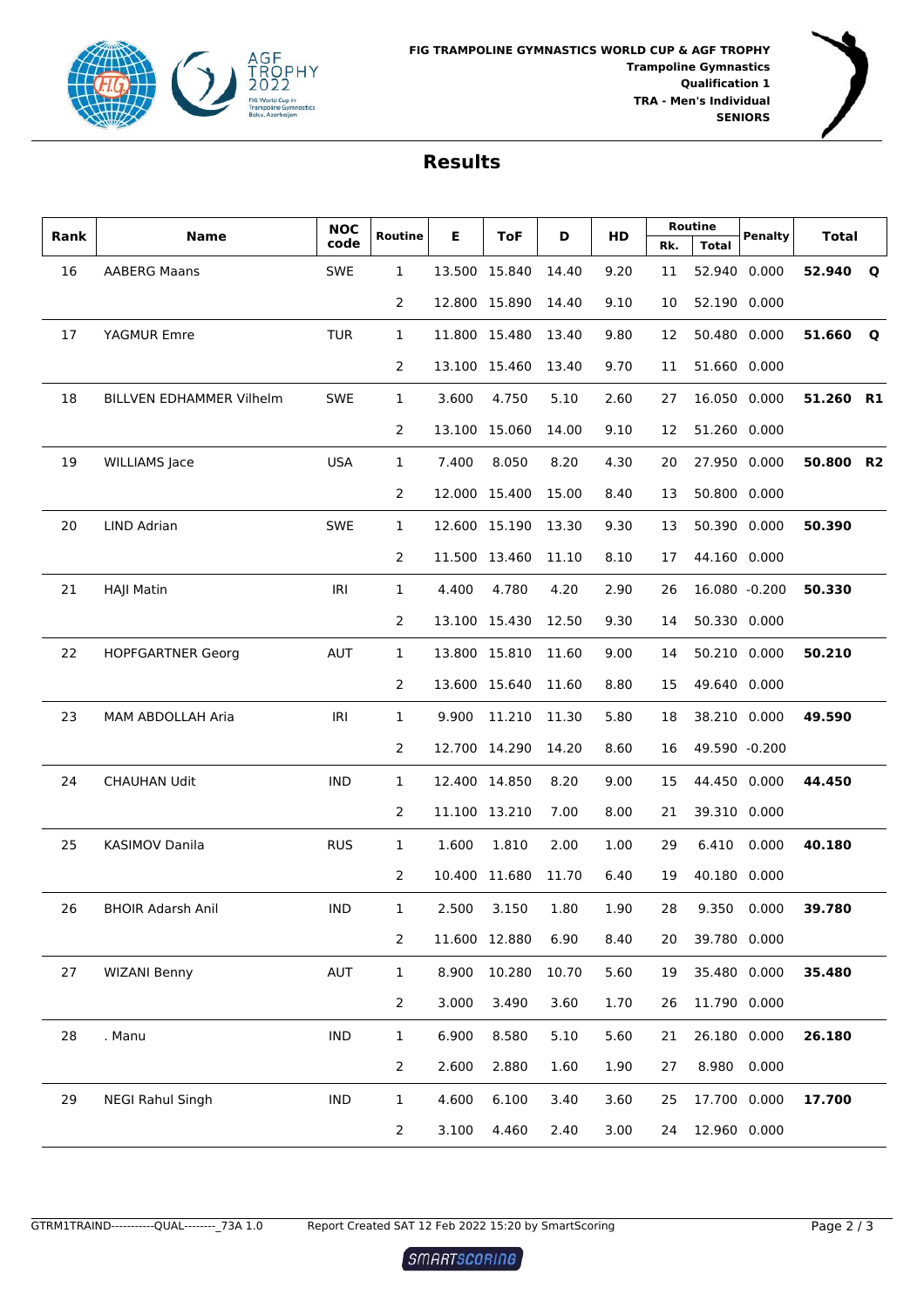



|      |      | NOC  |         | ToF |         | ,,,, | alan bir s |       |                       | Total |
|------|------|------|---------|-----|---------|------|------------|-------|-----------------------|-------|
| Rank | Name | code | Routine | ___ | <br>. . | пL   | Rk.        | Total | <b>Penalty</b><br>___ |       |

|   | <b>LEGEND</b>                              |                    |                                                                     |                                                      |                           |   |           |            |
|---|--------------------------------------------|--------------------|---------------------------------------------------------------------|------------------------------------------------------|---------------------------|---|-----------|------------|
| D | <b>Difficulty</b>                          | <b>E</b> Execution | <b>ToF</b> Time of Flight                                           | <b>HD</b> Horizontal displacement                    | <b>DNS</b> Did Not Start  | O | Qualified |            |
|   | <b>Rk</b> Rank                             |                    | Exclamation sign at Difficulty informs that score was under inquiry |                                                      | <b>DNF</b> Did Not Finish |   |           |            |
|   | GTRM1TRAIND-----------OUAL-------- 73A 1.0 |                    |                                                                     | Report Created SAT 12 Feb 2022 15:20 by SmartScoring |                           |   |           | Page $3/3$ |
|   |                                            |                    |                                                                     | SMARTSCORING                                         |                           |   |           |            |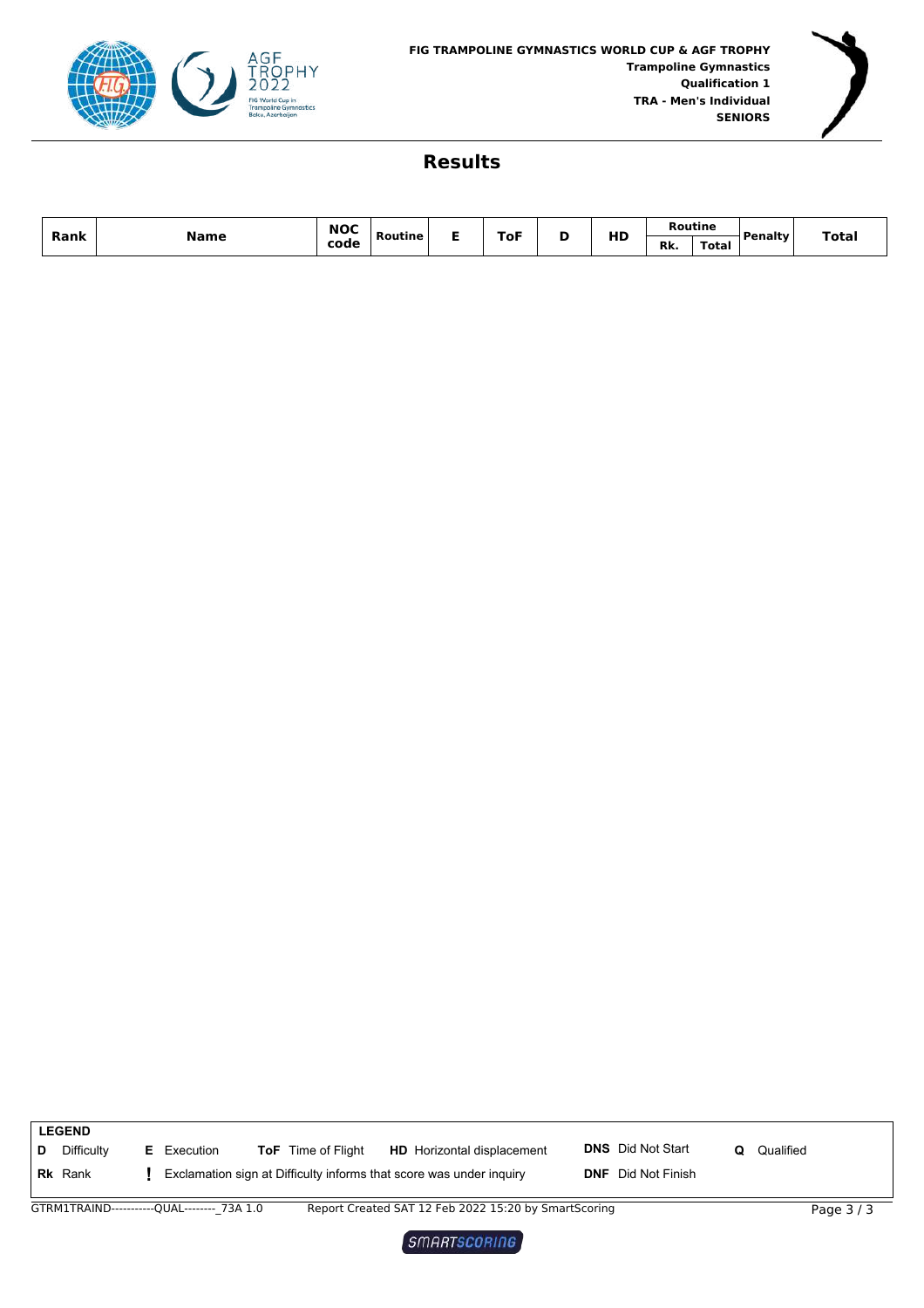



#### **Start List**

### **Group 1**<br>Starts at 13th February 12:00

| Group 2                       |  |
|-------------------------------|--|
| Starts at 13th February 12:30 |  |

| Order | <b>Description</b>        | <b>NOC Code</b> | Order | <b>Description</b>      | <b>NOC Code</b> |
|-------|---------------------------|-----------------|-------|-------------------------|-----------------|
|       | <b>KOZLOV Kirill</b>      | <b>RUS</b>      |       | <b>GESUELLI Cody</b>    | <b>USA</b>      |
|       | <b>BUILOU Andrei</b>      | <b>BLR</b>      |       | <b>MUSSABAYEV Danil</b> | <b>KAZ</b>      |
|       | YONTUCU Huseyin Engin     | TUR             | 3     | <b>BARKOV Roman</b>     | <b>KAZ</b>      |
| 4     | <b>TANOVITSKII Maksim</b> | <b>RUS</b>      | 4     | KURBANOV Ilia           | <b>RUS</b>      |
|       | RABTSAU Aleh              | <b>BLR</b>      | 5     | YAGMUR Emre             | <b>TUR</b>      |
| 6     | LITVINOVICH Ivan          | <b>BLR</b>      | 6     | FERREIRA Pedro          | <b>POR</b>      |
|       | <b>AABERG Maans</b>       | <b>SWE</b>      |       | ABREU Diogo             | <b>POR</b>      |
| 8     | TASMAGAMBETOV Yerlan      | <b>KAZ</b>      | 8     | <b>MUTLU Gurkan</b>     | <b>TUR</b>      |
|       |                           |                 |       |                         |                 |

R1 BILLVEN EDHAMMER Vilhelm SWE

R2 WILLIAMS Jace USA

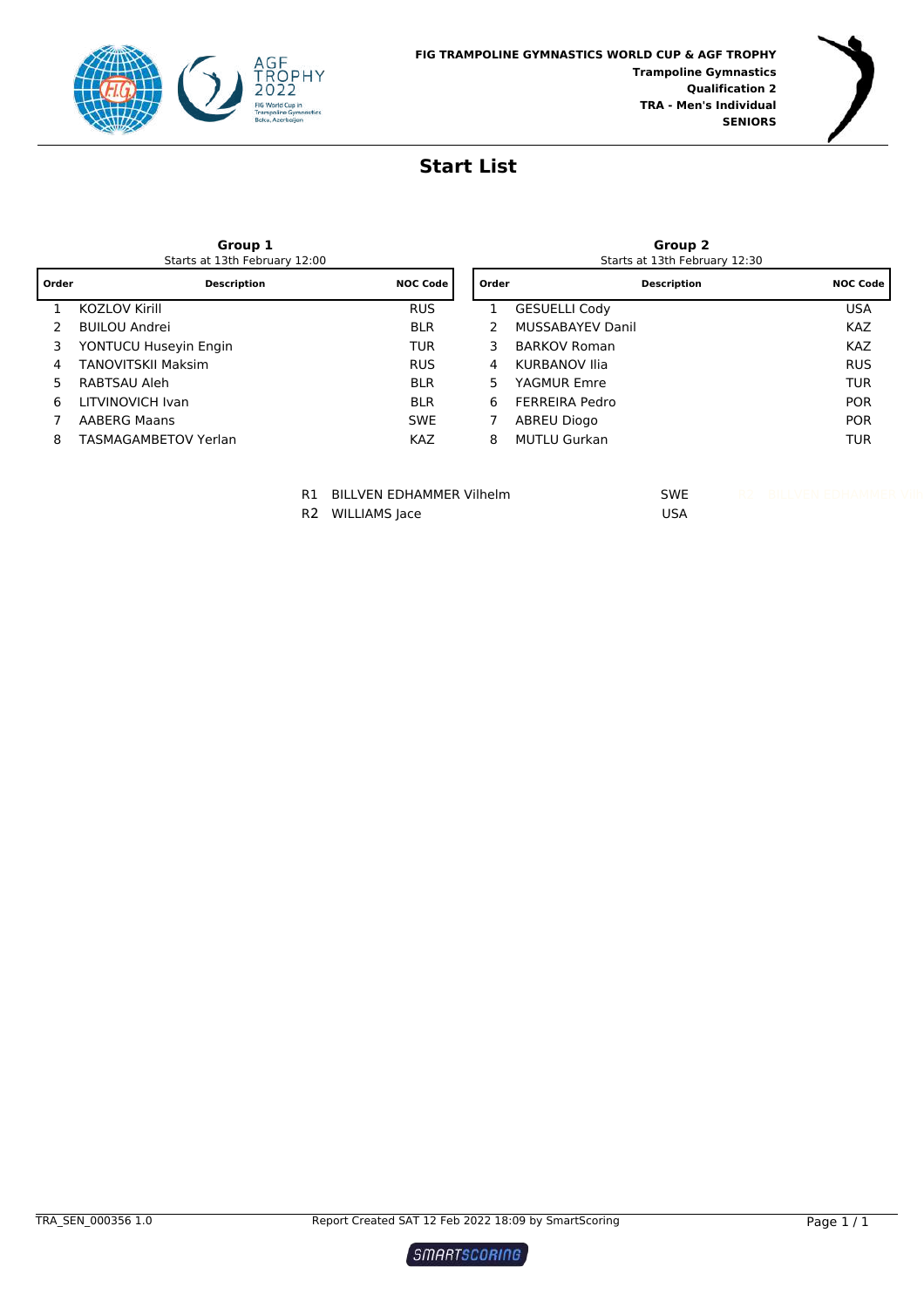



#### **Judges Assignment**

| <b>Function</b>           | <b>Name</b>                    | <b>NOC Code</b> |
|---------------------------|--------------------------------|-----------------|
| <b>FIG TD</b>             | SHUISKA Tetiana                | <b>FIG</b>      |
|                           | Jury                           |                 |
| <b>Function</b>           | <b>Name</b>                    | <b>NOC Code</b> |
| <b>CIP</b>                | PASHKOUSKAYA Sviatlana         | <b>BLR</b>      |
| Difficulty 1              | <b>MARQUES Daniela</b>         | <b>POR</b>      |
| Difficulty 2              | <b>GULISASHVILI Konstantin</b> | <b>USA</b>      |
| Execution 1               | <b>FREJEMARK Alexander</b>     | <b>SWE</b>      |
| Execution 2               | KOCA KOSOVA Merve              | <b>TUR</b>      |
| Execution 3               | <b>KARAVAEVA Irina</b>         | <b>RUS</b>      |
| Execution 4               | YAKOVLEV Igor                  | <b>KAZ</b>      |
| Execution 5               | <b>ANTONE Vera</b>             | LAT             |
| Execution 6               | <b>FILIPSKY Rebecca</b>        | <b>AUT</b>      |
| Horizontal Displacement 1 | PASHKOUSKAYA Sviatlana         | <b>BLR</b>      |
| Horizontal Displacement 2 | PASHKOUSKAYA Sviatlana         | <b>BLR</b>      |
| Time of Flight            | PASHKOUSKAYA Sviatlana         | <b>BLR</b>      |
|                           | <b>Reserves</b>                |                 |
| <b>Function</b>           | <b>Name</b>                    | <b>NOC Code</b> |
| Reserve                   | <b>GULIYEV Kamil</b>           | AZE             |

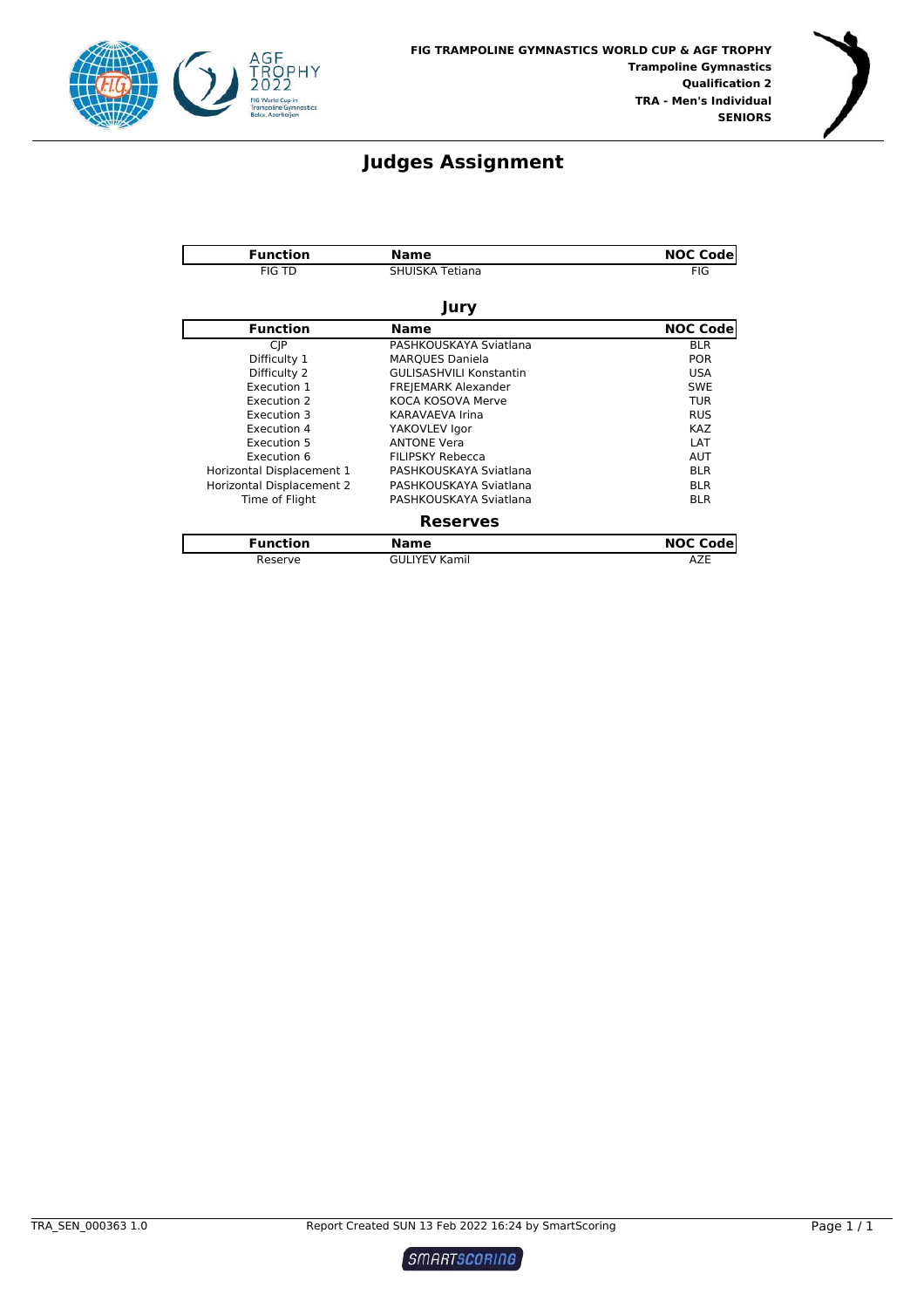



#### **Group 1**

|      |                           | <b>NOC</b> | Routine          | E | <b>ToF</b> | D     |      |              | <b>Routine</b> |                | Total  |              |
|------|---------------------------|------------|------------------|---|------------|-------|------|--------------|----------------|----------------|--------|--------------|
| Rank | <b>Name</b>               | code       |                  |   |            |       | HD   | Rk.          | <b>Total</b>   | <b>Penalty</b> |        |              |
|      | LITVINOVICH Ivan          | <b>BLR</b> | Routine 1 16.300 |   | 17.80      | 18.20 | 9.70 | $\mathbf{1}$ | 62.000         | 0.000          | 62.000 | $\mathbf{o}$ |
| 2    | <b>BUILOU Andrei</b>      | <b>BLR</b> | Routine 1 15.800 |   | 17.30      | 18.20 | 9.40 | 2            | 60.700         | 0.000          | 60.700 |              |
| 3.   | <b>KOZLOV Kirill</b>      | RUS.       | Routine 1 15.000 |   | 16.32      | 16.30 | 8.90 | 6            | 56.520         | 0.000          | 56.520 |              |
| 4    | YONTUCU Huseyin Engin     | TUR        | Routine 1 14.200 |   | 16.77      | 15.60 | 9.30 | 9            | 55.870         | 0.000          | 55.870 |              |
| 5    | TASMAGAMBFTOV Yerlan      | KAZ.       | Routine 1 14,800 |   | 15.69      | 15.20 | 9.50 | 11           | 55.190 0.000   |                | 55.190 |              |
| 6    | <b>TANOVITSKII Maksim</b> | RUS.       | Routine 1 15.000 |   | 15.58      | 15.00 | 8.90 | 12           | 54.480         | 0.000          | 54.480 |              |
| 7    | RABTSAU Aleh              | <b>BLR</b> | Routine 1 14.200 |   | 15.76      | 16.20 | 8.30 | 13           | 54.460         | 0.000          | 54.460 |              |
| 8    | <b>AABERG Maans</b>       | <b>SWE</b> | Routine 1 12.300 |   | 15.37      | 12.10 | 8.80 | 15           | 48.570         | 0.000          | 48.570 |              |

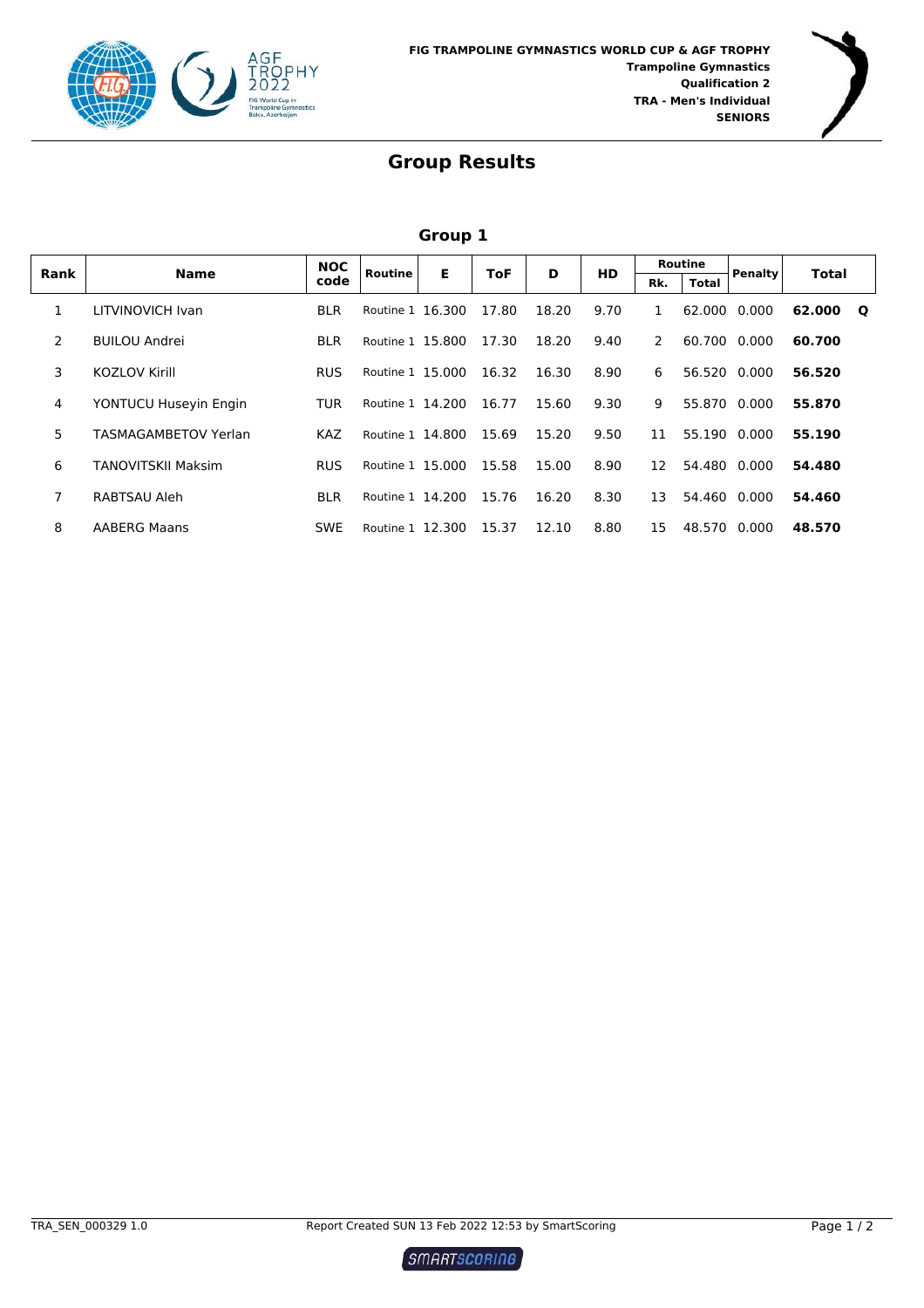



#### **Group 2**

| Rank | <b>Name</b>             | <b>NOC</b> | Routine          | E     | ToF   | D     | <b>HD</b> |     | Routine      | <b>Penalty</b> | Total              |
|------|-------------------------|------------|------------------|-------|-------|-------|-----------|-----|--------------|----------------|--------------------|
|      |                         | code       |                  |       |       |       |           | Rk. | <b>Total</b> |                |                    |
| 1    | <b>ABREU Diogo</b>      | <b>POR</b> | Routine 1 14.500 |       | 17.35 | 16.90 | 9.40      | 3   | 58.150       | 0.000          | 58.150<br><b>O</b> |
| 2    | <b>FERREIRA Pedro</b>   | <b>POR</b> | Routine 1 15.400 |       | 16.96 | 15.90 | 9.20      | 4   | 57.460       | 0.000          | 57.460             |
| 3    | <b>MUSSABAYEV Danil</b> | KAZ        | Routine 1 15.500 |       | 16.33 | 16.00 | 9.20      | 5   | 57.030       | 0.000          | 57.030             |
| 4    | <b>MUTLU Gurkan</b>     | <b>TUR</b> | Routine 1 14.800 |       | 16.20 | 16.20 | 8.90      | 7   | 56.100       | 0.000          | 56.100             |
| 5    | <b>GESUELLI Cody</b>    | USA        | Routine 1 13.600 |       | 15.90 | 17.10 | 9.40      | 8   | 56.000       | 0.000          | 56.000             |
| 6    | <b>BARKOV Roman</b>     | <b>KAZ</b> | Routine 1 14.500 |       | 15.87 | 15.80 | 9.20      | 10  | 55.370 0.000 |                | 55.370             |
| 7    | YAGMUR Emre             | TUR        | Routine 1 14.100 |       | 15.71 | 13.40 | 9.60      | 14  | 52.810 0.000 |                | 52.810             |
| 8    | KURBANOV Ilia           | <b>RUS</b> | Routine 1        | 4.400 | 4.98  | 5.60  | 2.90      | 16  | 17.880       | 0.000          | 17.880             |

|   | <b>LEGEND</b>      |                    |                                                                     |                                                      |                          |   |           |            |  |
|---|--------------------|--------------------|---------------------------------------------------------------------|------------------------------------------------------|--------------------------|---|-----------|------------|--|
| D | Difficulty         | <b>E</b> Execution | <b>ToF</b> Time of Flight                                           | <b>HD</b> Horizontal displacement                    | <b>DNS</b> Did Not Start | O | Qualified |            |  |
|   | <b>Rk</b> Rank     |                    | Exclamation sign at Difficulty informs that score was under inquiry | <b>DNF</b> Did Not Finish                            |                          |   |           |            |  |
|   | TRA SEN 000329 1.0 |                    |                                                                     | Report Created SUN 13 Feb 2022 12:53 by SmartScoring |                          |   |           | Page $2/2$ |  |

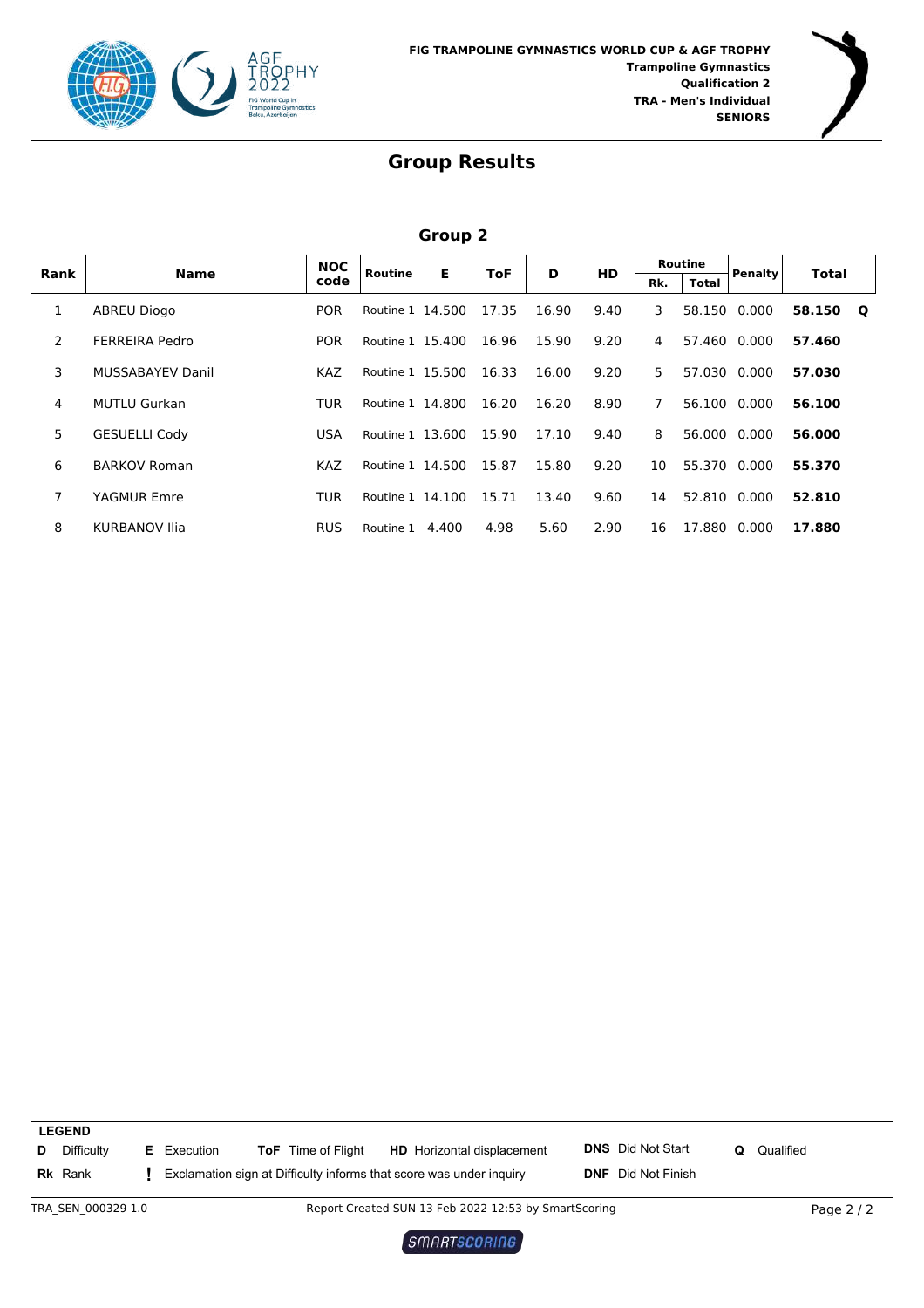



| Rank           | <b>Name</b>                 | <b>NOC</b><br>code | <b>Routine</b> | Е     | <b>ToF</b>    | D     | <b>HD</b> | <b>Penalty</b> | <b>Total</b> |              |
|----------------|-----------------------------|--------------------|----------------|-------|---------------|-------|-----------|----------------|--------------|--------------|
| 1              | Gr 1 <br>LITVINOVICH Ivan   | <b>BLR</b>         | $\mathbf{1}$   |       | 16.300 17.800 | 18.20 | 9.70      | 0.000          | 62.000       | $\mathbf{o}$ |
| 2              | <b>BUILOU Andrei</b>        | <b>BLR</b>         | 1              |       | 15.800 17.300 | 18.20 | 9.40      | 0.000          | 60.700       | $\mathbf{o}$ |
| 3              | Gr 2 <br><b>ABREU Diogo</b> | <b>POR</b>         | $\mathbf{1}$   |       | 14.500 17.350 | 16.90 | 9.40      | 0.000          | 58.150       | $\mathbf Q$  |
| 4              | <b>FERREIRA Pedro</b>       | <b>POR</b>         | $\mathbf{1}$   |       | 15.400 16.960 | 15.90 | 9.20      | 0.000          | 57.460       | $\mathbf{o}$ |
| 5              | <b>MUSSABAYEV Danil</b>     | <b>KAZ</b>         | $\mathbf{1}$   |       | 15.500 16.330 | 16.00 | 9.20      | 0.000          | 57.030       | $\mathbf{o}$ |
| 6              | <b>KOZLOV Kirill</b>        | <b>RUS</b>         | $\mathbf{1}$   |       | 15.000 16.320 | 16.30 | 8.90      | 0.000          | 56.520       | $\mathbf{o}$ |
| $\overline{7}$ | <b>MUTLU Gurkan</b>         | <b>TUR</b>         | 1              |       | 14.800 16.200 | 16.20 | 8.90      | 0.000          | 56.100       | Q            |
| 8              | <b>GESUELLI Cody</b>        | <b>USA</b>         | $\mathbf{1}$   |       | 13.600 15.900 | 17.10 | 9.40      | 0.000          | 56.000       | $\mathbf{o}$ |
| 9              | YONTUCU Huseyin Engin       | <b>TUR</b>         | $\mathbf{1}$   |       | 14.200 16.770 | 15.60 | 9.30      | 0.000          | 55.870       | R1           |
| 10             | <b>BARKOV Roman</b>         | <b>KAZ</b>         | $\mathbf{1}$   |       | 14.500 15.870 | 15.80 | 9.20      | 0.000          | 55.370 R2    |              |
| 11             | <b>TASMAGAMBETOV Yerlan</b> | <b>KAZ</b>         | $\mathbf{1}$   |       | 14.800 15.690 | 15.20 | 9.50      | 0.000          | 55.190       |              |
| 12             | <b>TANOVITSKII Maksim</b>   | <b>RUS</b>         | $\mathbf{1}$   |       | 15.000 15.580 | 15.00 | 8.90      | 0.000          | 54.480       |              |
| 13             | RABTSAU Aleh                | <b>BLR</b>         | $\mathbf{1}$   |       | 14.200 15.760 | 16.20 | 8.30      | 0.000          | 54.460       |              |
| 14             | YAGMUR Emre                 | <b>TUR</b>         | $\mathbf{1}$   |       | 14.100 15.710 | 13.40 | 9.60      | 0.000          | 52.810       |              |
| 15             | <b>AABERG Maans</b>         | <b>SWE</b>         | $\mathbf{1}$   |       | 12.300 15.370 | 12.10 | 8.80      | 0.000          | 48.570       |              |
| 16             | <b>KURBANOV Ilia</b>        | <b>RUS</b>         | $\mathbf{1}$   | 4.400 | 4.980         | 5.60  | 2.90      | 0.000          | 17.880       |              |

|                    | <b>LEGEND</b>                                                 |  |                                                      |                                                                     |                           |  |  |  |
|--------------------|---------------------------------------------------------------|--|------------------------------------------------------|---------------------------------------------------------------------|---------------------------|--|--|--|
|                    | Difficulty<br><b>ToF</b> Time of Flight<br><b>E</b> Execution |  | <b>HD</b> Horizontal displacement                    | <b>DNS</b> Did Not Start                                            | <b>DNF</b> Did Not Finish |  |  |  |
|                    | <b>Rk</b> Rank                                                |  | <b>Q</b> Qualified                                   | Exclamation sign at Difficulty informs that score was under inquiry |                           |  |  |  |
| TRA SEN 000333 1.0 |                                                               |  | Report Created SUN 13 Feb 2022 12:53 by SmartScoring | Page $1/1$                                                          |                           |  |  |  |

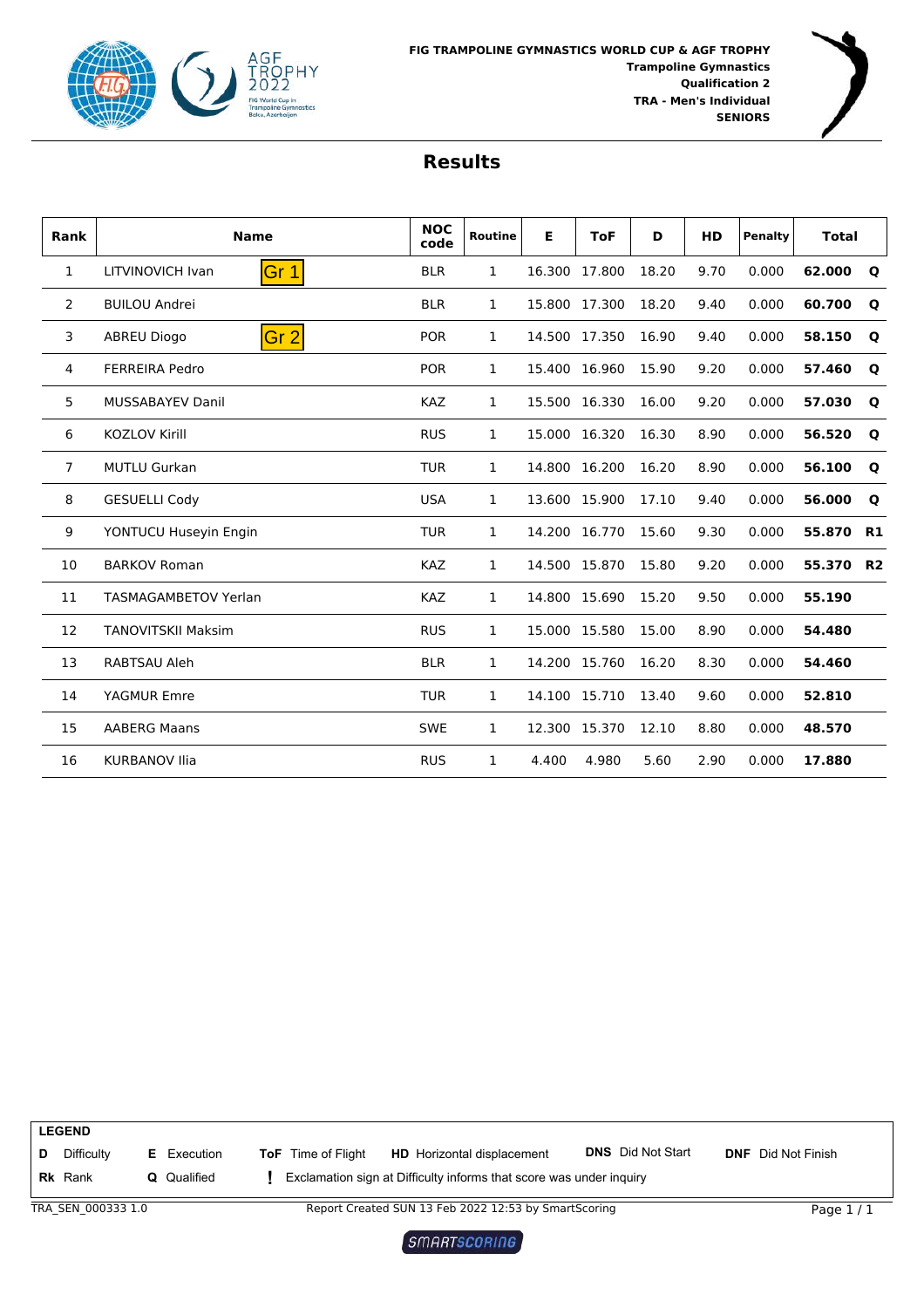



#### **Start List**

| Order          | <b>Description</b>      | <b>NOC Code</b> |
|----------------|-------------------------|-----------------|
| 1              | <b>BUILOU Andrei</b>    | <b>BLR</b>      |
| 2              | <b>GESUELLI Cody</b>    | USA             |
| 3              | <b>MUTLU Gurkan</b>     | <b>TUR</b>      |
| 4              | LITVINOVICH Ivan        | <b>BLR</b>      |
| 5              | <b>MUSSABAYEV Danil</b> | KAZ             |
| 6              | KOZLOV Kirill           | <b>RUS</b>      |
| 7              | <b>FERREIRA Pedro</b>   | <b>POR</b>      |
| 8              | ABREU Diogo             | <b>POR</b>      |
| R1             | YONTUCU Huseyin Engin   | TUR             |
| R <sub>2</sub> | <b>BARKOV Roman</b>     | KAZ             |

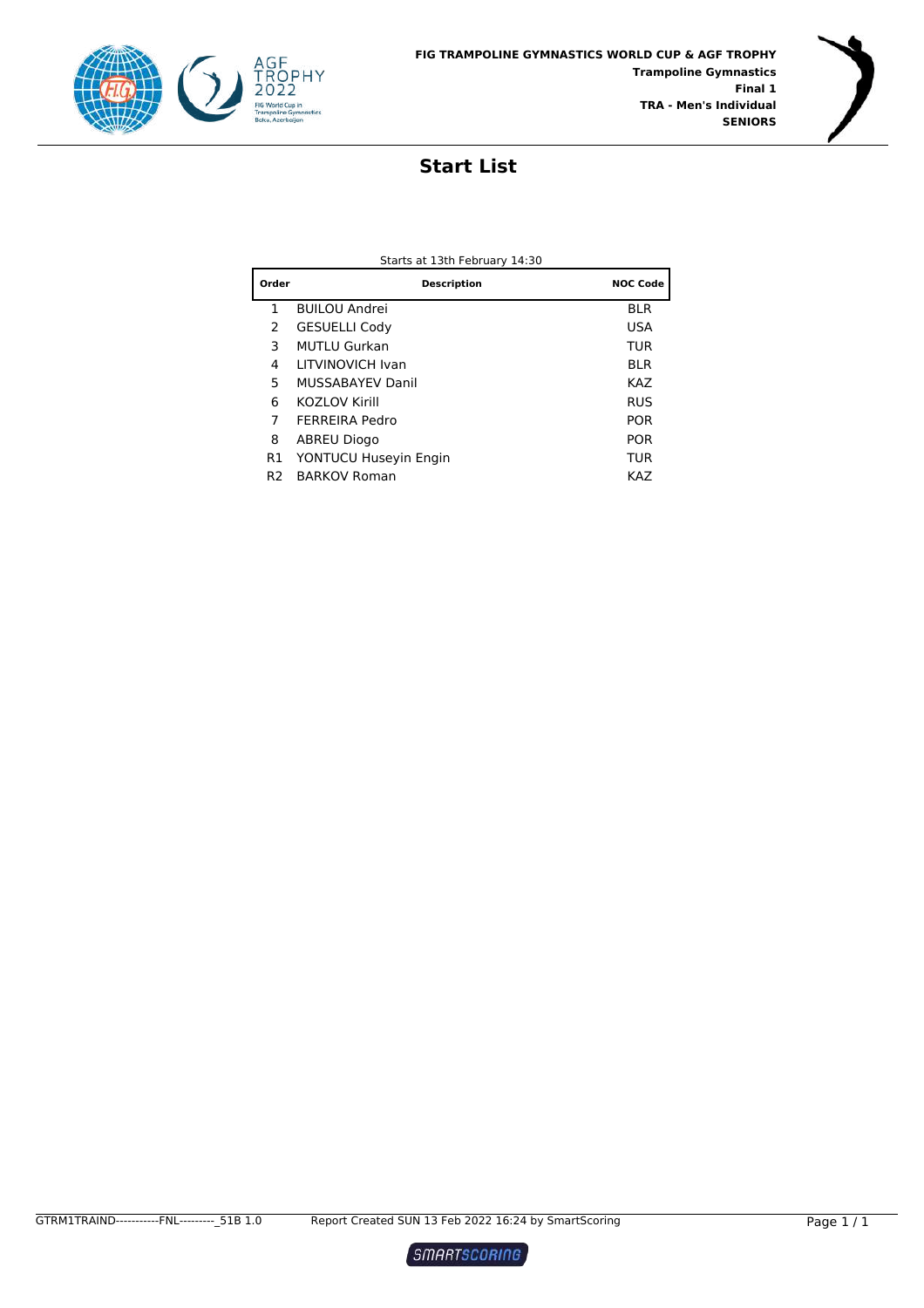



#### **Judges Assignment**

| <b>Function</b>           | <b>Name</b>                    | <b>NOC Code</b> |
|---------------------------|--------------------------------|-----------------|
| <b>FIG TD</b>             | SHUISKA Tetiana                | <b>FIG</b>      |
|                           | Jury                           |                 |
| <b>Function</b>           | <b>Name</b>                    | <b>NOC Code</b> |
| <b>CJP</b>                | PASHKOUSKAYA Sviatlana         | <b>BLR</b>      |
| Difficulty 1              | KOCA KOSOVA Merve              | <b>TUR</b>      |
| Difficulty 2              | KARAVAEVA Irina                | <b>RUS</b>      |
| Execution 1               | <b>GULIYEV Kamil</b>           | <b>AZE</b>      |
| Execution 2               | <b>MARQUES Daniela</b>         | <b>POR</b>      |
| Execution 3               | <b>ANTONE Vera</b>             | LAT             |
| Execution 4               | <b>GULISASHVILI Konstantin</b> | <b>USA</b>      |
| Execution 5               | <b>FILIPSKY Rebecca</b>        | <b>AUT</b>      |
| Execution 6               | <b>FREJEMARK Alexander</b>     | <b>SWE</b>      |
| Horizontal Displacement 1 | PASHKOUSKAYA Sviatlana         | <b>BLR</b>      |
| Horizontal Displacement 2 | PASHKOUSKAYA Sviatlana         | <b>BLR</b>      |
| Time of Flight            | PASHKOUSKAYA Sviatlana         | <b>BLR</b>      |
|                           | <b>Reserves</b>                |                 |
| <b>Function</b>           | <b>Name</b>                    | <b>NOC Code</b> |
| Reserve                   | YAKOVLEV Igor                  | KAZ             |

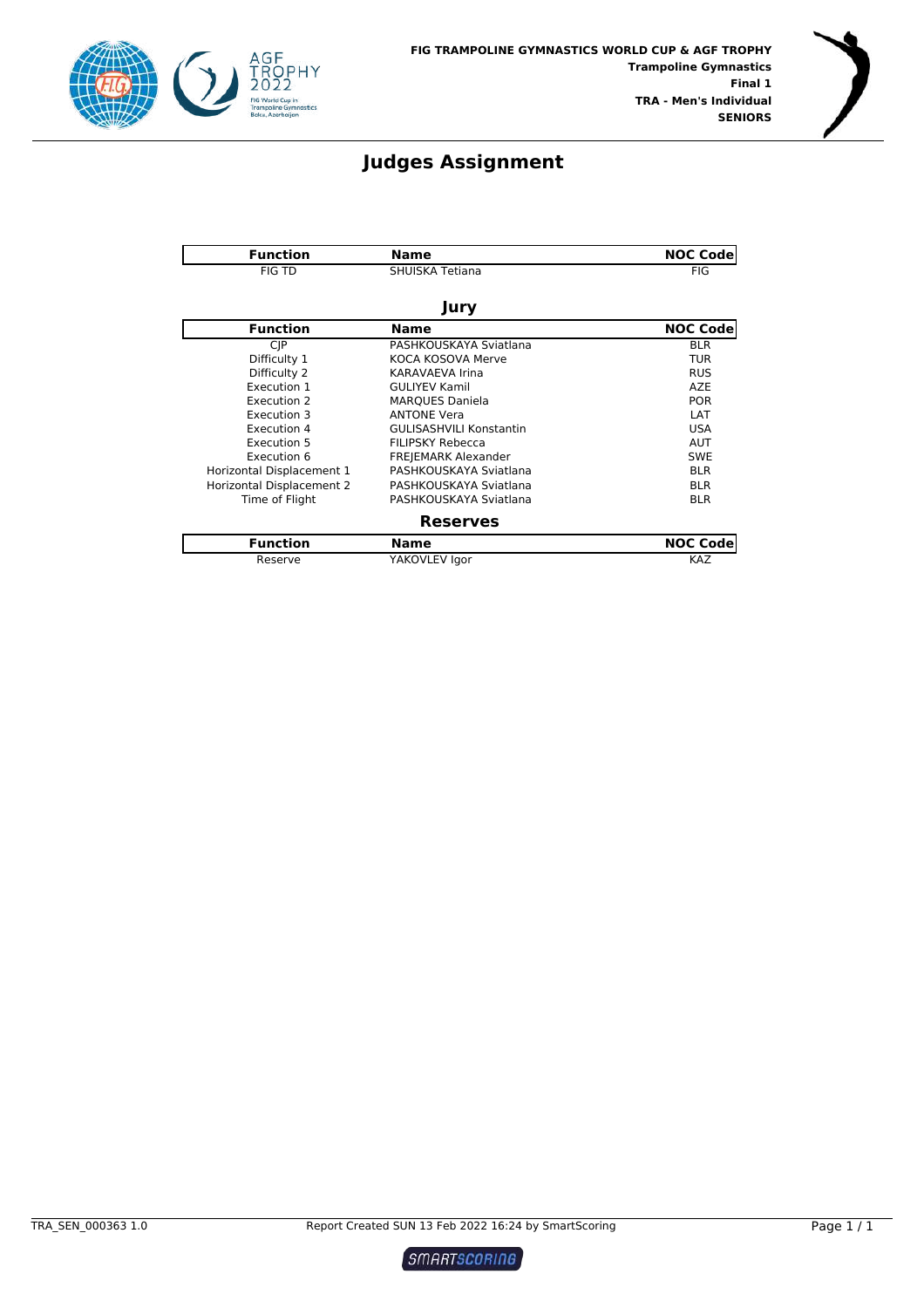



| Rank | <b>Name</b>             | <b>NOC</b><br>code | Routine | Е      | ToF    | D     | HD.  | Penalty | <b>Total</b> |
|------|-------------------------|--------------------|---------|--------|--------|-------|------|---------|--------------|
| 1    | LITVINOVICH Ivan        | <b>BLR</b>         | 1       | 16.500 | 17.850 | 18.20 | 9.30 | 0.000   | 61.850       |
| 2    | <b>BUILOU Andrei</b>    | <b>BLR</b>         | 1       | 15.900 | 17.300 | 18.20 | 9.40 | 0.000   | 60.800       |
| 3    | <b>MUSSABAYEV Danil</b> | <b>KAZ</b>         | 1       | 15.700 | 16.290 | 17.40 | 9.50 | 0.000   | 58.890       |
| 4    | <b>ABREU Diogo</b>      | <b>POR</b>         | 1       | 14.700 | 17.320 | 17.10 | 9.20 | 0.000   | 58.320       |
| 5    | <b>GESUELLI Cody</b>    | <b>USA</b>         | 1       | 14.100 | 16.100 | 17.30 | 9.80 | 0.000   | 57.300       |
| 6    | <b>MUTLU Gurkan</b>     | <b>TUR</b>         | 1       | 15.300 | 16.170 | 16.20 | 9.60 | 0.000   | 57.270       |
| 7    | <b>FERREIRA Pedro</b>   | <b>POR</b>         | 1       | 6.400  | 7.120  | 6.20  | 3.80 | 0.000   | 23.520       |
| 8    | <b>KOZLOV Kirill</b>    | <b>RUS</b>         |         | 1.600  | 1.850  | 2.20  | 1.00 | 0.000   | 6.650        |



SMARTSCORING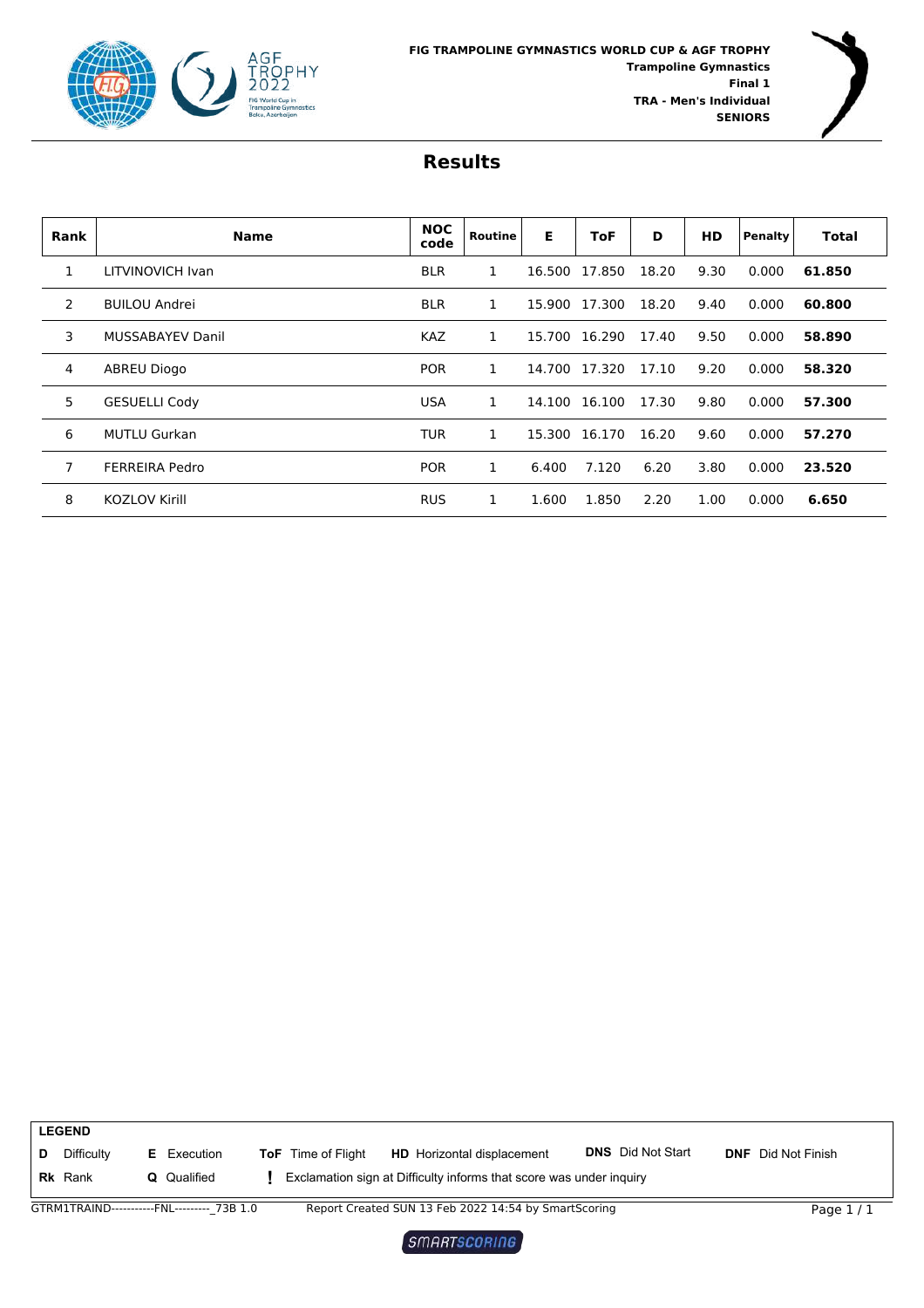



#### **Medallists**

| <b>Medal</b>  | <b>NOC</b><br>Code | <b>Name</b>             |
|---------------|--------------------|-------------------------|
| <b>GOLD</b>   | <b>BLR</b>         | LITVINOVICH Ivan        |
| <b>SILVER</b> | <b>BLR</b>         | <b>BUILOU Andrei</b>    |
| <b>BRONZE</b> | <b>KAZ</b>         | <b>MUSSABAYEV Danil</b> |

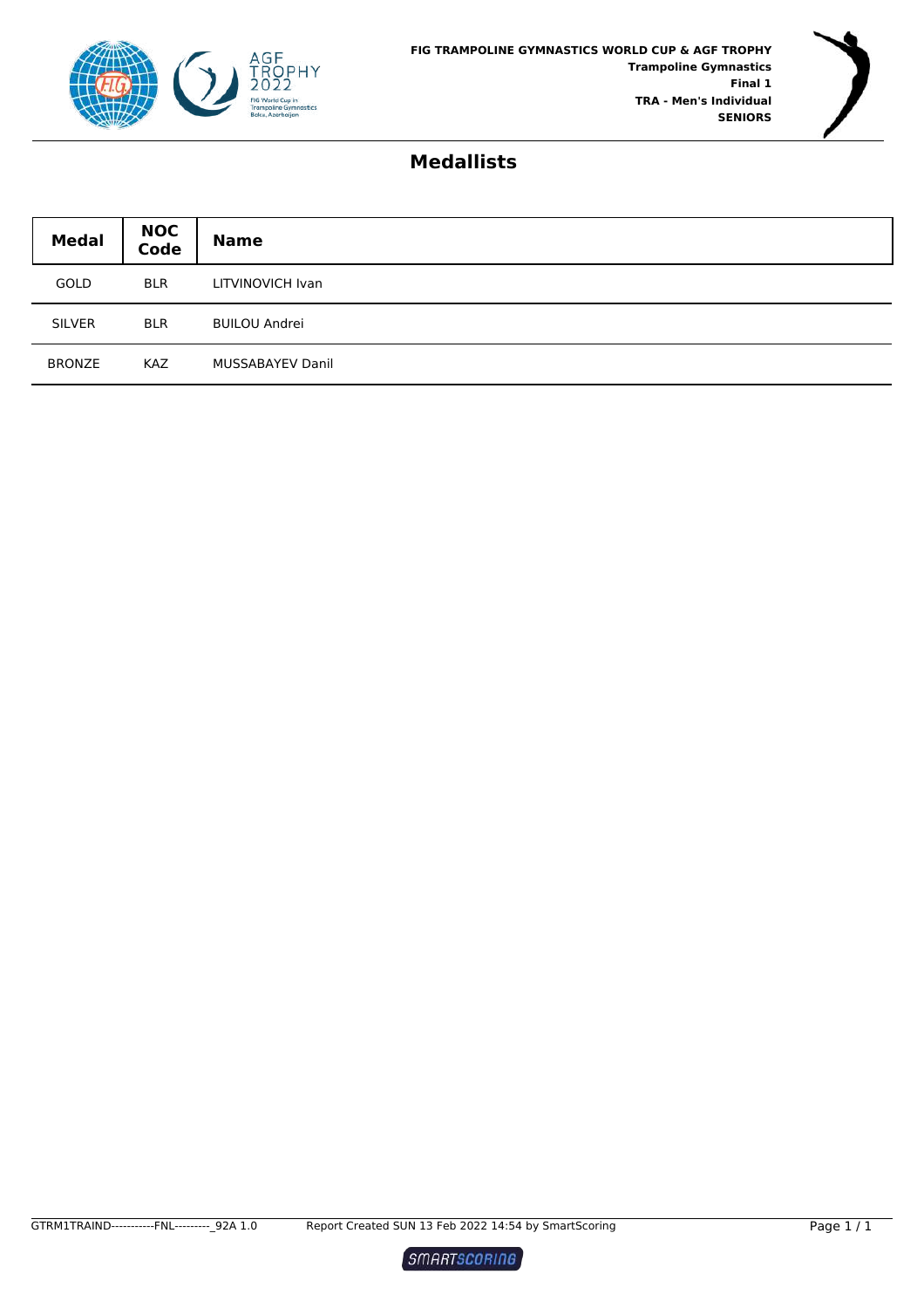



### **Participants List**

| Order           | <b>NOC</b><br>Code | <b>FIG License</b> | <b>Description</b>        | <b>Birth Date</b> |
|-----------------|--------------------|--------------------|---------------------------|-------------------|
| $\mathbf 1$     | <b>BLR</b>         | 33953              | <b>BUILOU Andrei</b>      | 2004              |
| $\overline{2}$  | <b>BLR</b>         | 41543              | LITVINOVICH Ivan          | 2001              |
| 3               | KAZ                | 14077              | MUSSABAYEV Danil          | 1998              |
| 4               | KAZ                | 47059              | TASMAGAMBETOV Yerlan      | 2004              |
| $5\phantom{.0}$ | KAZ                | 32830              | GRACHYOV Igor             | 2000              |
| $\,$ 6 $\,$     | KAZ                | 32827              | <b>BARKOV Roman</b>       | 2002              |
| $\overline{7}$  | <b>POR</b>         | 7045               | <b>ABREU Diogo</b>        | 1993              |
| 8               | POR                | 14263              | FERREIRA Pedro            | 1997              |
| 9               | <b>RUS</b>         | 42432              | <b>KURBANOV Ilia</b>      | 2005              |
| 10              | <b>RUS</b>         | 41946              | <b>TANOVITSKII Maksim</b> | 2005              |
| 11              | <b>RUS</b>         | 32879              | KASIMOV Danila            | 2004              |
| 12              | <b>RUS</b>         | 33064              | KOZLOV Kirill             | 2004              |
| 13              | <b>TUR</b>         | 15860              | MUTLU Gurkan              | 1993              |
| 14              | <b>TUR</b>         | 34272              | YONTUCU Huseyin Engin     | 2000              |
| 15              | <b>USA</b>         | 33757              | <b>WILLIAMS Jace</b>      | 2004              |
| 16              | <b>USA</b>         | 13527              | <b>GESUELLI Cody</b>      | 1998              |

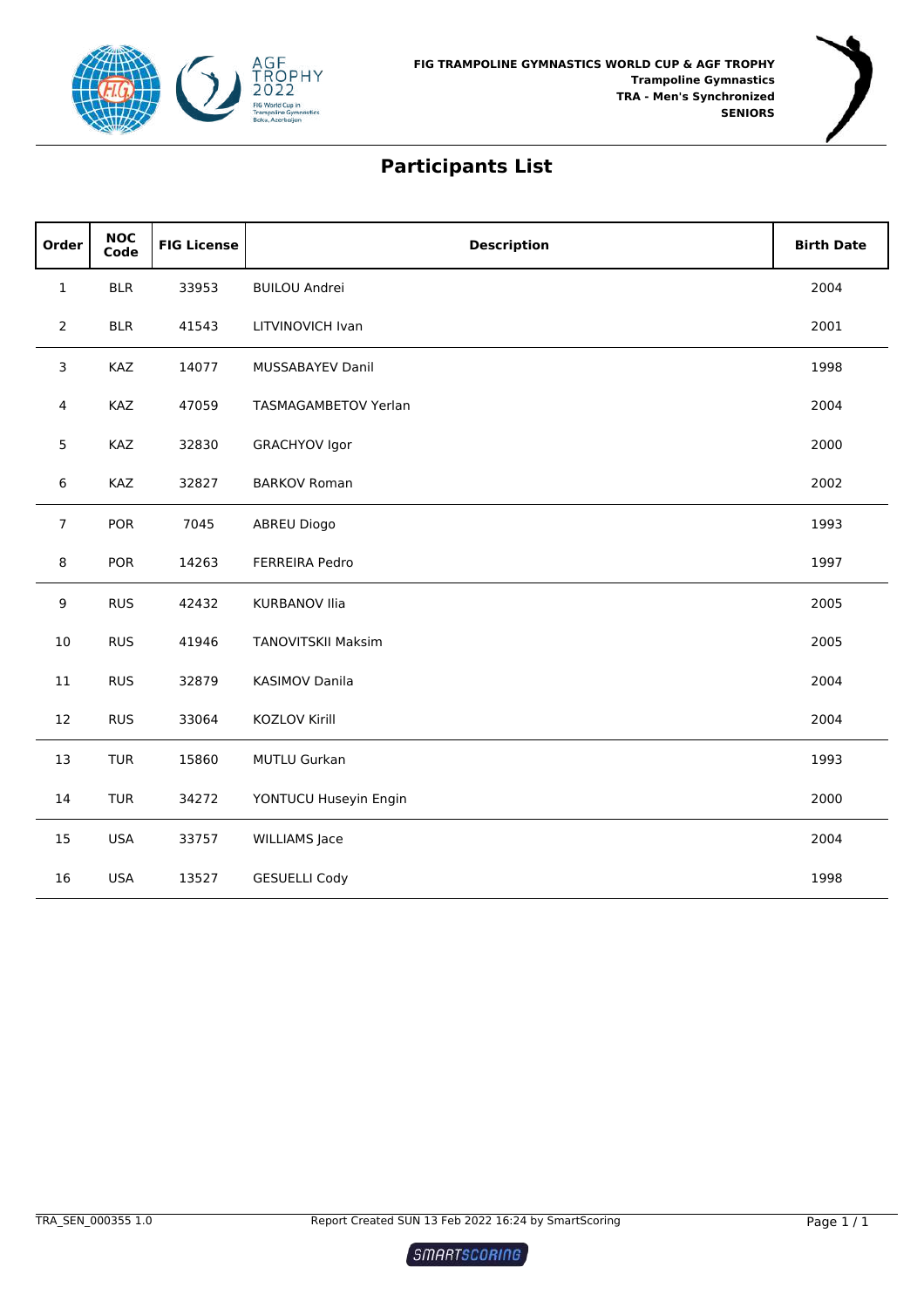



#### **Start List**

#### **GROUP 1 Order Description NOC Code GROUP 2 Order Description NOC Code** Starts at 12th February 18:30 Starts at 12th February 19:10 1 **KAZAKHSTAN 2** KAZ 1 **KAZAKHSTAN 1** KAZ MUSSABAYEV Danil GRACHYOV Igor TASMAGAMBETOV Yerlan BARKOV Roman BARKOV Roman 2 **BELARUS 2** BLR 2 **RUSSIAN FEDERATION 1** RUS BUILOU Andrei **KASIMOV Danila** LITVINOVICH Ivan KOZLOV Kirill 3 **RUSSIAN FEDERATION 2** RUS KURBANOV Ilia TANOVITSKII Maksim 4 **TURKEY 1** TUR MUTLU Gurkan YONTUCU Huseyin Engin 5 **PORTUGAL** POR ABREU Diogo FERREIRA Pedro 6 **UNITED STATES 2** USA WILLIAMS Jace GESUELLI Cody

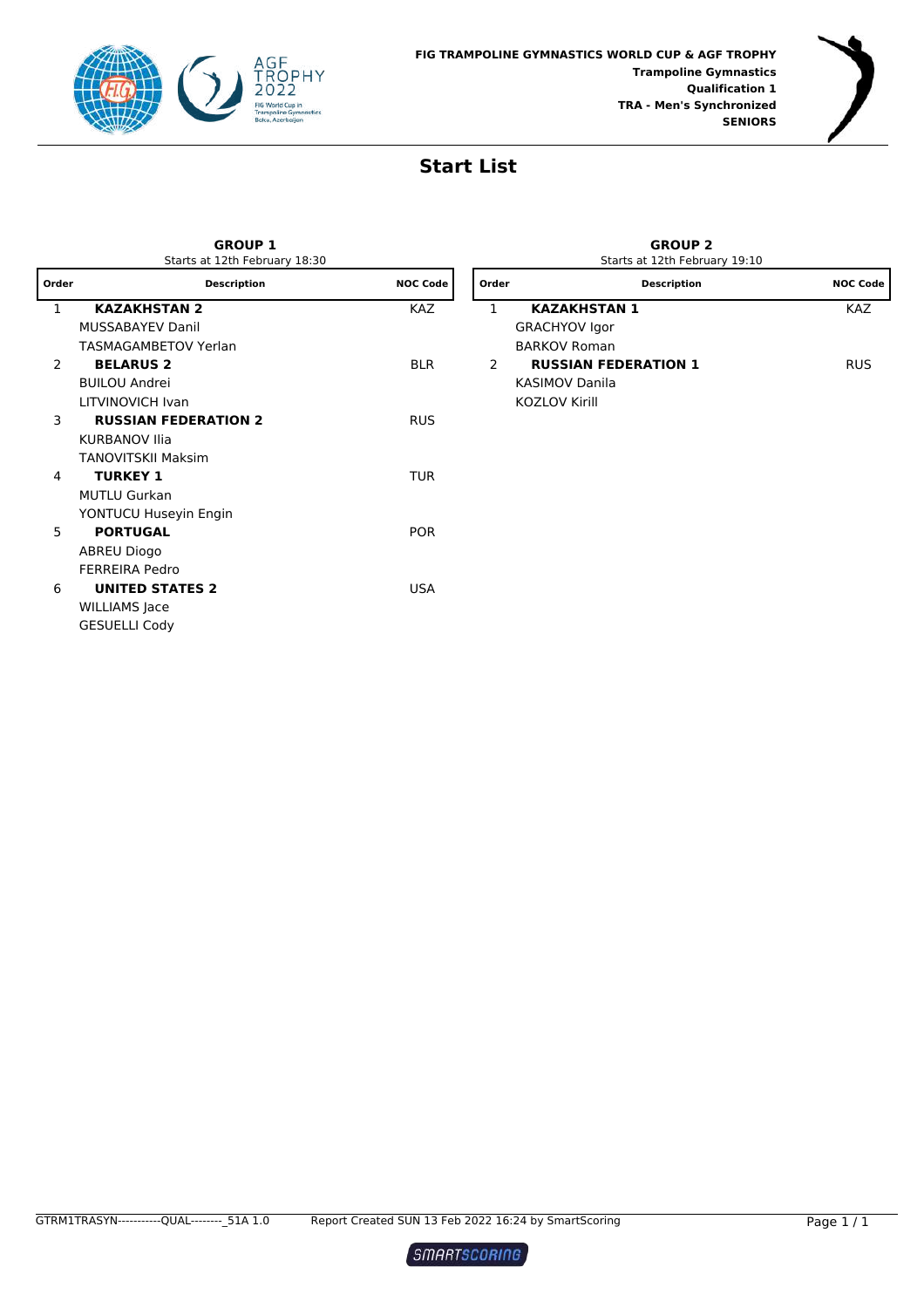



#### **Judges Assignment**

| <b>Function</b>           | <b>Name</b>                    | <b>NOC Code</b> |
|---------------------------|--------------------------------|-----------------|
| <b>FIG TD</b>             | SHUISKA Tetiana                | <b>FIG</b>      |
|                           | Jury                           |                 |
| <b>Function</b>           | <b>Name</b>                    | <b>NOC Code</b> |
| <b>CIP</b>                | PASHKOUSKAYA Sviatlana         | <b>BLR</b>      |
| Difficulty 1              | <b>KARAVAEVA Irina</b>         | <b>RUS</b>      |
| Difficulty 2              | <b>MARQUES Daniela</b>         | <b>POR</b>      |
| Execution 1               | <b>GULISASHVILI Konstantin</b> | <b>USA</b>      |
| Execution 2               | <b>FREJEMARK Alexander</b>     | <b>SWE</b>      |
| Execution 3               | <b>UNAL Hakan</b>              | <b>TUR</b>      |
| Execution 4               | YAKOVLEV Igor                  | <b>KAZ</b>      |
| Execution 5               | <b>ANTONE Vera</b>             | LAT             |
| Execution 6               | <b>GULIYEV Kamil</b>           | <b>AZE</b>      |
| Horizontal Displacement 1 | PASHKOUSKAYA Sviatlana         | <b>BLR</b>      |
| Horizontal Displacement 2 | PASHKOUSKAYA Sviatlana         | <b>BLR</b>      |
| Synchronous               | PASHKOUSKAYA Sviatlana         | <b>BLR</b>      |
|                           | <b>Reserves</b>                |                 |
| <b>Function</b>           | <b>Name</b>                    | <b>NOC Code</b> |
| Reserve                   | <b>FILIPSKY Rebecca</b>        | AUT             |

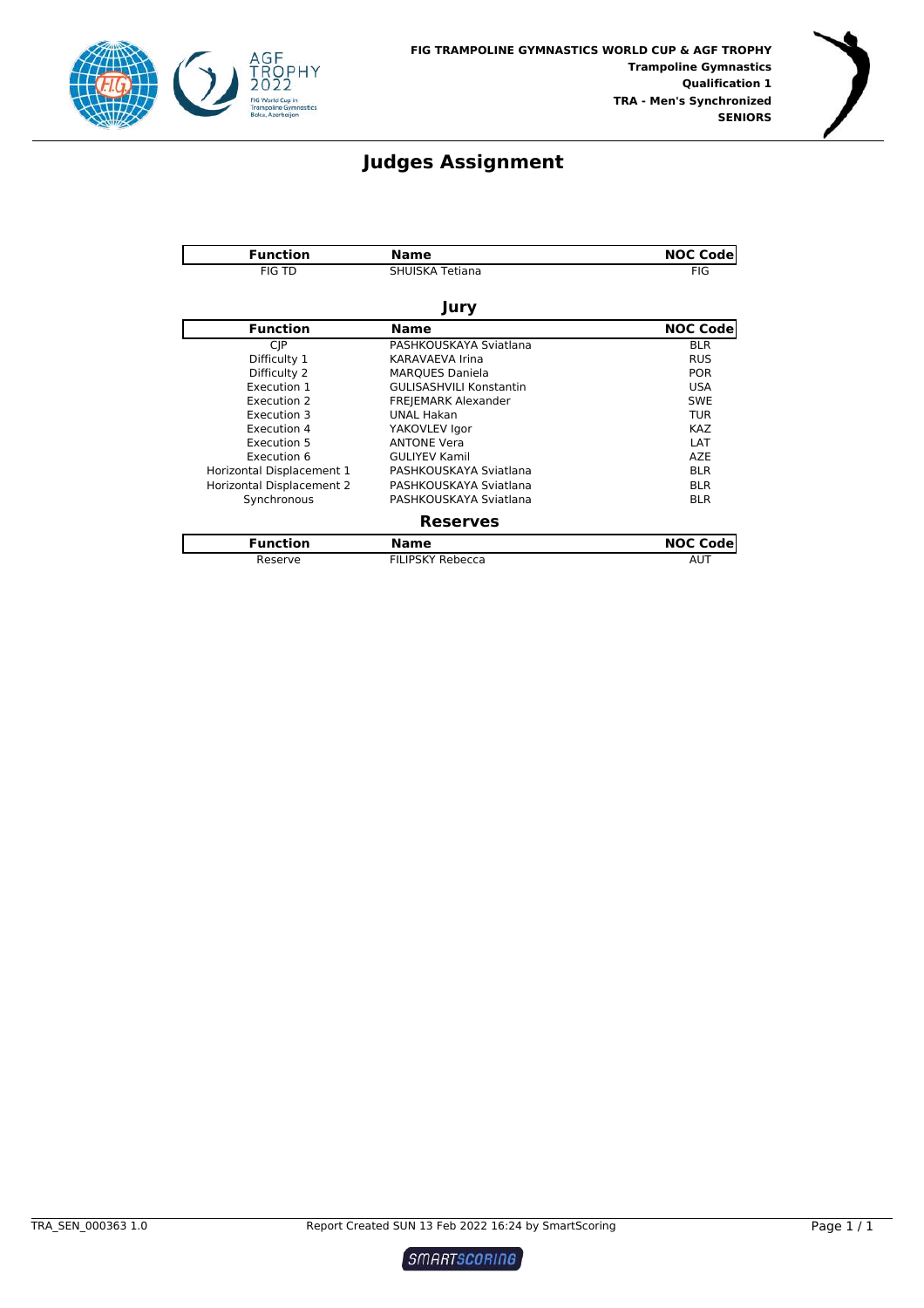



| Rank | <b>Name</b>                 | <b>NOC</b> | <b>Routine</b>  | E     | Syn   | D     | <b>HD</b> |                | <b>Routine</b> | <b>Penalty</b> | <b>Total</b> |   |
|------|-----------------------------|------------|-----------------|-------|-------|-------|-----------|----------------|----------------|----------------|--------------|---|
|      |                             | code       |                 |       |       |       |           | Rk.            | <b>Total</b>   |                |              |   |
| 1    | <b>BELARUS 2</b>            | <b>BLR</b> | Routine 1       | 4.000 | 9.56  | 8.60  | 4.70      | 6              | 26.860         | 0.000          | 52.630       | Q |
|      |                             |            | Routine 2 8.200 |       | 18.98 | 16.20 | 9.25      | 1              | 52.630 0.000   |                |              |   |
| 2    | <b>TURKEY 1</b>             | <b>TUR</b> | Routine 1 1.550 |       | 3.72  | 3.80  | 1.80      | 8              |                | 10.470 0.400   | 49.600       |   |
|      |                             |            | Routine 2 7.400 |       | 17.60 | 15.00 | 9.60      | $\overline{2}$ | 49.600 0.000   |                |              |   |
| 3    | <b>KAZAKHSTAN 2</b>         | <b>KAZ</b> | Routine 1 7.850 |       | 17.20 | 14.60 | 9.20      | 3              |                | 48.850 0.000   | 48.970       |   |
|      |                             |            | Routine 2 7.800 |       | 17.62 | 14.60 | 8.95      | 3              | 48.970 0.000   |                |              |   |
| 4    | <b>PORTUGAL</b>             | <b>POR</b> | Routine 1 7.900 |       | 16.10 | 15.40 | 9.30      | 4              | 48.700         | 0.000          | 48.700       |   |
|      |                             |            | Routine 2       |       |       | 0.00  |           | 6              | 0.000          | 0.000          |              |   |
| 5    | <b>RUSSIAN FEDERATION 2</b> | <b>RUS</b> | Routine 1 4.900 |       | 10.84 | 7.30  | 5.80      | 5              | 28.840         | 0.000          | 48.150       |   |
|      |                             |            | Routine 2 7.900 |       | 17.90 | 13.10 | 9.25      | 4              | 48.150 0.000   |                |              |   |
| 6    | UNITED STATES 2             | <b>USA</b> | Routine 1 2.950 |       | 6.60  | 6.70  | 3.55      | 7              | 19.800         | 0.000          | 42.880       |   |
|      |                             |            | Routine 2 6.750 |       | 13.88 | 13.80 | 8.45      | 5              | 42.880 0.000   |                |              |   |

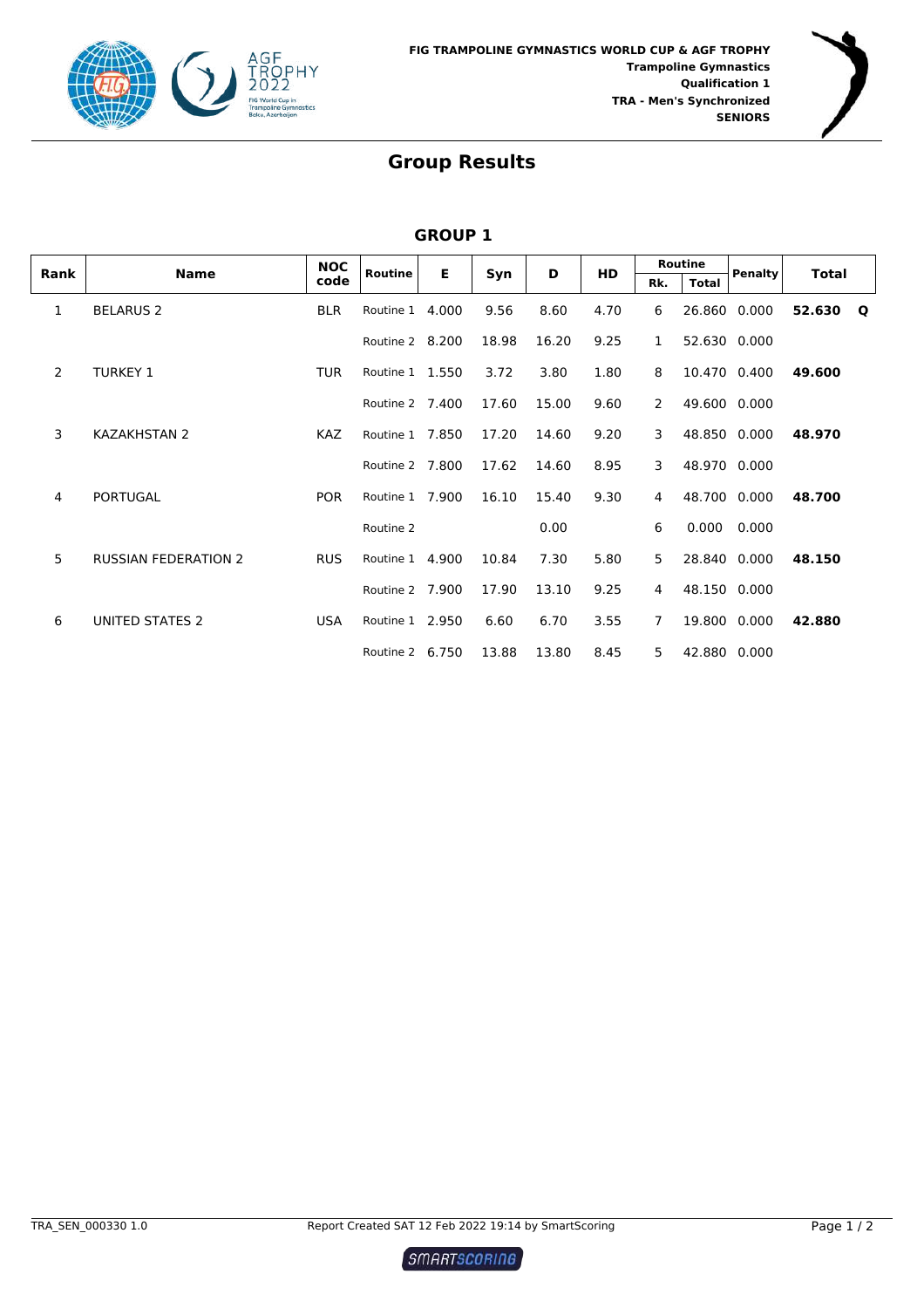



|      |                             | <b>NOC</b><br>code | Routine         | Е     | Syn   |       |           |     | Routine      |         | Total  |              |
|------|-----------------------------|--------------------|-----------------|-------|-------|-------|-----------|-----|--------------|---------|--------|--------------|
| Rank | <b>Name</b>                 |                    |                 |       |       | D     | <b>HD</b> | Rk. | <b>Total</b> | Penalty |        |              |
|      | <b>RUSSIAN FEDERATION 1</b> | <b>RUS</b>         | Routine 1       | 7.900 | 18.20 | 15.20 | 9.35      | -1  | 50.650       | 0.000   | 50.650 | $\mathbf{o}$ |
|      |                             |                    | Routine 2       |       |       | 0.00  |           | 6   | 0.000        | 0.000   |        |              |
|      | KAZAKHSTAN 1                | KAZ                | Routine 1 7.650 |       | 18.22 | 14.40 | 9.25      | 2   | 49.520       | 0.000   | 49.520 |              |
|      |                             |                    | Routine 2       |       |       | 0.00  |           | 6   | 0.000        | 0.000   |        |              |

|                    | <b>LEGEND</b>  |  |                                                                     |                           |                                   |                          |   |           |            |  |
|--------------------|----------------|--|---------------------------------------------------------------------|---------------------------|-----------------------------------|--------------------------|---|-----------|------------|--|
| D                  | Difficulty     |  | <b>E</b> Execution                                                  | <b>ToF</b> Time of Flight | <b>HD</b> Horizontal displacement | <b>DNS</b> Did Not Start | Ω | Qualified |            |  |
|                    | <b>Rk</b> Rank |  | Exclamation sign at Difficulty informs that score was under inquiry |                           | <b>DNF</b> Did Not Finish         |                          |   |           |            |  |
| TRA SEN 000330 1.0 |                |  | Report Created SAT 12 Feb 2022 19:14 by SmartScoring                |                           |                                   |                          |   |           | Page $2/2$ |  |

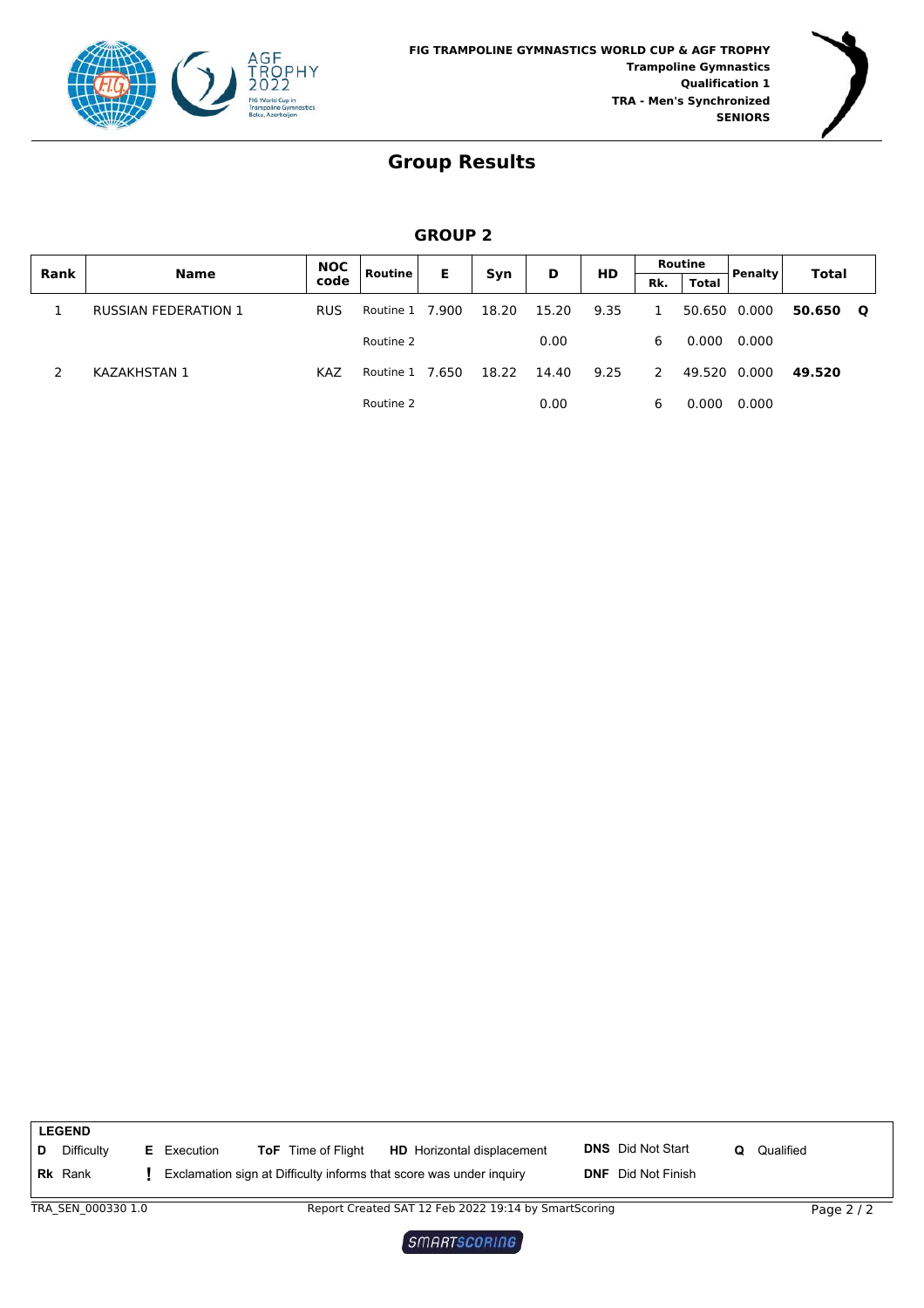



| Rank           | <b>Name</b>                 | <b>NOC</b> | Routine      | Е     | Syn   | D     | HD   |     | <b>Routine</b> | Penalty       | <b>Total</b> |              |
|----------------|-----------------------------|------------|--------------|-------|-------|-------|------|-----|----------------|---------------|--------------|--------------|
|                |                             |            |              |       |       |       |      | Rk. | <b>Total</b>   |               |              |              |
| $\mathbf{1}$   | <b>BELARUS 2</b><br>Gr 1    | <b>BLR</b> | 1            | 4.000 | 9.56  | 8.60  | 4.70 | 6   |                | 26.860 0.000  | 52.630       | $\mathbf{o}$ |
|                |                             |            | 2            | 8.200 | 18.98 | 16.20 | 9.25 | 1   |                | 52.630 0.000  |              |              |
| 2              | <b>RUSSIAN FEDERATION 1</b> | <b>RUS</b> | 1            | 7.900 | 18.20 | 15.20 | 9.35 | 1   |                | 50.650 0.000  | 50.650       | $\mathbf{o}$ |
|                | Gr 2                        |            | 2            |       |       | 0.00  |      | 6   | 0.000          | 0.000         |              |              |
| 3              | <b>TURKEY 1</b>             | <b>TUR</b> | $\mathbf{1}$ | 1.550 | 3.72  | 3.80  | 1.80 | 8   |                | 10.470 -0.400 | 49.600       | $\mathbf Q$  |
|                |                             |            | 2            | 7.400 | 17.60 | 15.00 | 9.60 | 2   |                | 49.600 0.000  |              |              |
| 4              | KAZAKHSTAN 1                | KAZ        | 1            | 7.650 | 18.22 | 14.40 | 9.25 | 2   |                | 49.520 0.000  | 49.520       | $\mathbf Q$  |
|                |                             |            | 2            |       |       | 0.00  |      | 6   | 0.000          | 0.000         |              |              |
| 5              | <b>KAZAKHSTAN 2</b>         | KAZ        | $\mathbf{1}$ | 7.850 | 17.20 | 14.60 | 9.20 | 3   | 48.850         | 0.000         | 48.970       |              |
|                |                             |            | 2            | 7.800 | 17.62 | 14.60 | 8.95 | 3   |                | 48.970 0.000  |              |              |
| 6              | <b>PORTUGAL</b>             | <b>POR</b> | $\mathbf{1}$ | 7.900 | 16.10 | 15.40 | 9.30 | 4   |                | 48.700 0.000  | 48.700       | $\mathbf Q$  |
|                |                             |            | 2            |       |       | 0.00  |      | 6   | 0.000          | 0.000         |              |              |
| $\overline{7}$ | <b>RUSSIAN FEDERATION 2</b> | <b>RUS</b> | 1            | 4.900 | 10.84 | 7.30  | 5.80 | 5   |                | 28.840 0.000  | 48.150       |              |
|                |                             |            | 2            | 7.900 | 17.90 | 13.10 | 9.25 | 4   |                | 48.150 0.000  |              |              |
| 8              | <b>UNITED STATES 2</b>      | <b>USA</b> | $\mathbf{1}$ | 2.950 | 6.60  | 6.70  | 3.55 | 7   |                | 19.800 0.000  | 42.880       | $\mathbf{o}$ |
|                |                             |            | 2            | 6.750 | 13.88 | 13.80 | 8.45 | 5   |                | 42.880 0.000  |              |              |

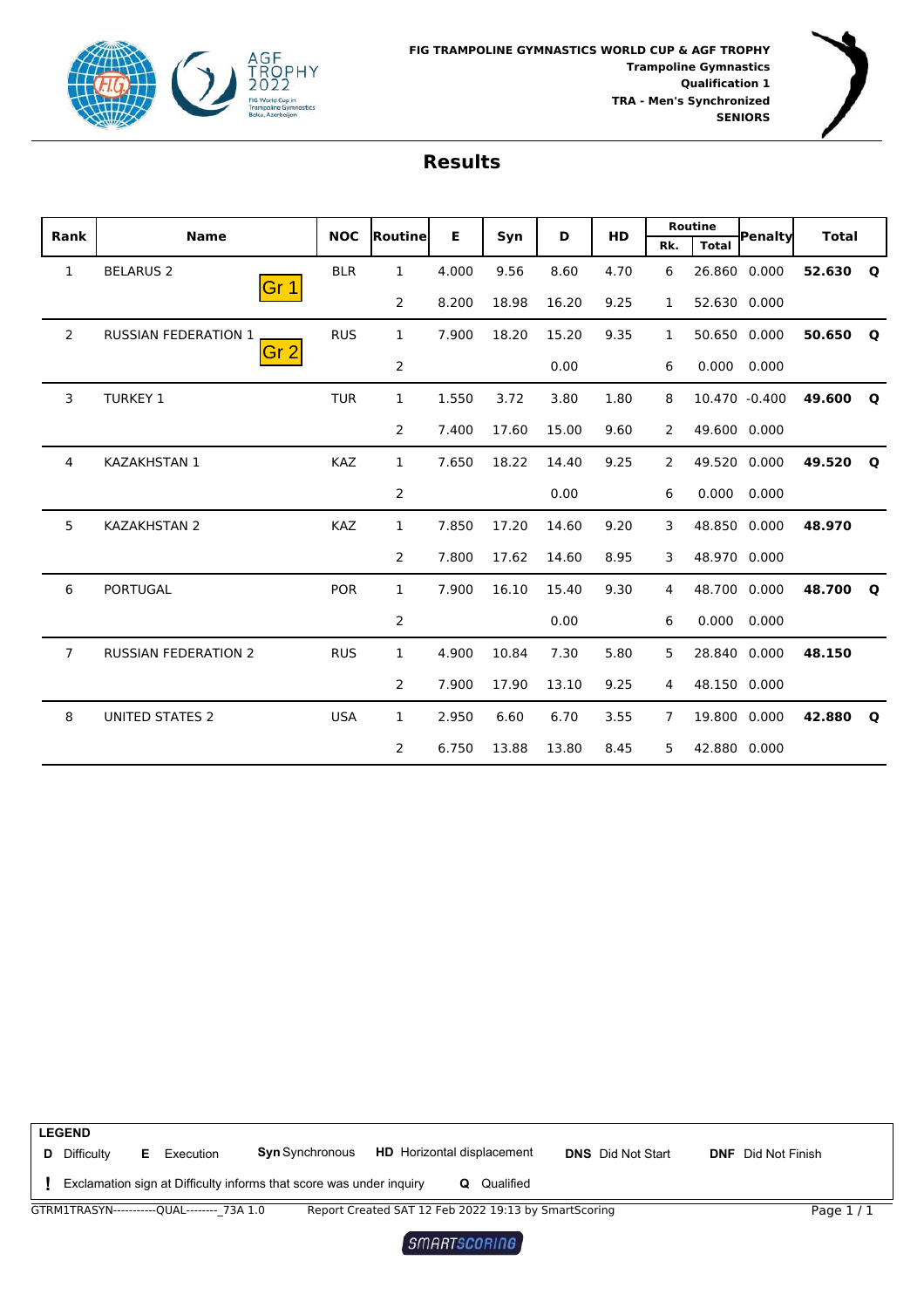



#### **Start List**

| Order         | <b>Description</b>          | <b>NOC Code</b> |
|---------------|-----------------------------|-----------------|
| 1             | <b>BELARUS 2</b>            | <b>BLR</b>      |
|               | <b>BUILOU Andrei</b>        |                 |
|               | LITVINOVICH Ivan            |                 |
| $\mathcal{P}$ | <b>RUSSIAN FEDERATION 1</b> | <b>RUS</b>      |
|               | KASIMOV Danila              |                 |
|               | <b>KOZLOV Kirill</b>        |                 |
| 3             | <b>PORTUGAL</b>             | <b>POR</b>      |
|               | <b>ABREU Diogo</b>          |                 |
|               | <b>FERREIRA Pedro</b>       |                 |
| 4             | <b>TURKEY 1</b>             | <b>TUR</b>      |
|               | <b>MUTLU Gurkan</b>         |                 |
|               | YONTUCU Huseyin Engin       |                 |
| 5             | <b>UNITED STATES 2</b>      | USA             |
|               | WILLIAMS Jace               |                 |
|               | <b>GESUELLI Cody</b>        |                 |
| 6             | <b>KAZAKHSTAN 1</b>         | <b>KAZ</b>      |
|               | <b>GRACHYOV Igor</b>        |                 |
|               | <b>BARKOV Roman</b>         |                 |

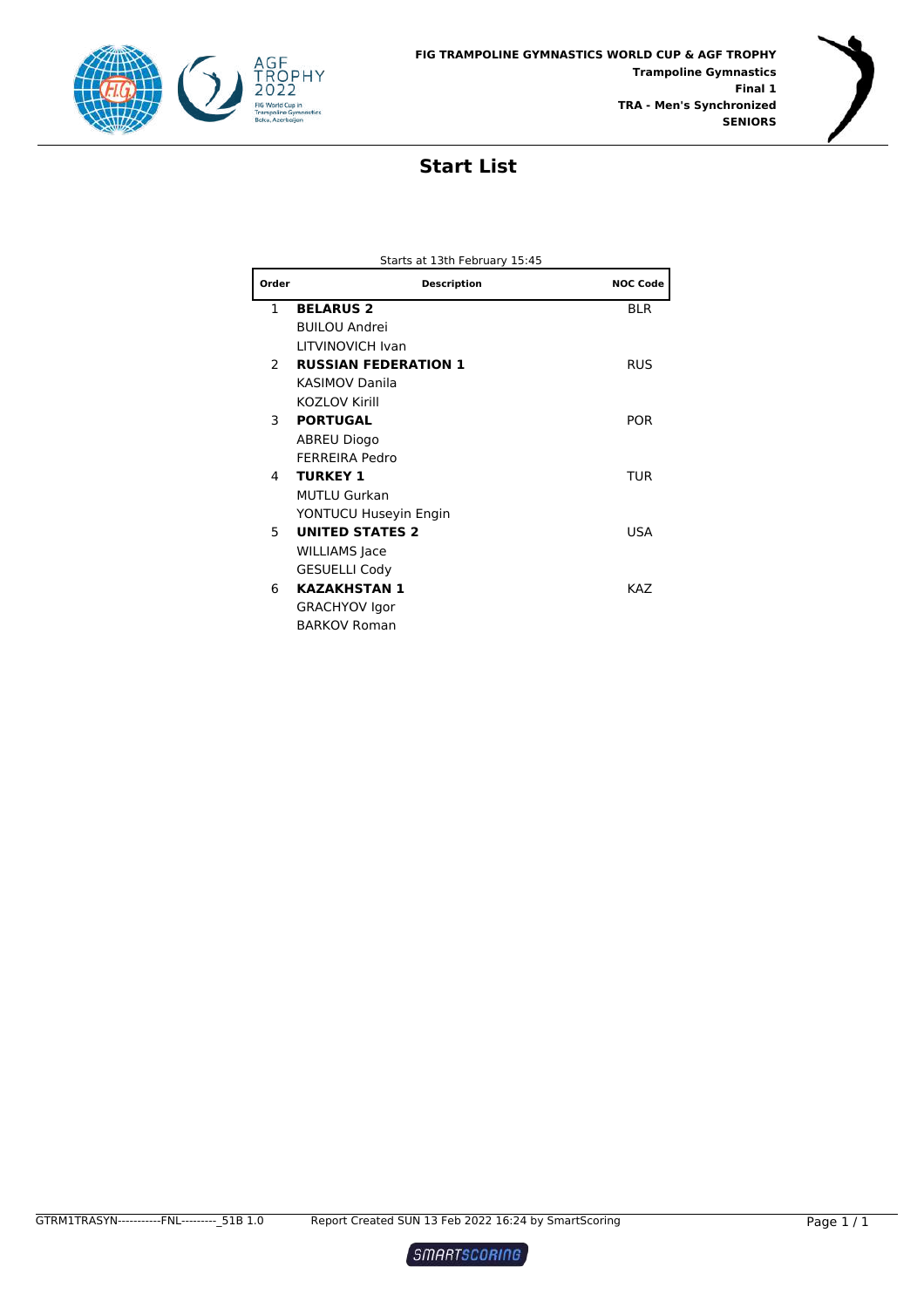



#### **Judges Assignment**

| <b>Function</b>           | <b>Name</b>                    | <b>NOC Code</b> |
|---------------------------|--------------------------------|-----------------|
| <b>FIG TD</b>             | SHUISKA Tetiana                | <b>FIG</b>      |
|                           | Jury                           |                 |
| <b>Function</b>           | Name                           | <b>NOC Code</b> |
| <b>CIP</b>                | PASHKOUSKAYA Sviatlana         | <b>BLR</b>      |
| Difficulty 1              | <b>KARAVAEVA Irina</b>         | <b>RUS</b>      |
| Difficulty 2              | <b>MARQUES Daniela</b>         | <b>POR</b>      |
| Execution 1               | <b>GULIYEV Kamil</b>           | <b>AZE</b>      |
| Execution 2               | <b>FREJEMARK Alexander</b>     | <b>SWE</b>      |
| <b>Execution 3</b>        | <b>ANTONE Vera</b>             | LAT             |
| Execution 4               | <b>FILIPSKY Rebecca</b>        | <b>AUT</b>      |
| Execution 5               | <b>UNAL Hakan</b>              | <b>TUR</b>      |
| Execution 6               | <b>GULISASHVILI Konstantin</b> | <b>USA</b>      |
| Horizontal Displacement 1 | PASHKOUSKAYA Sviatlana         | <b>BLR</b>      |
| Horizontal Displacement 2 | PASHKOUSKAYA Sviatlana         | <b>BLR</b>      |
| Synchronous               | PASHKOUSKAYA Sviatlana         | <b>BLR</b>      |
|                           | <b>Reserves</b>                |                 |
| <b>Function</b>           | <b>Name</b>                    | <b>NOC Code</b> |
| Reserve                   | YAKOVLEV Igor                  | KAZ             |

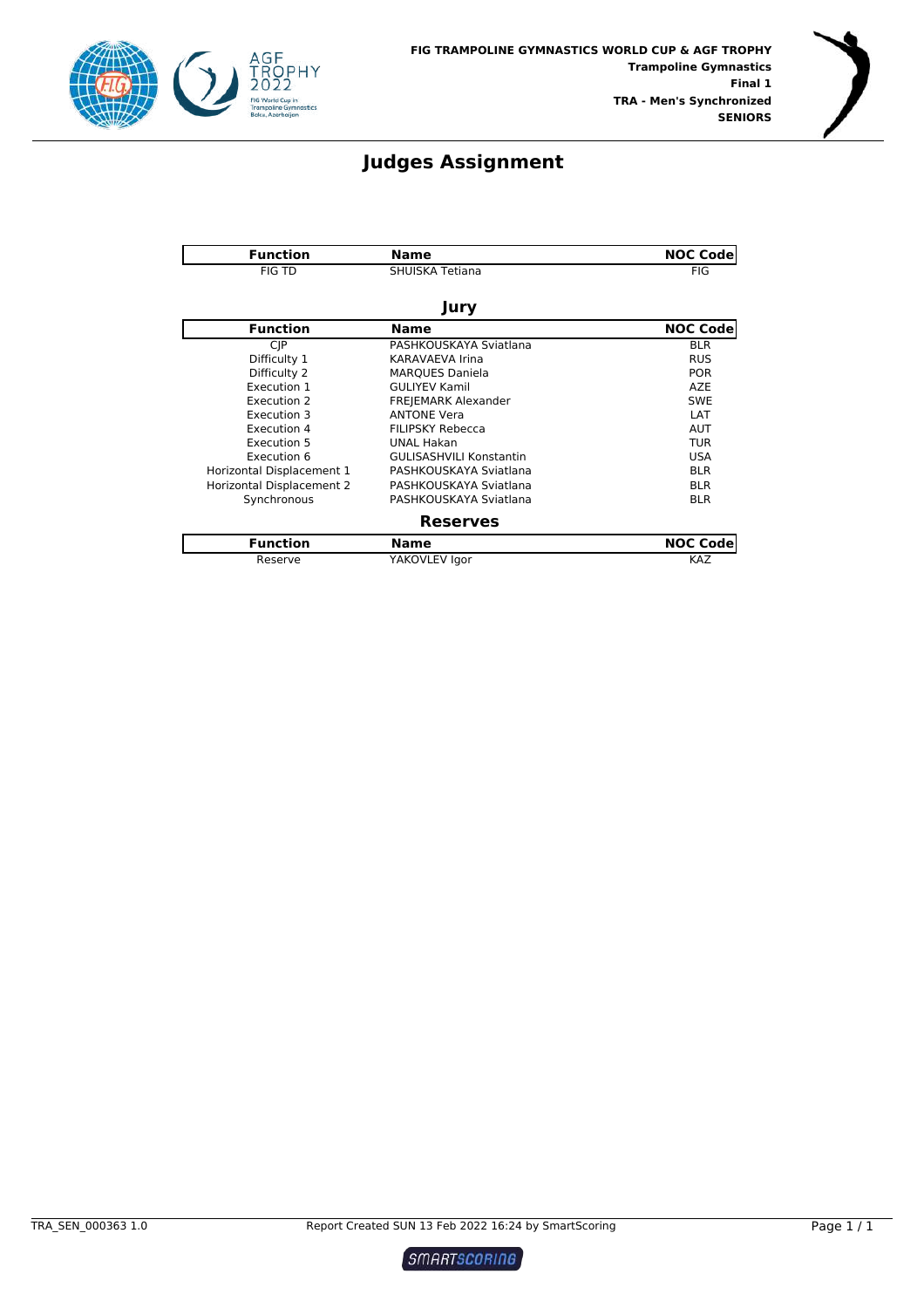



| <b>Rank</b> | <b>Name</b>                 | <b>NOC</b> | <b>IRoutinel</b> | Е     | Syn   | D     | HD   | Penalty | <b>Total</b> |
|-------------|-----------------------------|------------|------------------|-------|-------|-------|------|---------|--------------|
| 1           | <b>BELARUS 2</b>            | <b>BLR</b> |                  | 8.100 | 18.86 | 16.20 | 9.65 | 0.000   | 52.810       |
| 2           | <b>RUSSIAN FEDERATION 1</b> | <b>RUS</b> |                  | 8.100 | 17.82 | 15.20 | 9.70 | 0.000   | 50.820       |
| 3           | PORTUGAL                    | <b>POR</b> |                  | 7.950 | 17.16 | 15.40 | 9.45 | 0.000   | 49.960       |
| 4           | <b>TURKEY 1</b>             | <b>TUR</b> |                  | 7.250 | 18.30 | 15.00 | 9.40 | 0.000   | 49.950       |
| 5           | <b>KAZAKHSTAN 1</b>         | KAZ        |                  | 7.700 | 18.50 | 14.40 | 9.15 | 0.000   | 49.750       |
| 6           | UNITED STATES 2             | <b>USA</b> |                  | 7.000 | 13.36 | 15.60 | 9.35 | 0.000   | 45.310       |